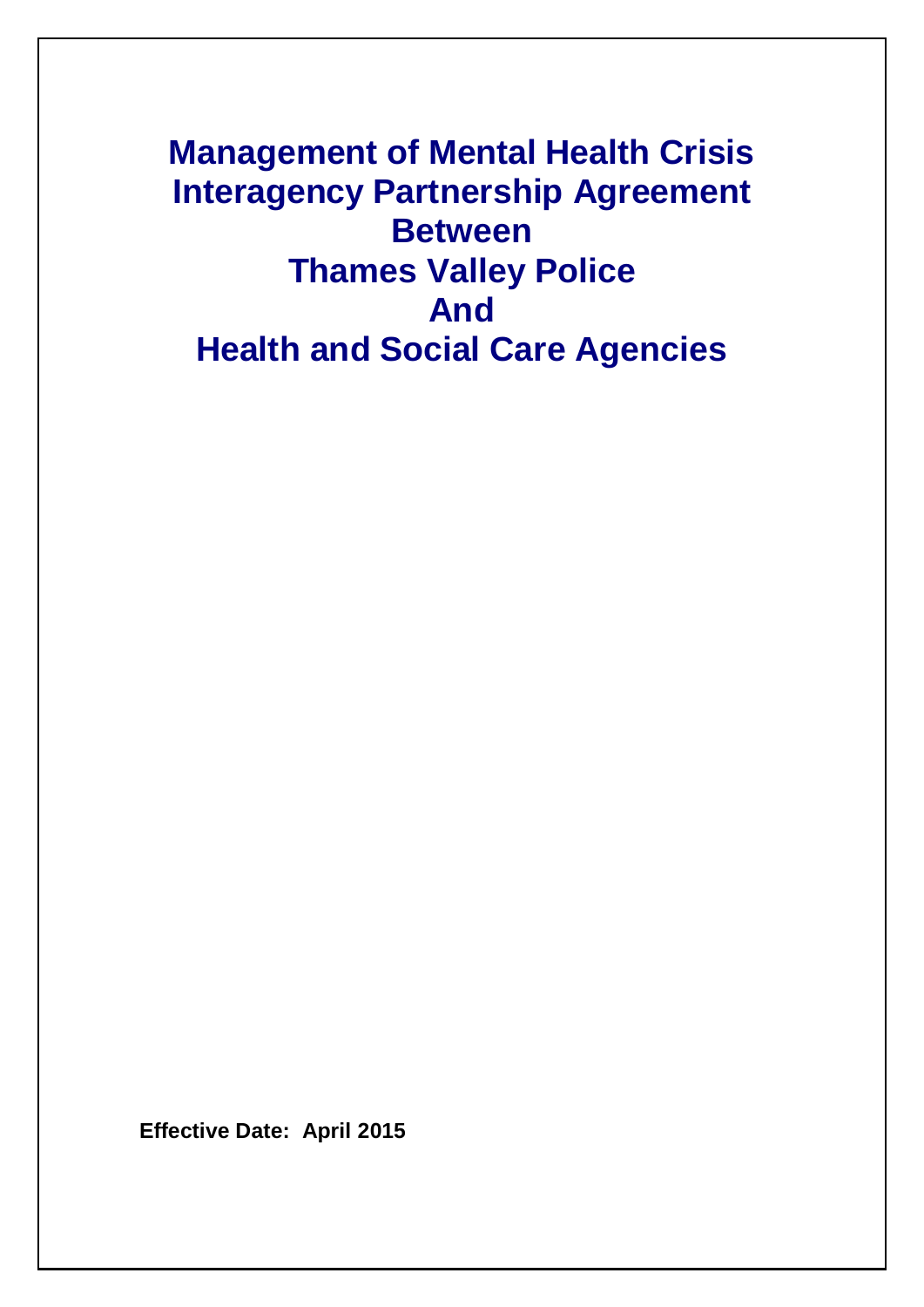## **Keep talking about dignity**

#### Message from a service user

―Dignity can be more important than anything else. I've experienced episodic intense mental health crises over recent years and it's been the gradual loss of dignity that has contributed more to my despair than any other service related factor. In the last two weeks police have broken down my door four times courtesy of mental health services. It is in pieces. I sit in my flat and hear my neighbours and other passersby comment on it. I cannot close it. Somewhat ironically now that the voices in my head are quieter, it's the real voices of judgement, disapproval and frustration of society that drive my despair. I'm now frightened of the real lack of safety in my home rather than just that due to my own risk.

A week ago I woke up in intensive care. Instead of my family, for the whole time I was unconscious, there had been two cops sitting by my bed. This is because when I had been found the day before, and had nearly died, I'd been reported to the police as missing by mental health services. I've had cops sit with me in A&E and hospital surgical wards, again called by mental health services to provide security and control for self harm.

I'm an intensely private person, yet once you enter mental health services there's never any privacy. The whole waiting room, street, and eventually community gets to know. When services have reported me missing police statements were taken from my workplace and friends in the middle of the night. I've not been able to face any of them since.

Isolation, indignity and lack of safety, both from self and others is not a foundation for recovery. I've never committed a crime yet have lost count of the hours spent in cells and cages of police vans while services argued about where I should be detained for my 'safety'.

Ultimately, for me it now seems that this view is a very short term view of safety and preserving life. Life without dignity and with the loss of identity and confusion that comes with the criminalisation of illness is not a life I want".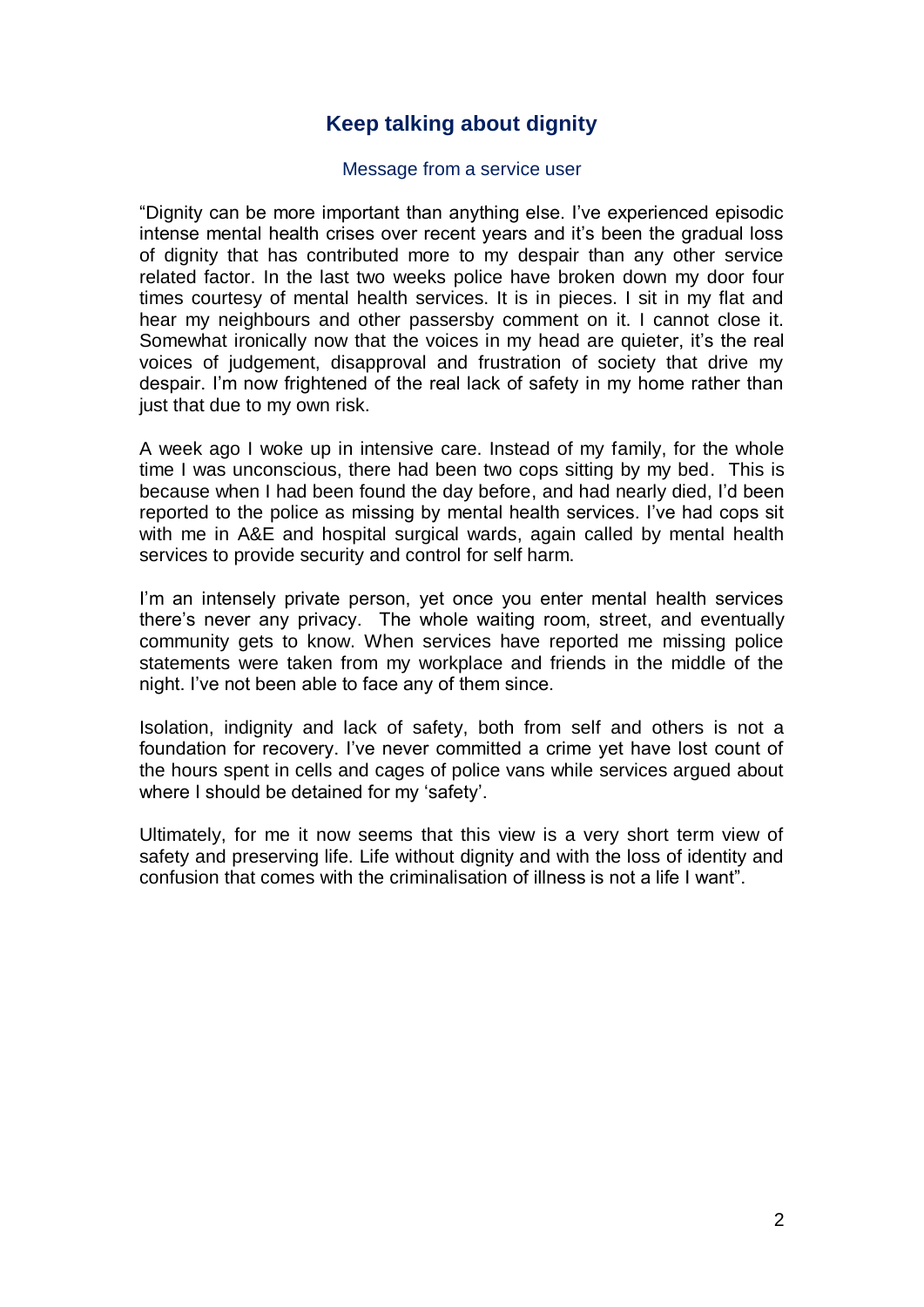## **List of partner agencies and signatories to protocol**

While this protocol has been ongoing for a number of years, it is now also completed in response to the National Crisis Care Concordat and the local Thames Valley Action Plans. It, therefore engages with all partner agencies who are signatories to those action plans and declarations.

- Clinical Commissioning Groups  $\bullet$
- Mental Health Trusts  $\bullet$
- NHS Trusts and Foundation Trusts  $\bullet$
- South Central Ambulance Service  $\bullet$
- Local Authorities  $\bullet$
- Thames Valley Police  $\bullet$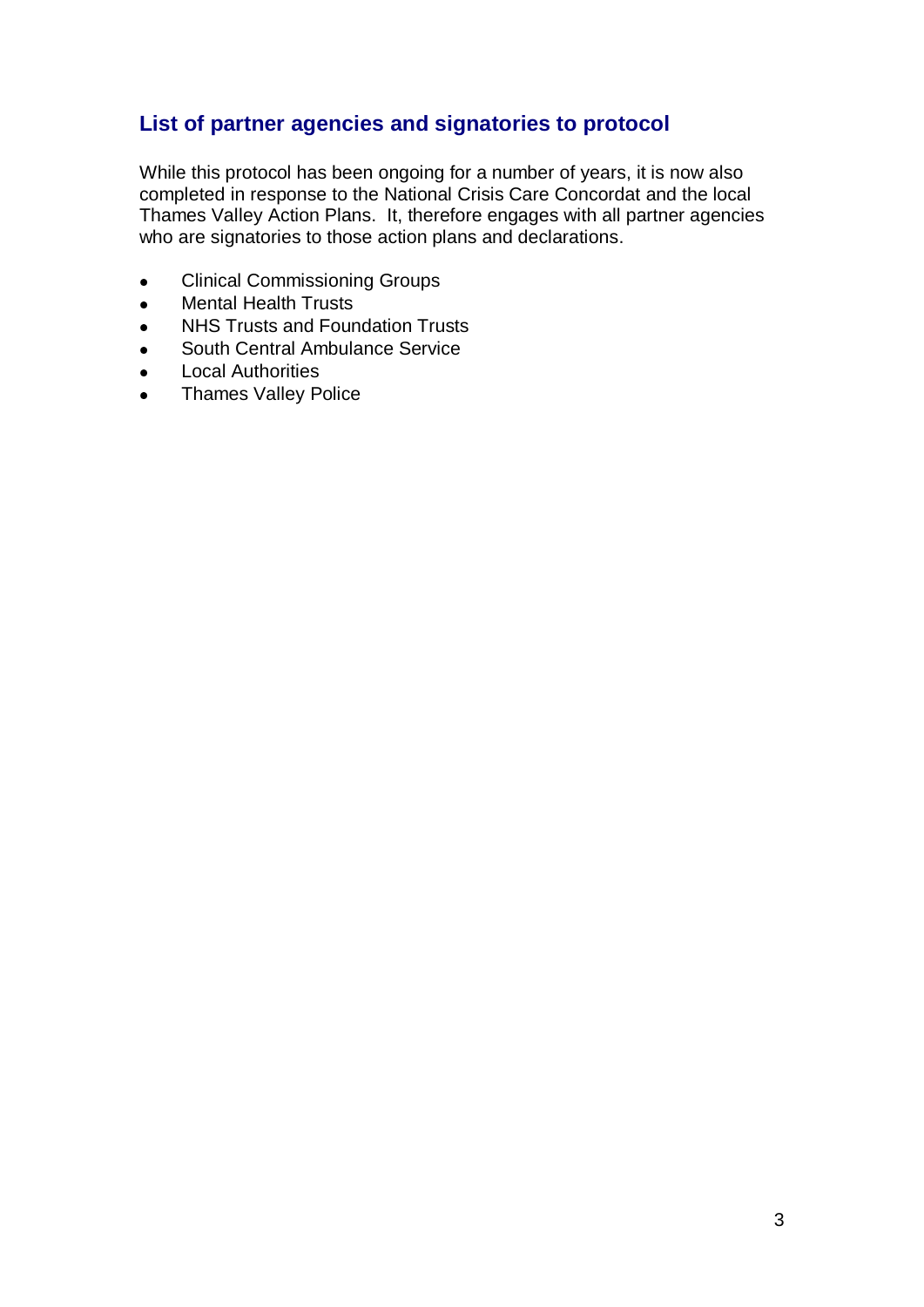# <span id="page-3-0"></span>**[Contents](#page-3-0)**

| <b>•Abbreviations</b>                                                      | 5  |
|----------------------------------------------------------------------------|----|
| ·Introduction                                                              | 6  |
| <b>• Equality Impact Assessment</b>                                        | 7  |
| <b>Executive Summary of Intentions</b>                                     | 10 |
| <b>•Overview</b>                                                           | 11 |
| •Mental Capacity Act                                                       | 13 |
| • <b>Section 136</b>                                                       | 14 |
| <b>. Requests for Assistance in Carrying out Mental Health Assessments</b> |    |
| <u>- S135(1) Warrant</u>                                                   | 30 |
| <b>.Mentally III persons in Police Custody</b>                             | 38 |
| •Application for Admission to Hospital - Implications                      | 40 |
| . Missing or Absent Patients Including AWOL                                | 42 |
| •Transport and Conveying                                                   | 50 |
| . Police Response to calls for assistance with mentally disordered         |    |
| persons in the community or healthcare settings including Police use       |    |
| of restraint                                                               | 58 |
| •Fear for Welfare                                                          | 64 |
| ·Information Exchange                                                      | 65 |
| • <b>Appendix A</b>                                                        | 68 |
| •Appendix B                                                                | 69 |
| · <b>Appendix C</b>                                                        | 70 |
| • <b>Appendix D</b>                                                        | 71 |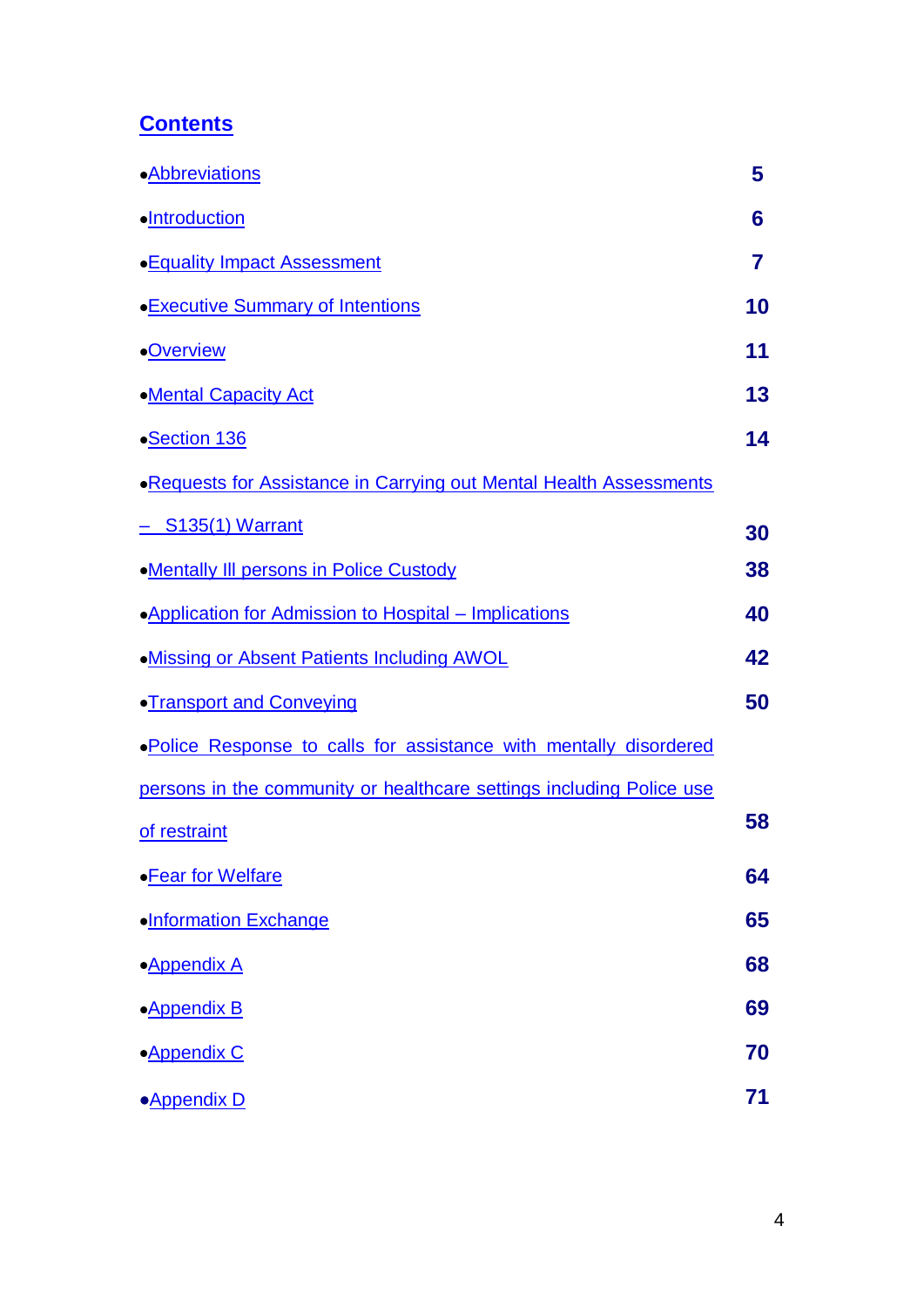## <span id="page-4-0"></span>**ABBREVIATIONS**

AMHP - Approved Mental Health Professional (defined by MHA) AWOL - Absent without leave CAMHS - Child and Adolescent Mental Health Service CCG – Clinical Commissioning Groups CoP - Code of Practice (either to MHA, MCA or PACE, as specified) CR&ED - Police Control Room and Enquiry Department DMM – Daily Management Meeting (TVP) DPA - Data Protection Act 1998 ECHR - European Convention on Human Rights ED - Hospital Emergency Department EDS - Emergency Duty Service EOC - Emergency Operations Centre ETA – Estimated time of arrival HBPOS – Health Based Place of Safety HCP - Health Care Practitioner HSE – Health and Safety Executive ISA - Information Sharing Agreement LD - Learning Disabilities LSSA - Local Social Services Authorities MHA - Mental Health Act 1983 (revised 2007) MCA - Mental Capacity Act 2005 MOPI - Management of Police Information ORC - Officer Reported Crime (Police policy for recording S136) PACE - Police and Criminal Evidence Act 1984 PICU - Psychiatric Intensive Care Unit PoS – Place of Safety PiP – Protocols/Problems in Practice Multi Agency Forums S.12 - Doctor approved under Section 12 of the Mental Health Act 1983 SCAS - South Central Ambulance Service

- TVP Thames Valley Police
- URN Unique Reference Number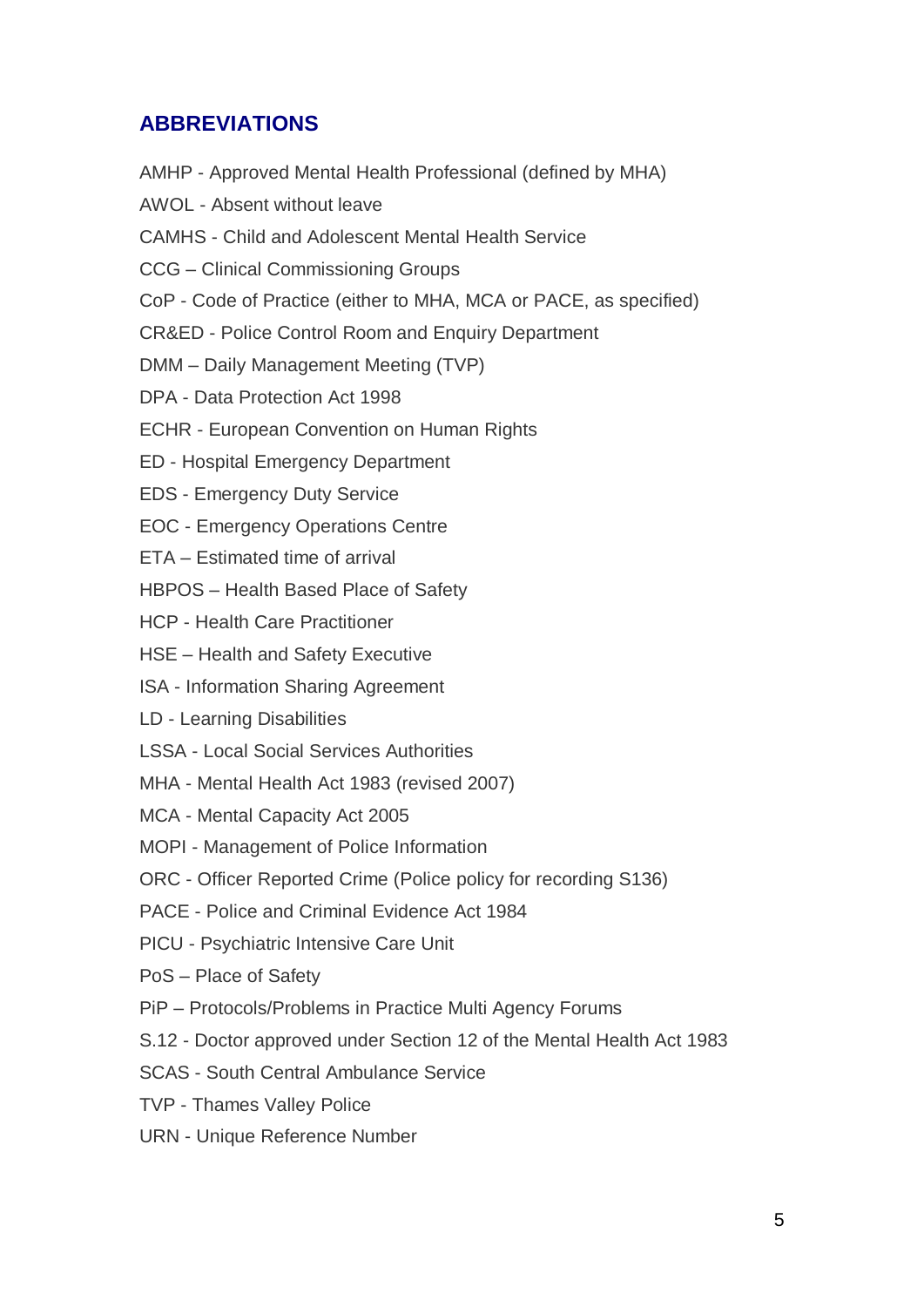## <span id="page-5-0"></span>**INTRODUCTION**

This protocol sets out the recognition that when people present or are presented to the Police in a mental ill health crisis state, working together with health and social care partners is both a necessity and a priority. All professionals agree to ensure that the welfare and dignity of the patient is at the heart of any negotiation.

The National Mental Health Crisis Care Concordat - Improving outcomes for people experiencing mental health crisis, was launched early 2014. This Concordat sets out how partners, should work together to deliver a high quality response when people with mental health problems urgently need help.

The legislative framework for the partnership includes below references but this list is not exhaustive:

The Mental Health Act 1983 and its associated Code of Practice amended April 2015, The Mental Capacity Act 2007 and its associated Code of Practice, The Police and Criminal Evidence Act 1984 The European Convention on Human Rights The Care Act 2014

Any reference to the MHA Code of Practice assumes the amended which is available from 1<sup>st</sup> April 2015.

This protocol provides the operational responsibility and delivery of those legislative requirements and the relevant actions of the National and various Thames Valley Concordat agreements.

This protocol sets the standard to ensure compliance with relevant legislation, national guidance and other sources of standards.

Representations and/or challenges to functions contained within this protocol with regard to a particular organisation should be channelled through the PiP Chairs.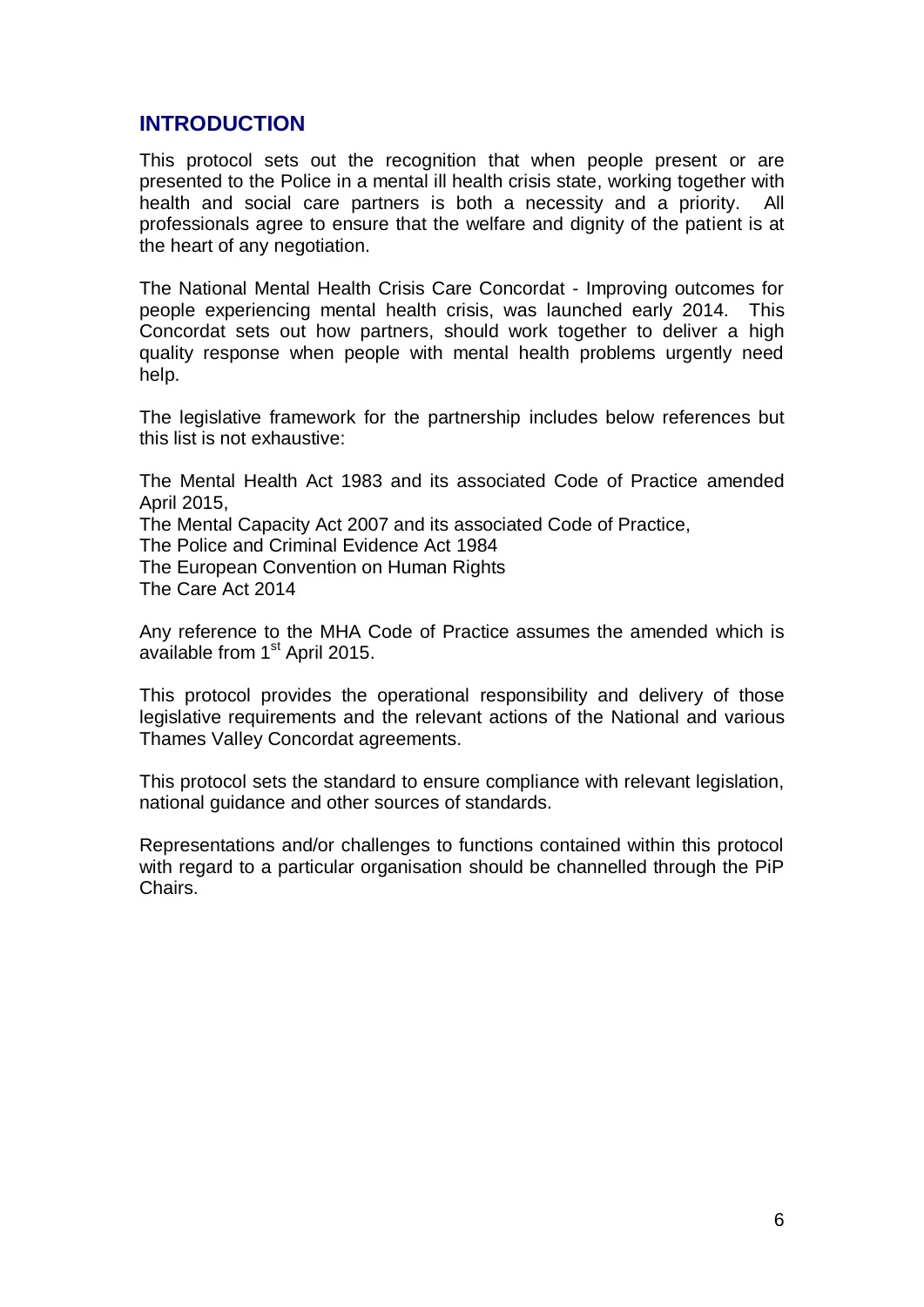## <span id="page-6-0"></span>**EQUALITY IMPACT ASSESSMENT:**

**Clearly state the rationale of the function under consideration.** 

The function is: **Thames Valley Police Management of Mental Health Crisis Interagency agreement in Partnership with Thames Valley Health**  and Social Care agencies ('the Protocol')

The rationale behind the Protocol is that when a person is presented to the Police as possibly suffering from 'a mental ill health crisis' – the Police and partner agencies shall work, in combination (or in tandem) to care for that person.

## **State the intention of the function.**

It is recognised that the Police and partner agencies, on the subject of mental health, need to work together so that those with mental health needs are appropriately cared for. (See further 'EXECUTIVE SUMMARY OF INTENTIONS'.)

## **The purpose of this Equality Impact Assessment:**

To have due regard to the requirements of s.149 Equality Act 2010:

- (a) eliminate discrimination, harassment, victimisation and any other conduct that is prohibited by or under this Act;
- (b) advance equality of opportunity between persons who share a relevant protected characteristic and those who do not share it;
- (c) foster good relations between persons who share a relevant characteristic and persons who do not share it.

#### **Assess the likely impact of the function on the basis of quantitative and (or) qualitative evidence on the following protected characteristics. Age**

Mental health issues affect all ages (this protected characteristic overlaps with Disability).

## **Disability**

There is a consensus that the older one grows the more the risk of developing a mental health problem (for example, dementia).

## **Gender Reassignment**

‗Equally Well', the Scottish Government's report of the Ministerial task force on health inequalities (June, 2008), notes in its Introduction that transgender people experience lower self-esteem and higher rates of mental health problems and these have an impact on health behaviours, including higher reported rates of smoking, alcohol and drug use.

## **Marriage and Civil Partnership**

Not applicable.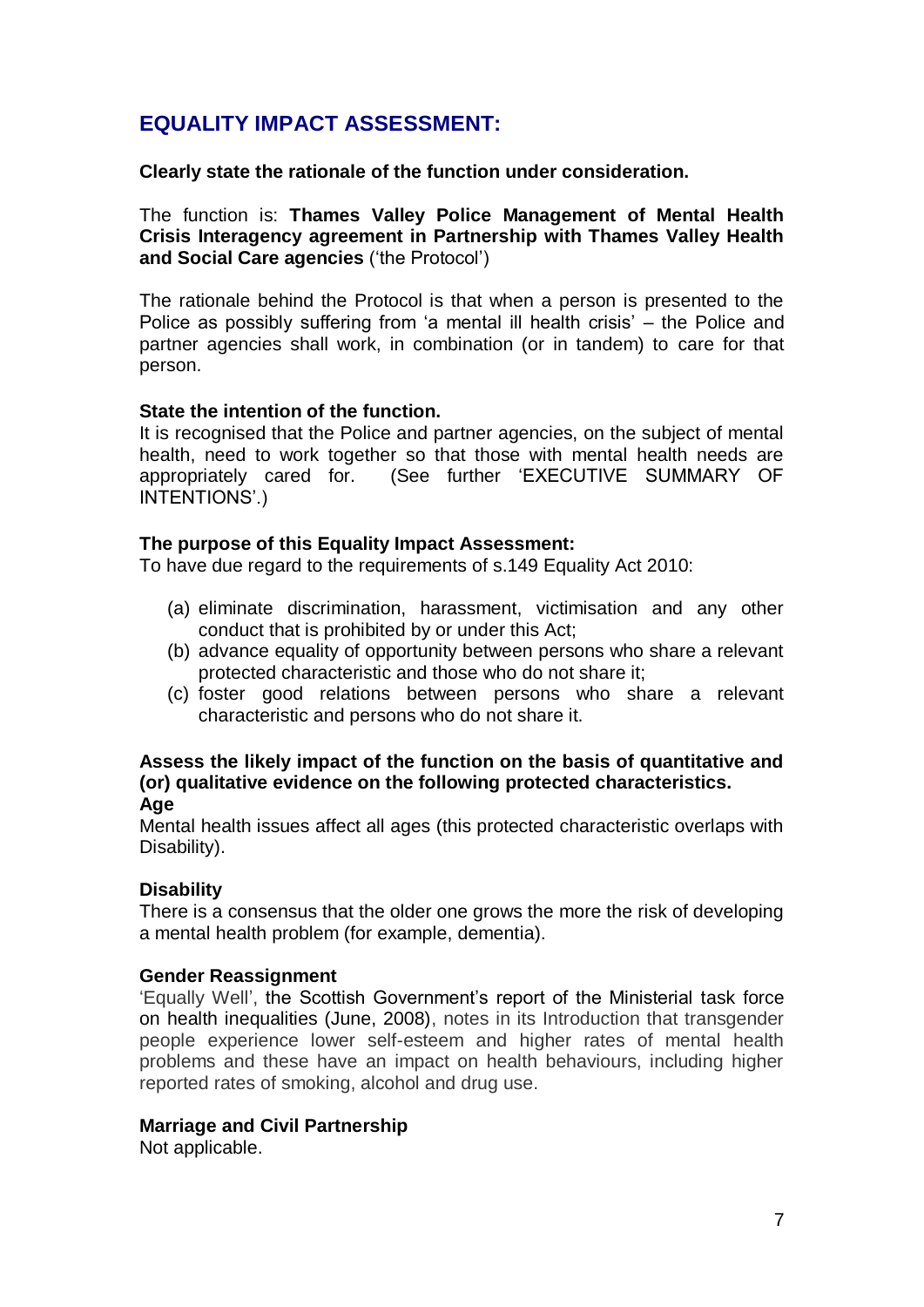## **Pregnancy and Maternity**

Not applicable (neither is an illness).

## **Race**

Black mental health advocacy groups present arguments such as: 'There is a history of misunderstanding and discrimination when it comes to the use of compulsory powers against African Caribbean's. Black people mistrust and often fear services, and staff are often wary of the Black community, fearing criticism and not knowing how to respond.' [\(BLACK MENTAL HEALTH UK](http://www.blackmentalhealth.org.uk/index.php?option=com_content&id=154&Itemid=139) (accessed 17/11/14).)

Gypsy, Roma and Traveller groups also come under the heading of Race (for example, under the subcategories of nationality (Irish Traveller) or ethnicity (Traveller (Gypsy)).

Within the GRT communities, one recent research project found that 18.5% of households had someone experiencing mental illness/depression. (Prof. Margaret Greenfields, Research Director, IDRICS, Buckinghamshire New University: Meeting the Health care Needs of the UK Travelling Population.

## **Religion or Belief**

The protected characteristic 'Religion of Belief' in the context of mental health has been debated (amongst professionals in the field of psychology) for at least the last two centuries: the jury is still out.

## **Sex (formerly gender)**

Women according to one recent study are 40% more likely to develop mental illness – while men report substance abuse (Prof. Daniel Freeman (Oxford)). [\(The Guardian newspaper \(online edition\)](http://www.theguardian.com/society/2013/may/22/women-men-mental-illness-study)

## **Sexual orientation**

Research on this protected characteristic is poor in quality, often unpublished (not peer reviewed), often uses small community samples and invalidated questionnaires according to a research paper published by the London Metropolitan University ('Sexual orientation identity and symptoms of common mental disorder: Individual Participant Meta-Analysis of 7,773 cases among 37,982 individuals pooled data from nine UK health surveys' Dr J. Semlyen and Dr G. Hagger-Johnson (2013)).

Some of the issues on this protected characteristic are:

- Mental health including substance misuse and suicidality (Hatzenbuehler, 2011)
- More likely to smoke and drink hazardously 80% likely to experience some form of harassment in their lives (Katz-Wise & Hyde, 2012).

**Equality Impact Assessor"s rationale and conclusions under the public sector equality duty: s.149 Equality Act 2010** 

## **Preliminary**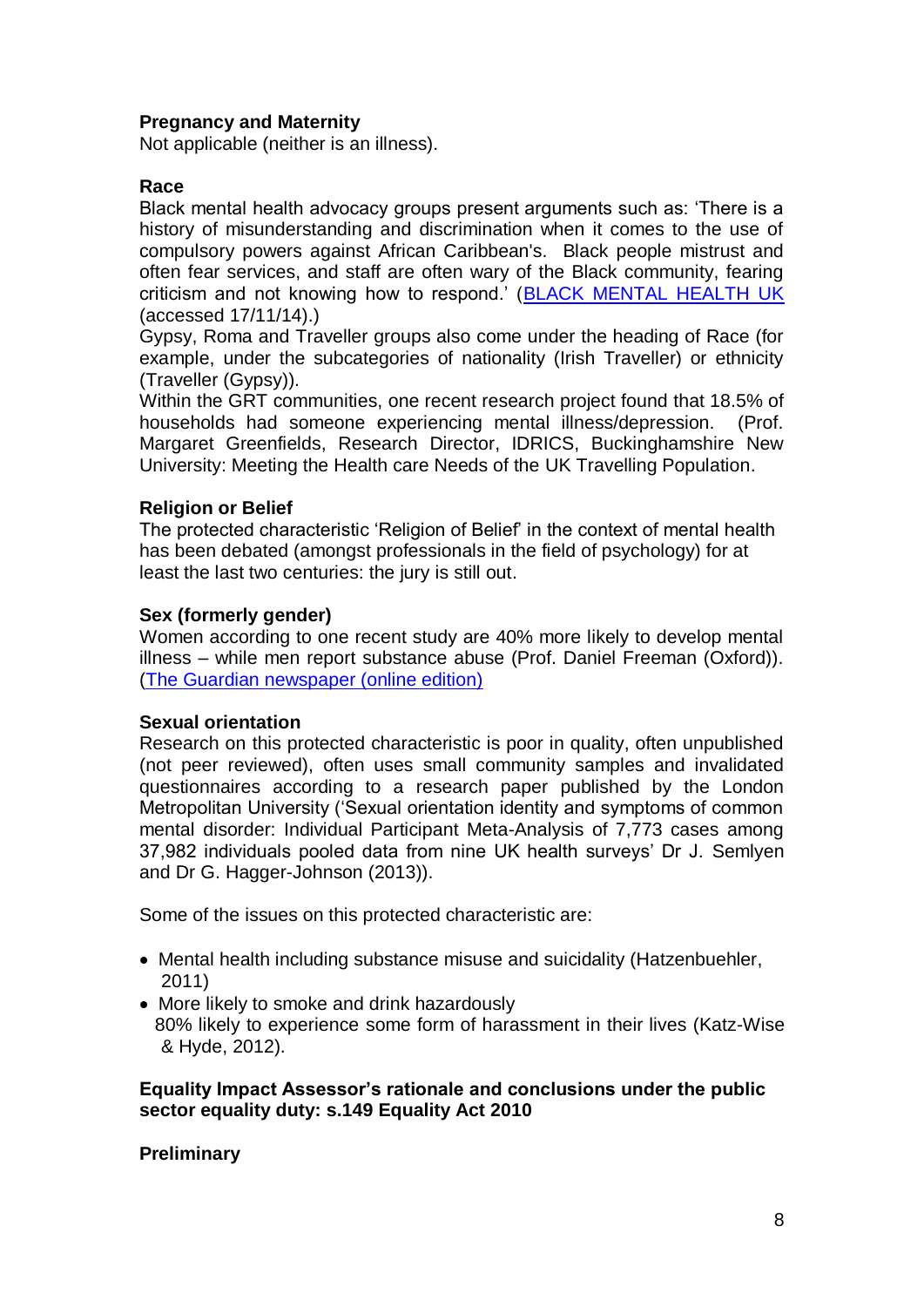Although the Protocol is in essence a partnership agreement setting out the duties of Thames Valley Police and partner agencies – this EIA is only concerned with the duties and actions of Thames Valley Police. Partner agencies (under the Equality Act 2010 s. 149) are responsible for writing their own EIAs for duties and actions to which they are committed under the Protocol.

## **Human Rights**

Article 5(1) states, briefly:

Everyone has the right to liberty and security of person. No one shall be deprived of his liberty save in the following cases and in accordance with the procedure prescribed by law:

(e) the lawful detention of persons for the prevention of the spreading of infectious diseases, of persons of unsound mind, alcoholics or drug addicts or vagrants.

Paragraph (e) is to be, as *per* usual, to be narrowly construed.

[An aside: at the time of writing there is the 'ebola crisis'. Paragraph (e) gives the Police (State agencies) the power to detain persons with ‗infectious diseases'.]

There are three pre-conditions for detention:

1. the individual in question must be of 'unsound mind';

- 2.the basis upon which s/he is detained must be 'lawful'; and
- 3.any procedure prescribed in domestic law must be *strictly* followed.

**"Due regard"** (under the Equality Act 2010 s.149)

There is no need to commit the Protocol to a detailed forensic examination under the 'due regard' provision. What is mentioned within Box 5 above  $-$  is sufficient for the purposes of this EIA.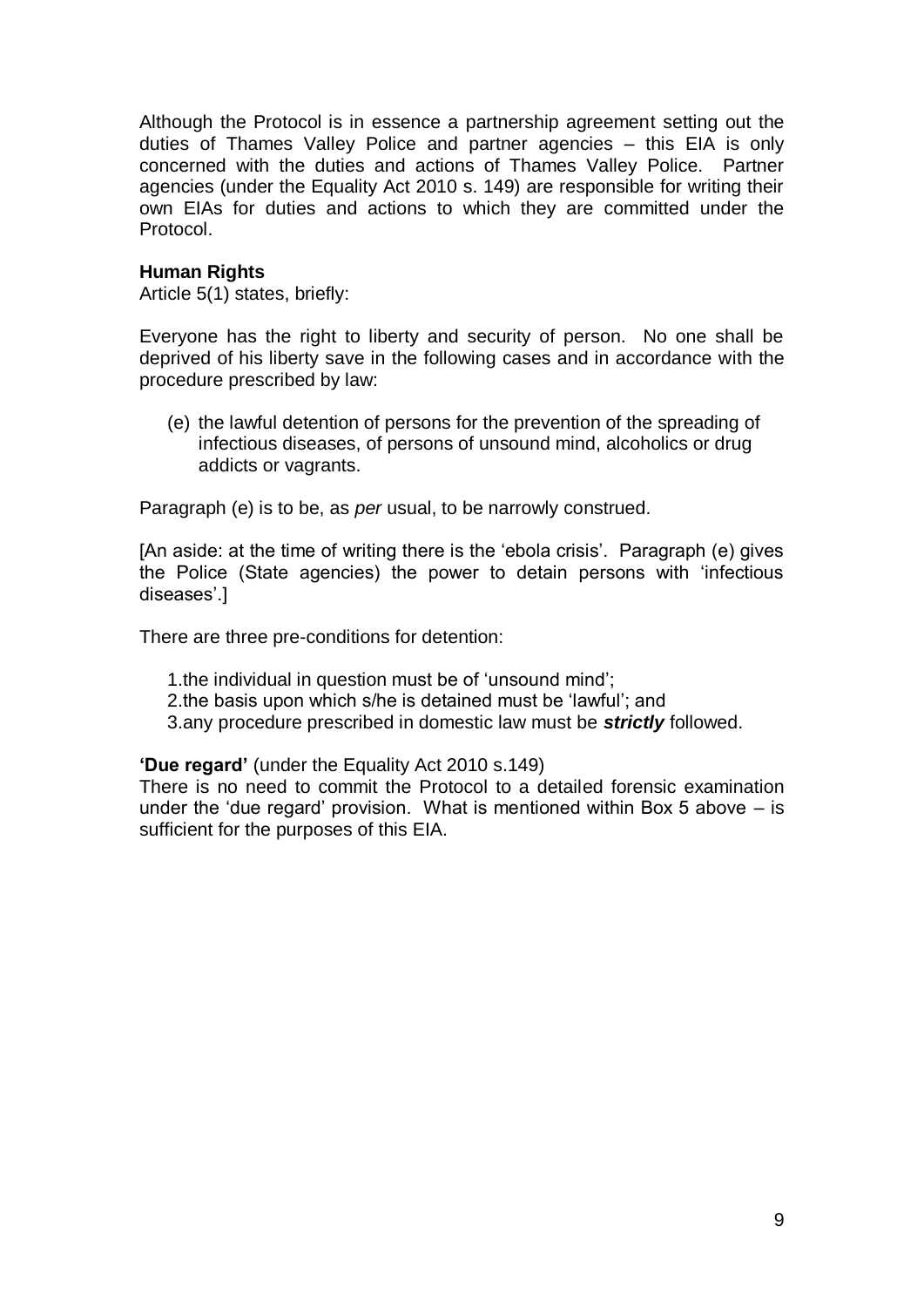## <span id="page-9-0"></span>**EXECUTIVE SUMMARY OF INTENTIONS**

- To ensure that people who present to the Police while experiencing a mental ill health crisis are supported and managed in the most appropriate way by the most appropriate agency.
- To ensure the use of a Health Based Place of Safety (HBPOS) for S136 detentions and following execution of a S135(1) warrant in all but the most exceptional cases, exemplifying best practice.
- To ensure swift, appropriate, efficient, effective and dignified assessment arrangements for all persons either detained in a place of safety under the Mental Health Act or detained for an offence in Police custody who present with mental disorder in a crisis state.
- To facilitate the swift and safe return of patients who are recorded by the Police as missing.
- To ensure that the transfer and conveyance of mentally ill or otherwise mentally disordered persons is provided by the most appropriate means in a timely fashion.
- To ensure that while working in partnership for the benefit of the vulnerable person each organisation is considerate and respectful of the responsibilities of the other and utilises each other's resources in the most appropriate way.
- To encourage appropriate sharing of information and to ensure that information shared is for a justifiable purpose, that it is in public interest and is proportionate to the situation with due regard shown to the implications of the Human rights Act 1998 and the Data Protection Act 1998.
- To work jointly across organisational boundaries in achieving these intentions.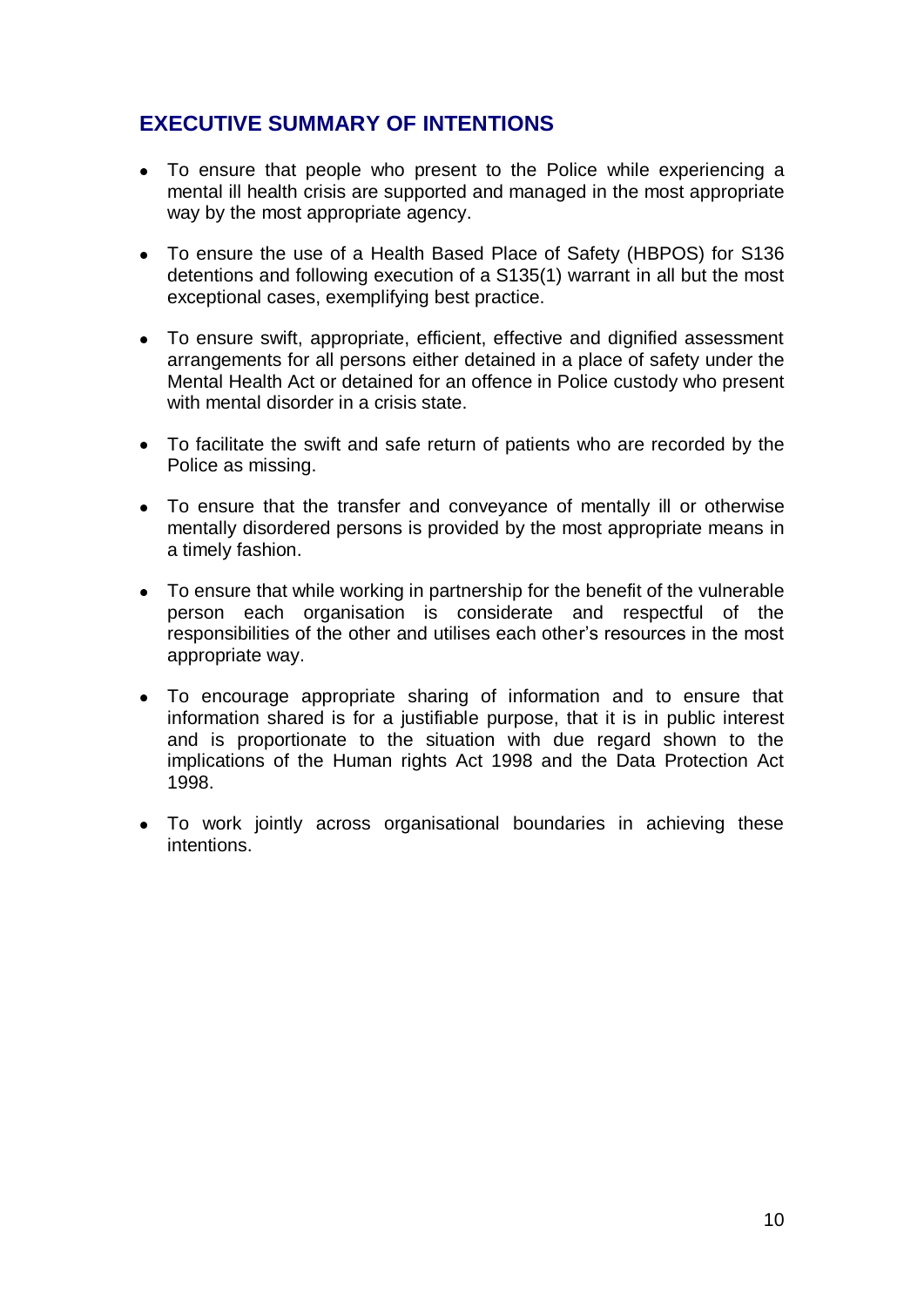## <span id="page-10-0"></span>**OVERVIEW**

This protocol relates to individuals who are in contact with the police and generally fall into the following categories:

- Detained under S136 or with the authority of a warrant under S135(1) Mental Health Act for removal to a Place of Safety.
- For those mentally disordered patients who are reported missing or absent without leave including execution of S135(2) warrants.
- Those mentally disordered persons requiring transportation for admission or return to hospital or other places including emergency conveyance to the ED or other place for assessment.
- Persons detained in Police custody experiencing mental ill health who require assessment and support.
- Those persons for whom there is a fear for welfare amounting to a serious risk to life or limb.

It also covers the following:

- Limitations on the use of restraint by police.
- Use of Mental Capacity Act  $\bullet$
- Information exchange considerations between the relevant organisations.

*MHA CoP; chapters; 16, 17, 28. - MCA CoP, chapters; 5, 6.* 

Commissioners should ensure availability of sufficient, appropriately equipped Health Based Places of Safety, fit for purpose, including contingency considerations. This provision should include the appropriate level of qualified healthcare staff capable of managing acutely disturbed and/or agitated people. A Police station should not be assumed to be the automatic second choice if the first choice, HBPOS is not available. *MHA CoP; 16.36 and 16.39*

Performance information will be monitored through the local management groups and escalated as necessary.

A formal review of this protocol will occur involving those professionals from all partner organisations at least every two years or sooner as necessary.

Each partner will designate a senior manager from their organisation to be responsible for on-going operational, day-to-day monitoring of the protocol, as well as being the day-to-day point of contact to resolve challenges arising from operational implementation of this protocol. Each agency must identify which named senior lead is responsible for this; *MHA CoP 14.80.*

Problem solving, where it cannot occur at the time, will be managed in a regular and documented forum each month. This will involve attendance by key staff including the *"named senior lead"* from the relevant Health Trusts, Local Social Services Authorities (AMHP leads), Ambulance Service and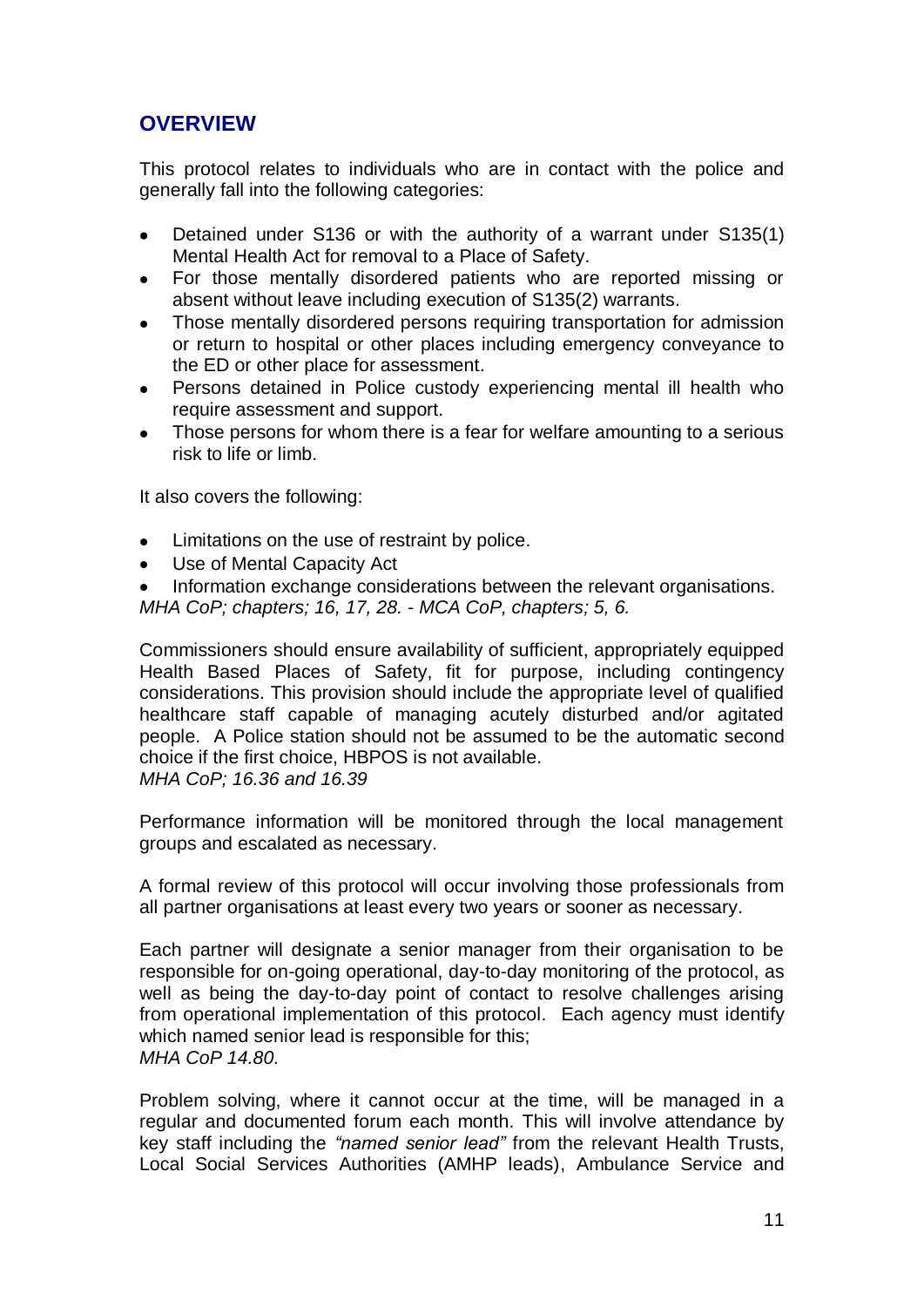Police. It will be referred to in this protocol as the Protocol or Problems in Practice (PiP).

Senior managers from each organisation will be responsible for ensuring and disseminating details of the escalation process for those issues that cannot be resolved at the PiP level and for ongoing monitoring of performance information and compliance with the protocol.

Health and Social Care Commissioners and Managers will ensure that all their staff are aware of the procedures for managing acutely disturbed or agitated patients and the procedure for arranging transport including secure transport. Due regard must be had for Health and Safety Legislation.

It is recognised that agencies will from time to time request the support of Police to assist with the management of incidents. Thames Valley Police will always provide support to partners for requests that fall within the remit of "Police Duty" as defined below. Any support outside of this will be by negotiation on a case by case basis. Determining whether something is a "Police Duty" will be a matter for Police.

The central principle is that Police will respond to incidents when they engage the core duties of police, which are:-

- To prevent and detect crime  $\bullet$
- To keep the Queen's peace, and  $\bullet$
- To protect life and property.

The duty to respond and to appropriately investigate allegations of crime remains absolute.

Thames Valley Police complies with a code of ethics which aims to support each member of the policing profession to deliver the highest professional standards in their service to the public.

Thames Valley Police will ensure there is a single point of contact within each Local Police Area and a Force point of contact for escalation of issues.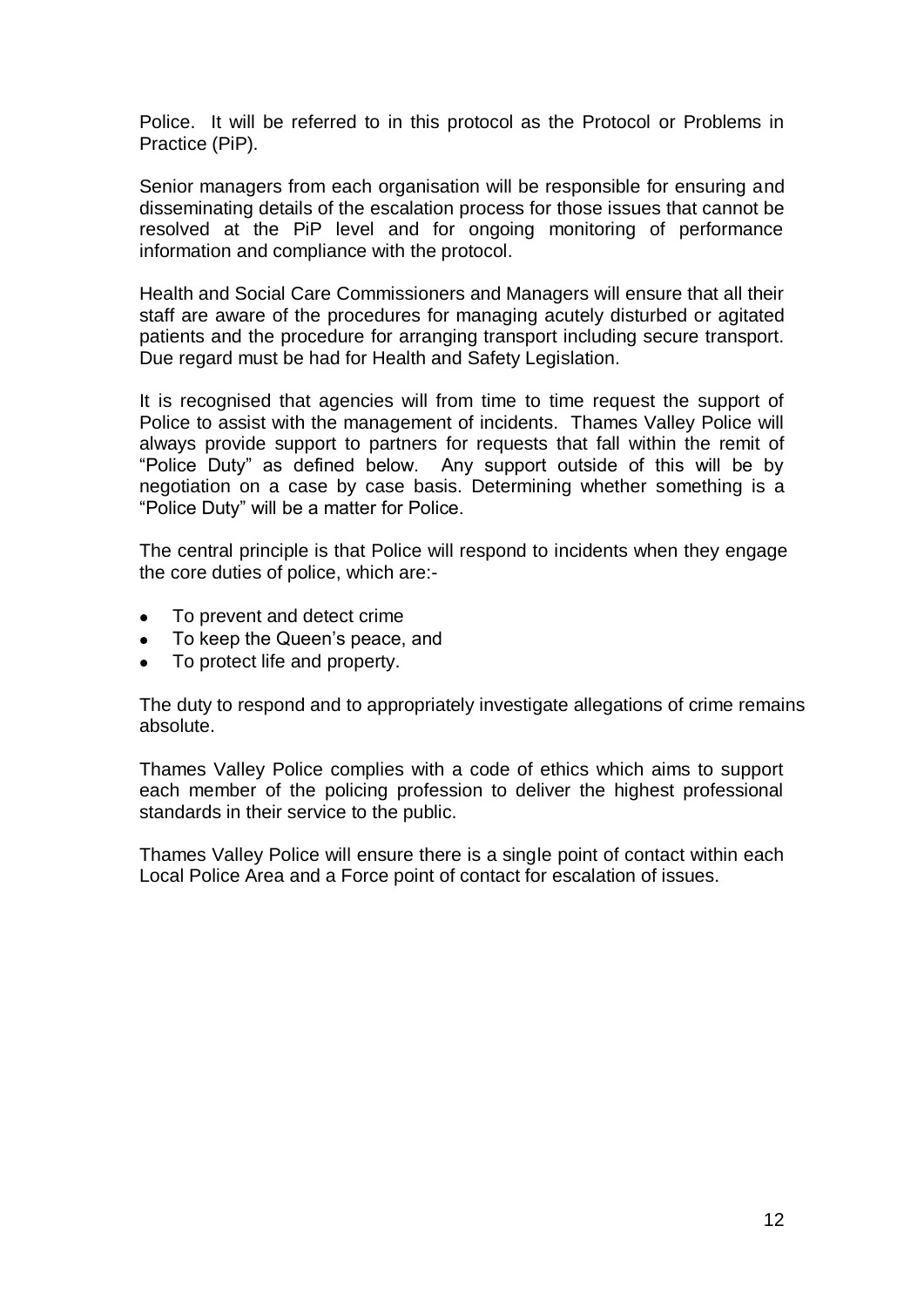## <span id="page-12-0"></span>**MENTAL CAPACITY ACT:**

## **Legislation;**

The Mental Capacity Act 2005 provides the legal framework for acting and making decisions on behalf of individuals over the age of 16 who lack the mental capacity to make particular decisions for themselves. Everyone working with and/or caring for an adult who may lack capacity to make specific decisions must comply with this Act.

#### **Mental Capacity Act – the Principles;**

If you are paid to work with someone who may lack mental capacity, you must by law, work within these five principles; these are the values that underpin the MCA.

- 1. A person must be assumed to have capacity unless it is established that they lack capacity.
- 2. A person is not to be treated as unable to make a decision unless all practicable steps to help them to do so have been taken without success.
- 3. A person is not to be treated as unable to make a decision merely because it is an unwise decision.
- 4. An act done or decision made under this Act for or on behalf of a person who lacks capacity must be done or made in their best interest.
- 5. Before the act is done or the decision is made, regard must be had to whether the purpose for which it is needed can be as effectively achieved in a way that is less restrictive of the person's rights and freedom of action.

A person lacking capacity may come into the care of a range of various professionals; each professional must make their own assessment of capacity as described above. It is not appropriate to make a decision or take an action simply because a request has been made by another.

Agencies will work together to ensure that any decisions made on behalf of a person lacking capacity will be in their best interest and will utilise the least restrictive means of achieving it.

Any decision taken on behalf of someone lacking capacity must be recorded by the person making that assessment and decision and must include the justification for that decision.

There is a legal requirement for all statutory authorities who have a responsibility to care for people who may lack capacity to comply with the Mental Capacity Act.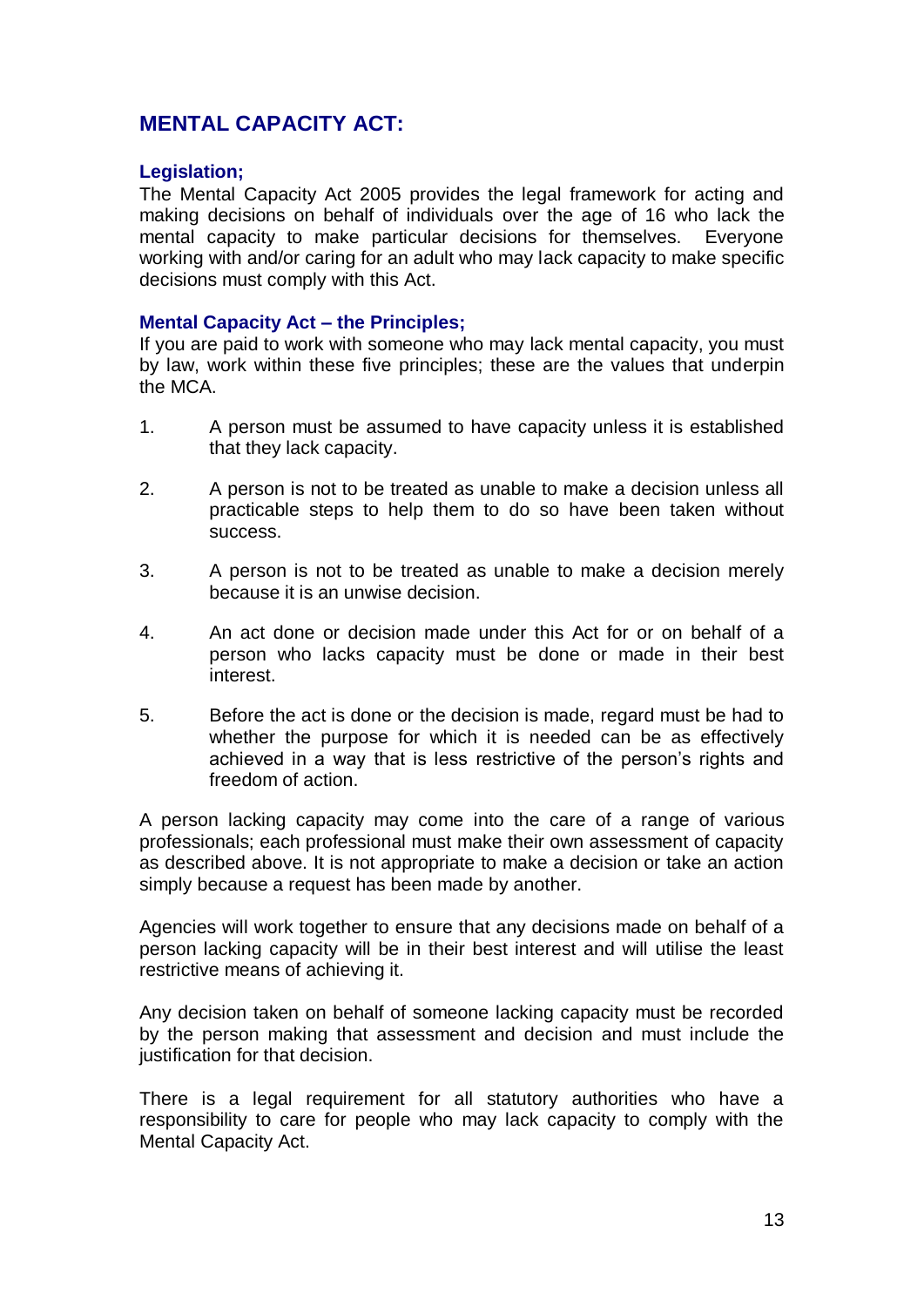# <span id="page-13-0"></span>**SECTION 136 MHA 1983**

#### **Introduction**

Section 136 of the MHA states:

- "If a Constable finds in a place to which the public have access, a person who appears to him to be suffering from mental disorder and to be in immediate need of care or control, the Constable may, if he thinks it necessary to do so in the interests of that person or for the protection of other persons, remove that person to a place of safety".
- "A person removed to a place of safety under this section may be detained there for a period not exceeding 72 hours for the purpose of enabling him to be examined by a registered medical practitioner and to be interviewed by an approved mental health professional and for making any necessary arrangements for his treatment or care".
- "A person removed to place of safety under this section may be moved to one or more PoS before the end of the maximum 72 hour period for which they may be detained. The total period of detention under this section will not exceed 72 hours from the time of arrival at the initial place of safety".

Section 136 applies to persons of any age. If a young person under the age of 18 is detained under S136, the assessment should be undertaken, wherever possible, by a CAMHS consultant and/or an AMHP with knowledge and experience of caring for this age group. *MHA CoP; para.16.49*

Where possible and safe to do so, Police Officers will seek the advice of mental health professionals prior to detaining a person under S136 to obtain information about previously arranged care plans and explore the opportunity of a less restrictive option. Police officers will not escort persons to hospital on a voluntary basis. If the person is not in immediate need of care or control making S136 appropriate then referral should be made to the person's GP, and/or LSSA or, if necessary, to the ambulance service or by the person self referring to the ED.

#### **S136 MHA "V" alleged offending:**

Section 136 does **not apply** to a person arrested for an offence, removed to custody and subsequently believed to be mentally disordered, although such persons should be assessed with the same degree of urgency as detailed in the text below.

Where an individual is detained by the Police in circumstances where they could *either* have been arrested for a criminal offence *or* detained under S136 MHA, they should be arrested and removed to a Police station unless the offence is trivial and it is appropriate for it to be safely set aside for the purposes of prioritising a mental health assessment. This might well occur where the offending was very low-level, possibly 'victimless' and/or where the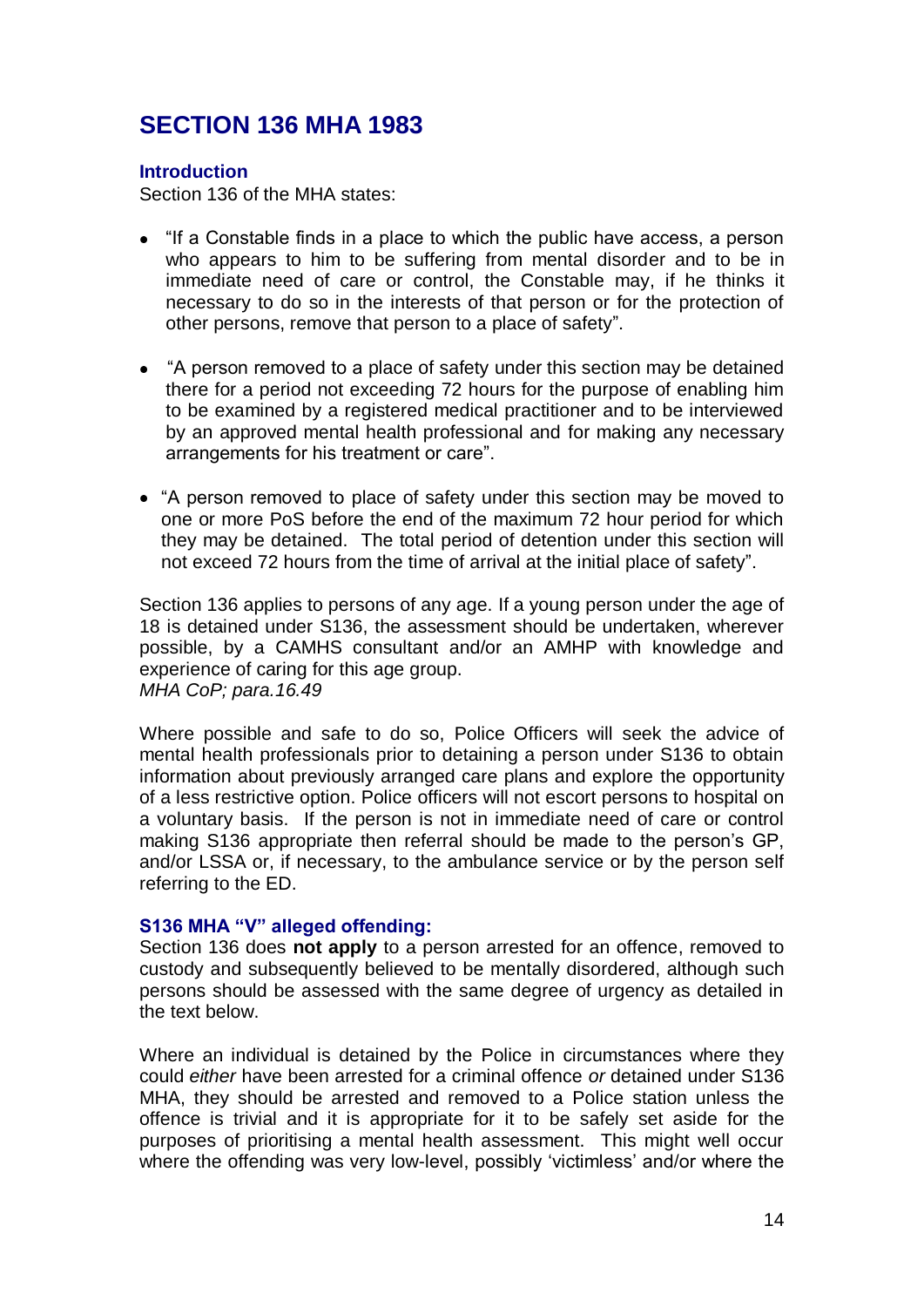minor offending behaviour appears most likely to be as a result of their mental health condition.

It is ultimately at the discretion of the arresting officer as to whether prioritisation will be given to the offence or S136. Where both options exist, the officer may occasionally decide to utilise both powers at the same time.

The fact that a person is not arrested for an offence at the time so that their mental ill health is prioritised does not mean that an investigation cannot still take place.

For offences which are not trivial (which could also include prolonged pattern of offending rather than impact of individual offence) an arrest should be made and mental health assessment considered alongside the criminal investigation in Police custody.

Where an offence of violence is committed against professionals after arrival at the PoS setting, immediate consideration should be given to them being arrested for the offence, removed to a Police station and their mental health assessment occurring alongside the criminal investigation. Violence towards professionals and other hospital staff is always unacceptable. Managers and victims are encouraged to support positive action taken by police in these circumstances.

There should be NO assumption by Police Officers or anyone else, that because someone was detained under S136 MHA at the point where they have offended or during the assessment process, that they are automatically unable to be prosecuted because of their mental health condition. A thorough criminal investigation of the incident should occur on each occasion without prejudice or presumption and Police supervisors should be involved in overseeing this investigation.

#### **Intoxication:**

Where a person is significantly intoxicated the Police Officer should make all possible enquiries to gain information about the person's psychiatric history prior to detaining under S136.

Unless there is objective information available from either the incident or information from health or social care services that the person has a mental ill health background that would suggest S136 is appropriate then detention under the MHA is unlikely to be appropriate.

Where the person is open to services for severe and enduring mental health problems or there is information to suggest that deterioration in minor mental ill health has occurred then S136 will be **considered** irrespective of the use of intoxicants.

**Significantly** intoxicated people who are also displaying signs of severe mental disorder should be assessed at the ED to ensure physical health stability prior to transfer to the appropriate place of safety.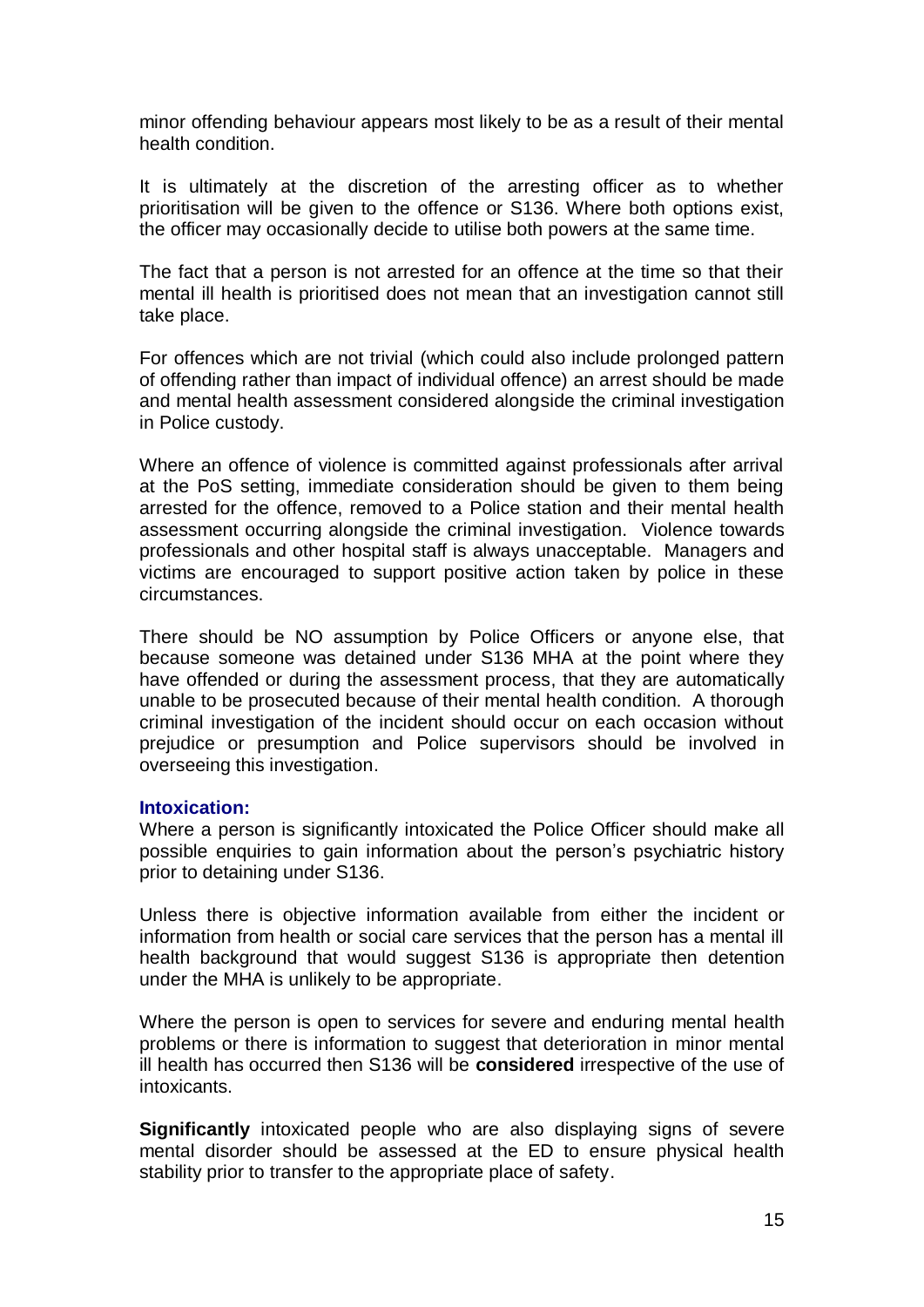## **Definitions:**

#### **Mental Disorder;**

**"Any disorder or disability of the mind".** 

This definition is extremely broad and would include the below conditions:

- Affective disorders, such as depression and bipolar disorder
- Schizophrenia and delusional disorders
- Neurotic, stress-related and disorders, such as anxiety or phobic disorders,
- Obsessive compulsive disorders, post-traumatic stress disorder and hypochondriac type disorders
- Organic mental disorders such as dementia and delirium (however caused)
- Personality and behavioural changes caused by brain injury or damage
- Personality disorders
- Mental and behavioural disorders caused by psychoactive substance use
- Eating disorders, non-organic sleep disorders and non-organic sexual disorders
- Learning disabilities
- Autistic spectrum disorders (including Asperger's syndrome)
- Behavioural and emotional disorders of children and young people (Note: this list is not exhaustive)

The definition does not include dependence on drugs or alcohol alone and it would be unlawful to detain such a person under the Act unless a mental disorder was also apparent.

**"Finds"** and **"A place to which the public have access"** have not been defined within legislation and so the statements tend to become interpreted by case law.

For the purpose of this version of the protocol;

**"Finds"** will mean any occasion **except where someone has been "put" in a place to which the public have access only for the purpose of then utilising S136**.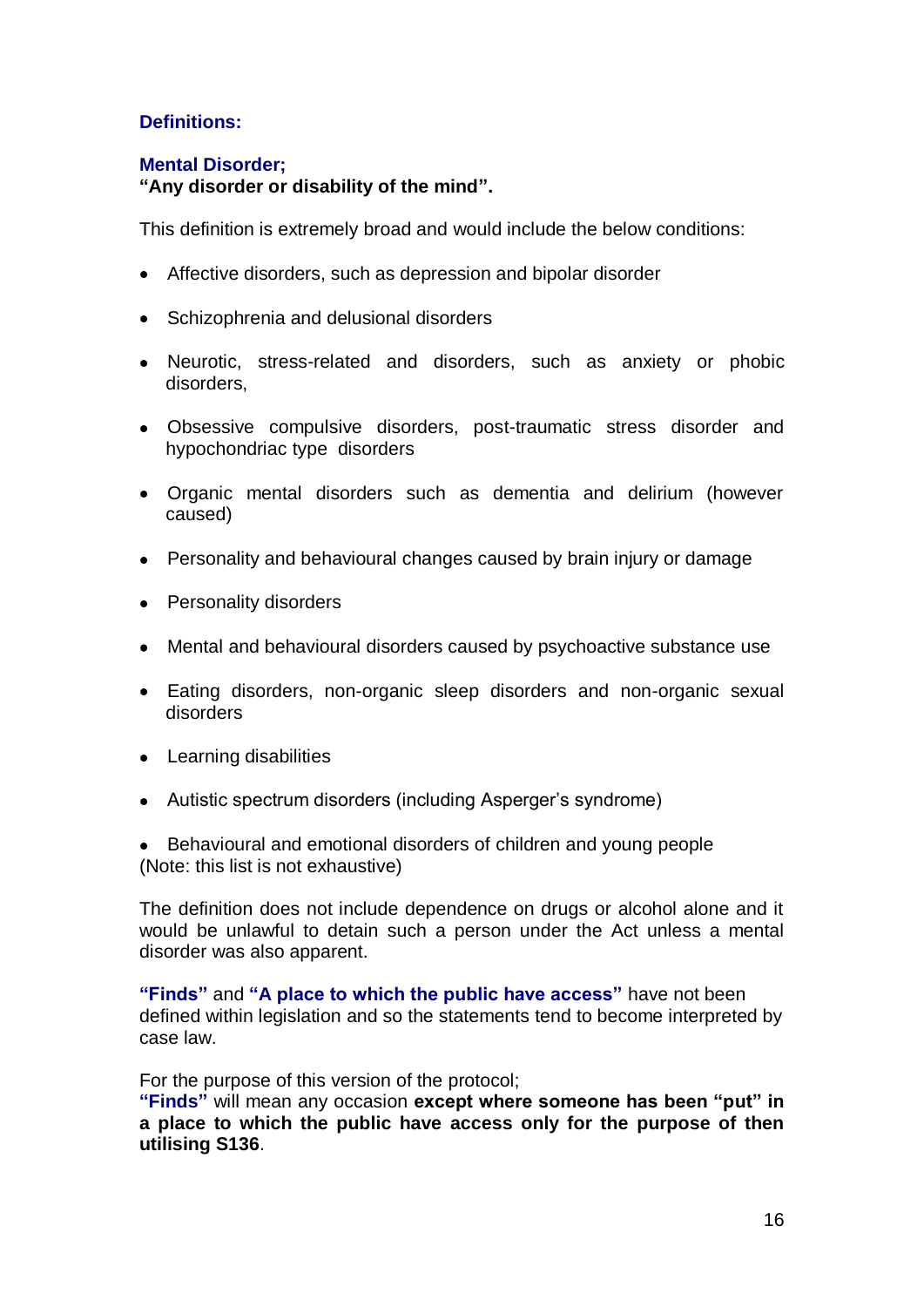If a person was not in a place to which the public have access at the point of first encounter with Police but is later in such a place, unless the caveat above applies, it may then appropriate for the constable to consider that person to be ―found‖ in order to utilise S136

E.G. Police and ambulance assist a person to the ED for assessment for any reason. If, while in the public area of the ED, the constable considers that the criteria for S136 applies, then it would be in order to utilise S136 as the person is now in a place to which the public have access. This might be appropriate on those occasions where TVP feels compelled to post an officer at the ED because a vulnerable individual is at risk of leaving and subsequently being reported as missing so long as S136 criteria apply. There would be no other power to impose that deprivation of liberty unless arrested for an offence.

#### **Place to which the public have access;**

Will include all those areas to which the public or sections of the public have ready access on payment or otherwise or at certain times of the day. It is unlikely to include those places where there is significant restriction on access such as areas where a fob or code is required. It does not apply to private gardens even when that garden is on the boundary of a highway. It does not include a communal area of flats or hostels which are intended for residents. A railway line is not a place to which the public have access.

A Police Officer may lawfully accompany or escort a person between private and public such as to safety from a railway line or to remove a person trespassing. As above, S136 may only be used if the reason for removal to that public place was not for the purpose of utilising S136 but for another lawful purpose.

## **Place of Safety (PoS):**

A PoS as defined in this section of the Act means:

**"Any residential accommodation provided by a Local Social Services Authority under Part III of the National Assistance Act 1948 a Hospital as defined by this Act, a Police Station, a Mental Nursing Home or Residential Home for mentally disordered persons or any other suitable place the occupier of which is willing temporarily to receive the person".**

Hospital is defined under the Act as:

**"Any institution for the reception and treatment of persons suffering from illness. Any maternity home and any institution for the reception and treatment of persons during convalescence or persons requiring medical rehabilitation".**

Nothing in the above definition compels any place to accept a person detained under S136.

Acceptance into the premises does not automatically mean that responsibility for continued detention of the person is also accepted. Police Officers will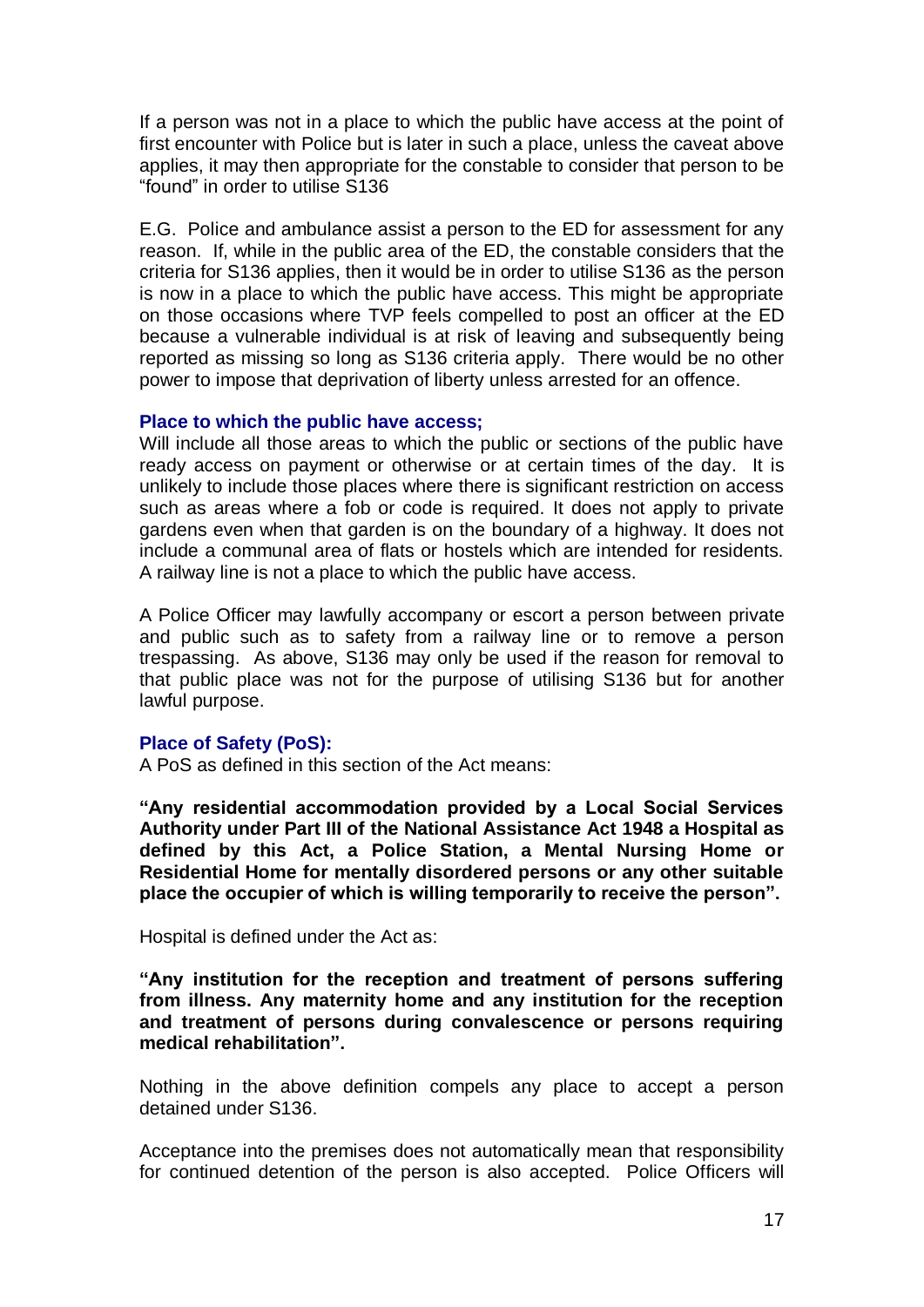remain responsible for that detained person until a professional hand over of responsibility has been agreed.

However, once a person has been accepted into that place then the premises will be considered to be a place of safety and the 72 hours will commence.

Designated HBPOS arrangements are detailed within this protocol and the above is simply the definition under the Act. However, in practice anywhere suitable could be a place of safety so long as the owner/manager agrees to provide that facility and receive the detained person.

The Mental Health Assessment must begin as soon as possible after the person arrives at the PoS. *MHA CoP 16.27*

Commissioners and providers should ensure the availability of sufficient AMHPs and Doctors to meet demand and to ensure timely assessments during day and night. Availability of these personnel will be subject to ongoing monitoring at the PiP.

#### **Place of Safety Arrangements:**

Location of and contact details for the Health Based Places of Safety (HBPOS) within Thames Valley are detailed within the table at [Appendix A.](#page-67-0)

Police custody will not be used as a Place of Safety for persons detained under S136 in any but the most exceptional circumstances. Any use of custody will be escalated to the TVP Daily Management Meetings (DMM) and reviewed.

**Thames Valley Police should never use Police cells as a place of safety for under 18s.** This may mean that alternatives such as a side room or interview room at a Police station may be utilised. It is imperative that all possible activity is undertaken to ensure that a person under the age of 18 is taken or transferred to a HBPOS with all haste. Any use of custody for an under 18 year old detained on a S136 will be investigated at TVP Force Level DMM.

Continued Police support at HBPOS and use of custody as the place of safety will be based on risk assessment detailed at the end of this chapter

HBPOS should ensure that they have arrangements in place to cope with periods of peak demand, for example using other suitable parts of a hospital, neighbouring HBPOS or an alternative place of safety. *MHA CoP 16.36*

Where it has been necessary to utilise the Police custody facilities, agencies will work together to facilitate transfer to a HBPOS at the earliest opportunity.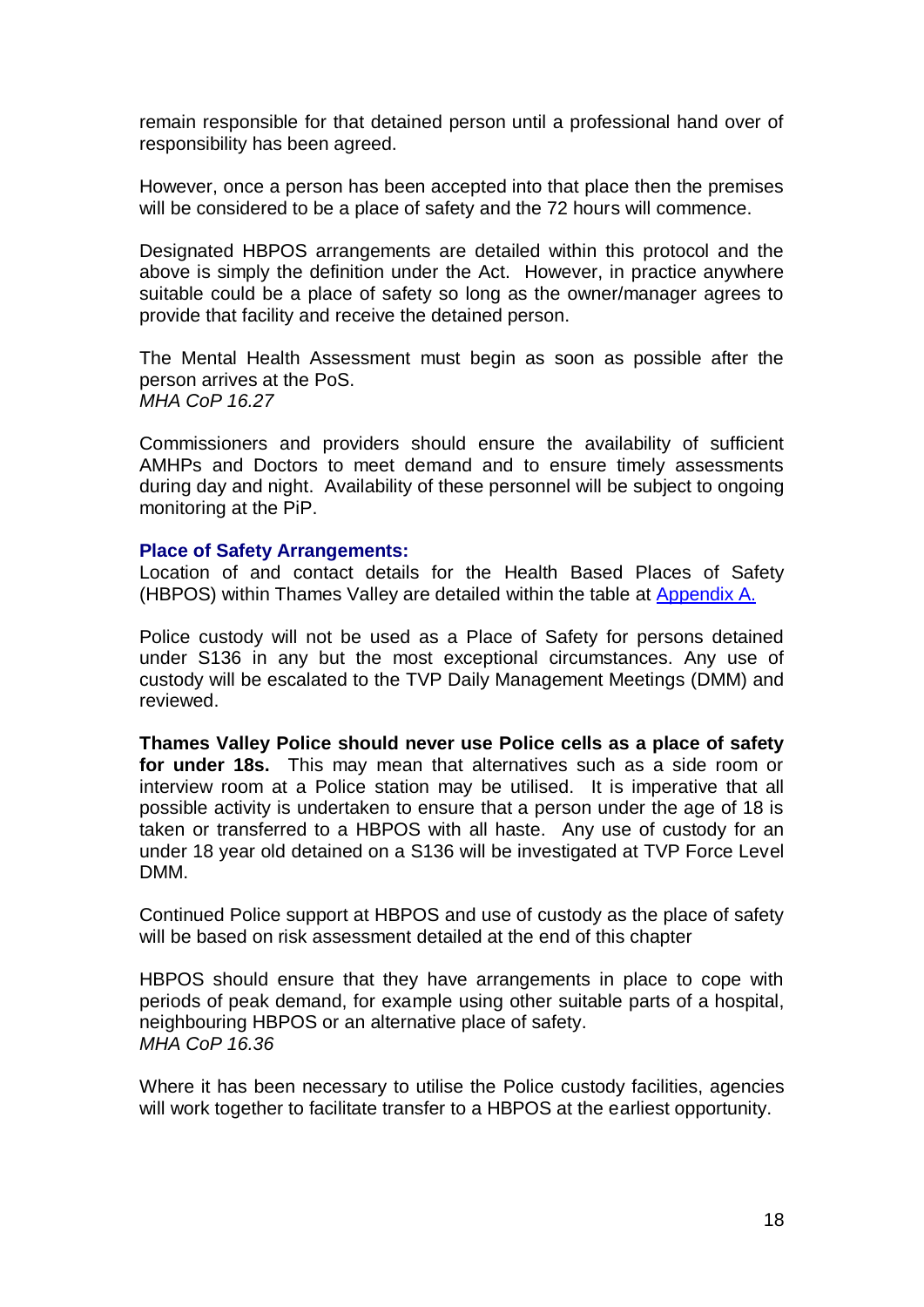Where the dedicated HBPOS is unable to accept the person a record will be made and escalated to the senior nurse on duty to facilitate acceptance in the HBPOS as soon as possible.

All occasions where the dedicated HBPOS has been unavailable will be escalated to the chair of the local PiP for investigation. This should be facilitated by the senior nurse on duty and the Police liaison officer for the locality.

Where a person remains in Police custody due to lack of availability of a HBPOS for longer than 4 hours this should be considered a serious incident which needs to be escalated and reviewed. Wherever practicable, detention in a police station under S136 should not exceed a maximum period of 24 hours

*MHA CoP 16.40*

Where a person remains in Police custody following assessment due to lack of availability of a bed for admission this will also be considered a serious incident, escalated and reviewed

#### **Outline of general procedures to be followed in all instances:**

Following detention by a Police Officer under S136 MHA, an ambulance **must** be called for triage and conveyance to the PoS. This is not only important in terms of the person's dignity, it is also important in terms of the skills of ambulance staff in assessing whether other medical risks may be masked which may require urgent medical treatment in an Emergency Department.

South Central Ambulance Service (SCAS) comply with the National Ambulance Service s136 Protocol for mental health transport and will aim where possible to provide an ambulance within 30 minutes for transport to a place of safety under S136.

Where a person has been actively restrained for a period of more than 10 minutes officers will immediately refer to ambulance EOC giving details of any symptoms the person is displaying. Consideration will then be given to any need to re-prioritise by SCAS.

Police Officers will not transport a person detained under S136 in a Police vehicle unless the risk assessment indicates that Police resources are the only safe means of transport and all opportunities for securing a suitable health care resource such as an ambulance have been exhausted. Any decision to use a Police vehicle must be justified and documented.

Detaining Officers will escort the ambulance to the PoS to provide the handover to the nursing staff.

The designated HBPOS must be contacted to ensure their availability providing brief details and the ETA. A record of this call must be made in the Police command and control log along with the details of persons spoken to.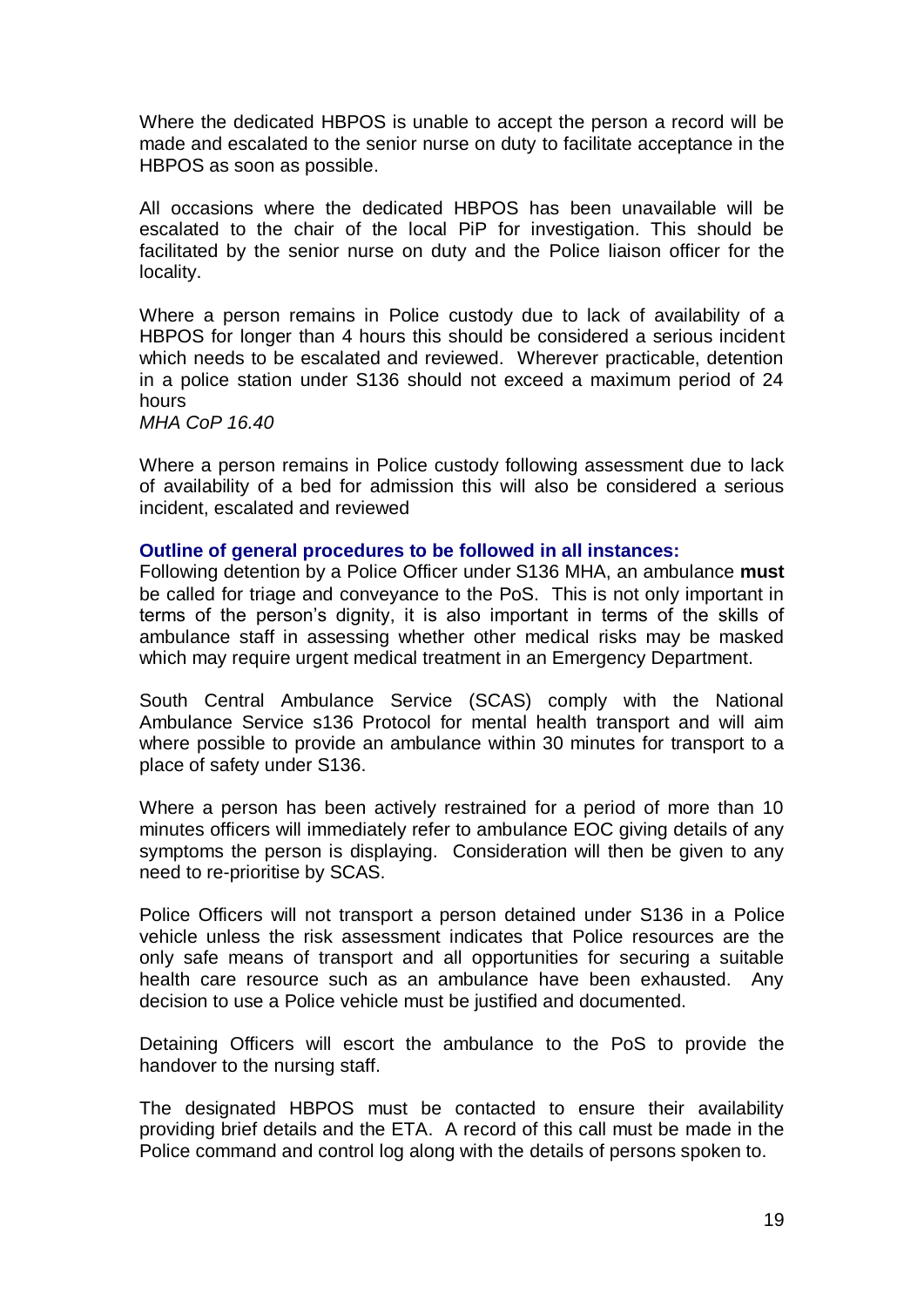The AMHP or EDS for the area the person was detained must be contacted and details provided. There may be cross border arrangements for the arrangements of assessments which will be known to the individual AMHP and EDS.

If it becomes apparent either en route or on arrival at a PoS, that the person requires emergency medical treatment then they will be taken to the nearest ED for that treatment. Following treatment, if the ED or other department within that hospital is not willing for the mental health assessment to commence there, the person must be transferred to another PoS but only following communication and agreement with the AMHP. However, the time of arrival at ED will be the time of arrival at the first place of safety for the overall calculation of the 72 hours.

A search according to S32 Police and Criminal Evidence Act 1984 (PACE) should take place having regard to available intelligence and information and subject to a dynamic risk assessment by the officer.

Following arrest, the Police Officer together with the Police Control Room will have to make an initial assessment as to which PoS is the most appropriate for the individual.

- The locally agreed HBPOS will be the default location.
- $\bullet$ Alternative PoS options should be considered and precluded prior to resorting to custody – for example a side room at a Police station or a side room in a hospital. Police will remain and manage the detention of the person. Alternative PoS venues should always be risk assessed for security and suitability prior to use.
- Police custody suite only in exceptional circumstances when the risk  $\bullet$ caused by the person's presenting behaviour is unmanageably high or all alternative PoS options have been precluded.

A record of the time of arrival at the first PoS (including the ED or alternative PoS) must be taken by the arresting officer as this is the start of the 72 hour time period allowed for the completion of any assessment.

Timings of any subsequent transfer between places of safety must also be recorded along with the details of the PoS and reasons for transfer. Transfers must not be made without agreement by an AMHP, Dr or other healthcare professional who is competent to assess whether the transfer would put the person's health or safety (or that of other people) at risk. It is for those professionals to decide whether they first need to see the person themselves. *MHA CoP 10.38*

These times must be made known to the receiving HBPOS or custody and the AMHP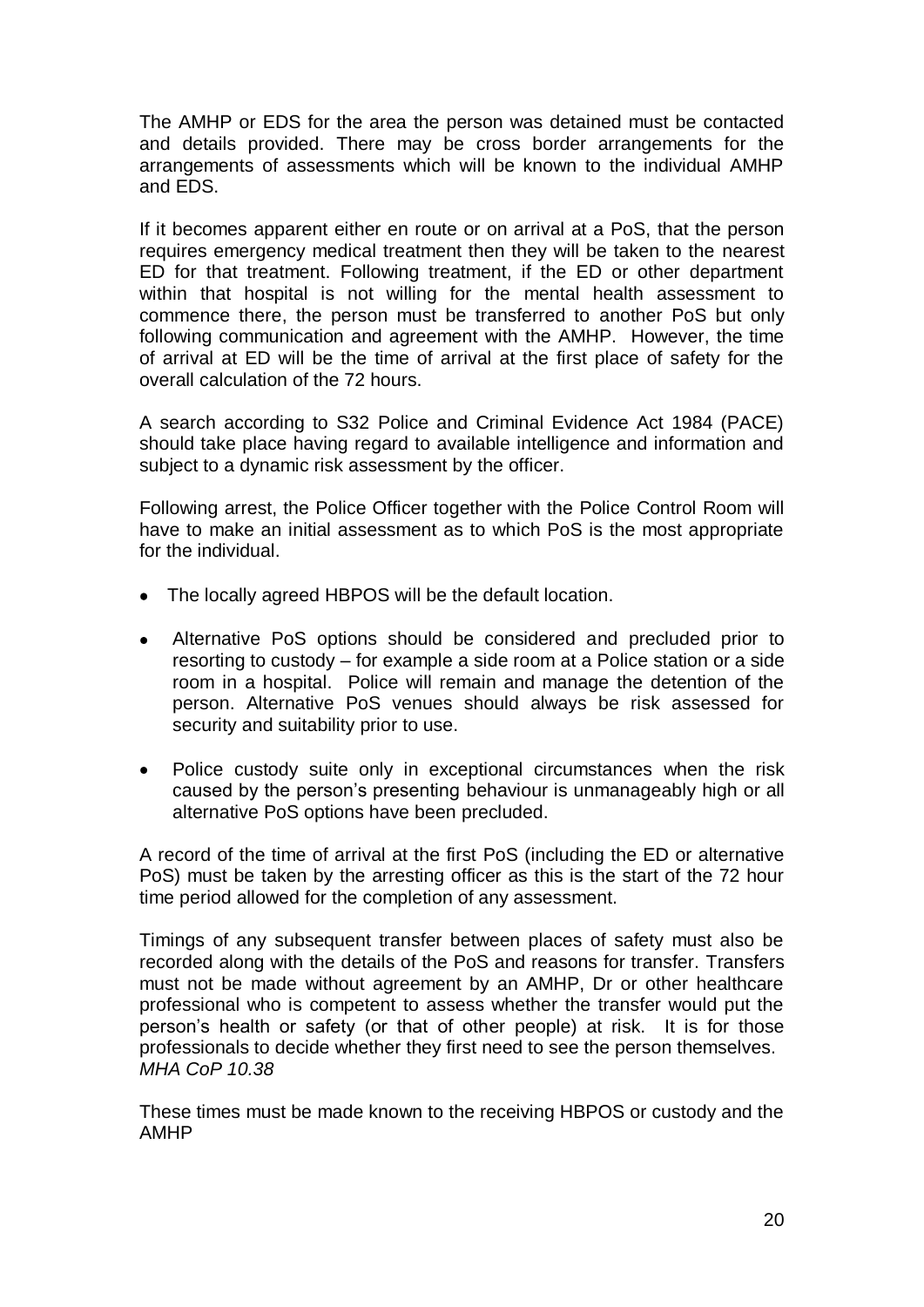Any use of restraint must be recorded by the arresting officer on the Use of Force Forms as per Thames Valley Police policy. Any use of restraint must also be explained to the receiving nurse at any HBPOS.

## **Specific Procedures and Responsibilities of Professionals:**

#### **The detaining Police Officer will:**

- On every occasion request an ambulance to conduct a physical health check and transport the person to the agreed place of safety. SCAS reference number will be recorded. Any decision to use a Police vehicle to transport must be based on risk assessment and the justification recorded. Police Officers must escort the ambulance.
- Conduct a search where the provision of S32 PACE applies

For the purposes of S136:

- o Section 32(1) of PACE empowers the police to search the person where that person has been arrested at a place other than a police station. In order to be able to exercise this power, however, the arresting officer must have reasonable grounds for believing that the arrested person may present a danger to himself or others. Section  $32(2)$  further provides that "in any such case", a constable also has the power to search the arrested person for anything which he might use to assist him to escape from custody.
- o A constable may not search a person unless he has reasonable grounds for believing that the person to be searched may have concealed on him anything for which a search is permitted
- Contact the Place of Safety via the control room to ensure availability and notify estimated time of arrival with details of person as above. Officers should not travel to the HBPOS until confirmation has been received that they are able and willing to accept the person.
- Where the designated HBPOS is unavailable consider alternatives (within the area of detention) prior to resorting to custody. Officer must remain with the detained person.
- Contact the AMHP service via the control room and provide all available details.
- On arrival at a HBPOS conduct a joint risk assessment with the HCP to determine any further need for Police attendance which will at all times be based only on risk assessment
- Provide information about the detained person, the location and circumstances leading to the arrest.
- Ensure that the arrival time of any previous Place of Safety (such as the ED) is provided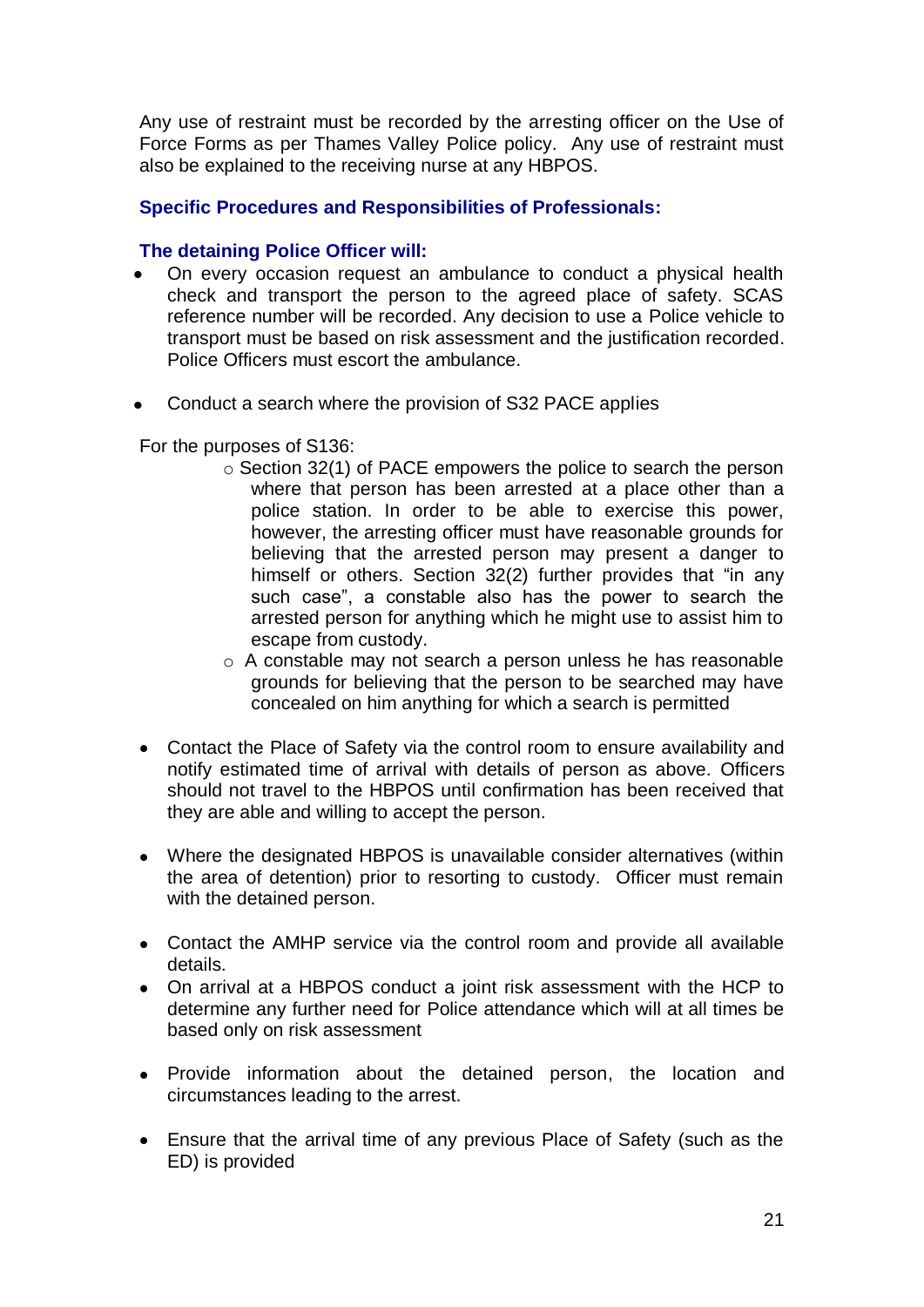- Contact the Police Enquiry Centre and provide all the information about the S136 for the Officer Reported Crime (ORC) procedure on Niche.
- Where the PoS is Police custody liaise with the custody sergeant to ensure that duplicate entries are not recorded on Niche.
- If management of the detained person is handed to another Police Officer ensure that Niche is updated with all subsequent activity.
- **Any restraint used MUST be recorded on a "use of force" form as per force policy and full details of the nature of the restraint provided to the receiving Health Care Practitioner.**

## **The Police Control Room will:**

- Contact South Central Ambulance Service to arrange assessment and transport and record details in command and control log.
- If the detained person is being actively restrained contact with SCAS must be via 999 as a medical emergency.
- Contact the HBPOS or custody as appropriate and provide details.
- Contact the AMHP or the Emergency Duty Service (EDS) out of hours for the Local Authority area the detained person was arrested to inform them of the arrest, where the detained person is to be taken and provide with details.
- Record all details in the command and control URN including the names of any professionals spoken to.

#### **Initial Removal to or subsequent transfer to an Emergency Department**

- The welfare and medical (physical and mental) needs of a person brought to the ED under a S136 are a joint responsibility with Police and hospital staff.
- Because Hospital Emergency Departments (ED) within the Thames Valley  $\bullet$ area have not agreed to provide detention facilities for the Place of Safety for persons under a S136 any person being presented there for physical health assessment must remain in the detention of the police.
- Those persons presenting to ED voluntarily with mental health  $\bullet$ emergencies are not the responsibility of Police unless S136 detention is thought to be appropriate and has been applied.
- Detainees who do not require emergency medical treatment **will not** be  $\bullet$ taken to the ED as a Place of Safety.
- Police Officers will ensure on arrival at ED that medical staff are made aware of the fact that the person is detained under S136.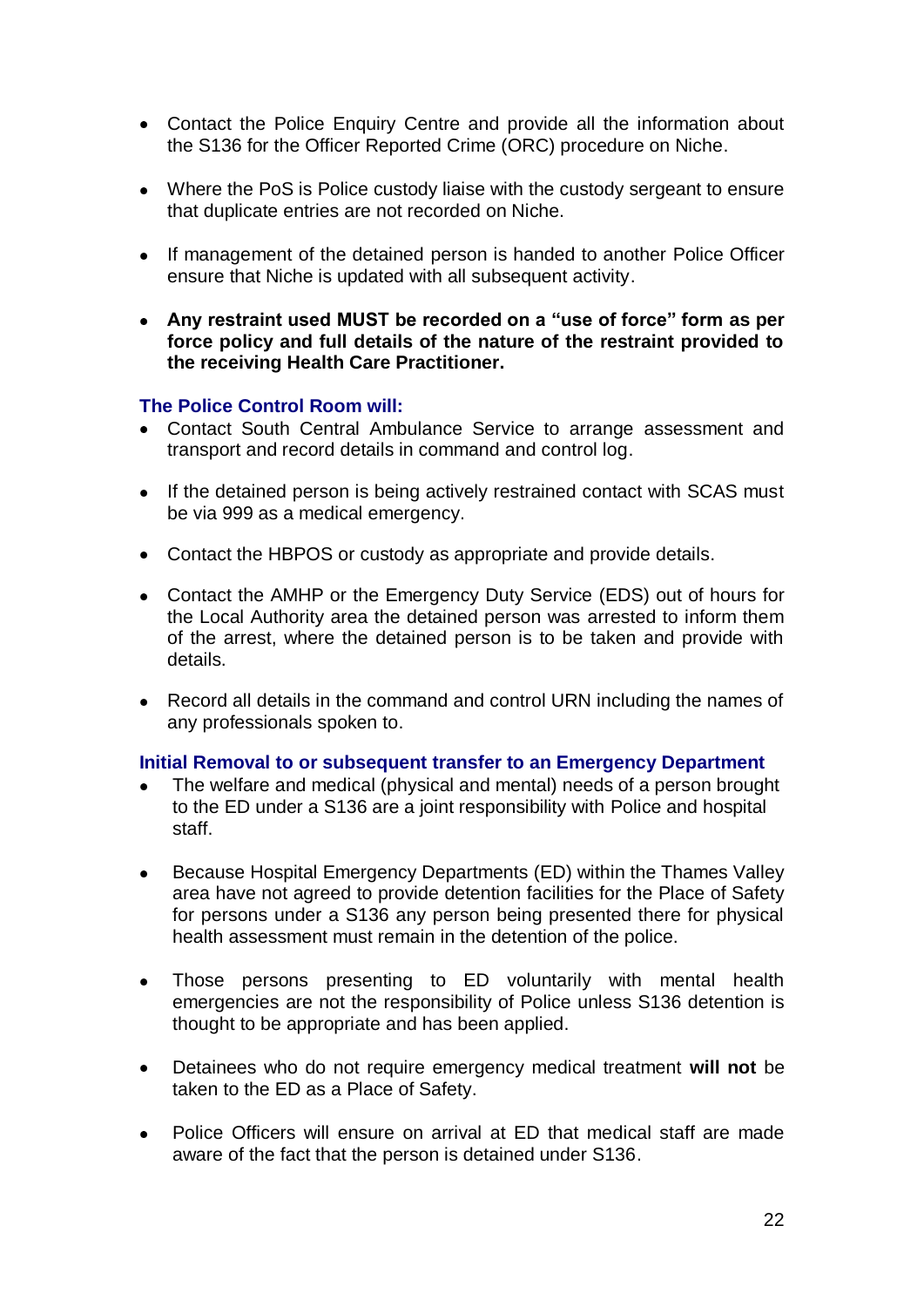It is the responsibility of Police to ensure the AMHP is informed of the detention. However ED staff should work together with Police to ensure this is done.  *MHA CoP 16.32 and 16.42*

## **The senior nurse on duty at the ED will:**

- Liaise with Police to ensure that the AMHP service has been contacted.
- Record the time of arrival at and discharge, or transfer, from ED.
- Expedite the triage and assessment of physical health needs to allow swift  $\bullet$ transfer to the HBPOS.
- Inform the AMHP of any medication the patient has taken (prescribed or  $\bullet$ otherwise).
- Where there is expected to be a delay in discharge from ED, ensure arrangements are in place to facilitate the commencement of the MHA assessment.
- Maintain communication with all persons during time at the ED.

## **All professionals present at ED:**

Informing an AMHP should not be delayed under any circumstances. Police should refer directly to the AMHP or EDS following the person's detention to ensure timely organisation and setting up of Mental Health Assessments. The AMHP should liaise with the ED to co-ordinate the timing of any mental health assessment, dependent on the overall situation and to ensure the detained person has been provided with their rights. Normally this will commence following transfer to a Place of Safety after the initial medical need has been addressed. Occasionally the mental health assessment will commence in the ED, for example if the person would need to remain there for a prolonged period of time because of their physical healthcare needs. The AMHP will consult with the relevant senior professional in ED about when and where the assessment will be conducted.

**Police officers will NEVER leave a S136 detained person in the ED or any other hospital setting or place of safety unless acceptance of the detention of the person has been agreed and the name of the person taking over the detention obtained and recorded.** 

- $\bullet$ **Police officers must satisfy themselves that there is suitable security for the person and staff prior to resuming from the place of safety/hospital**
- Once a person has been accepted in a HBPOS any subsequent transfer  $\bullet$ to the ED is the responsibility of staff within that HBPOS. Police should not be called back to the HBPOS to facilitate this unless as the result of a joint risk assessment and then only in exceptional circumstances.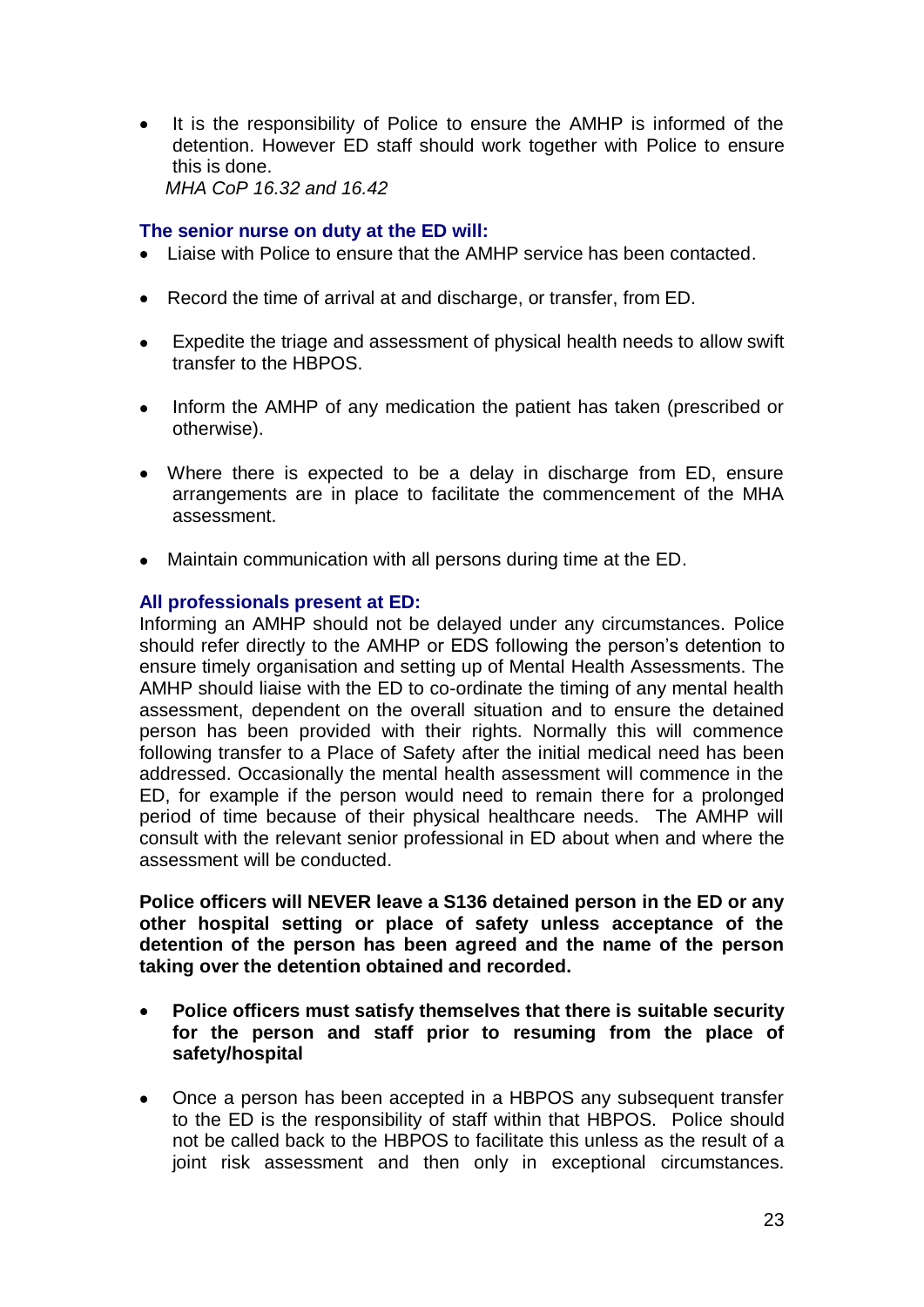Commissioners and providers must ensure that hospital staff have access to suitable secure transport for such an occasion.

- $\bullet$ Ambulance and healthcare staff will provide appropriate medical information on whether restraint has been used, whether drugs have been administered and any other observed symptoms which will subsequently need to be known.
- Should any doctor determine that the detained person **does not have a Mental Disorder within the meaning of the Mental Health Act 1983,** then that person must be immediately released from Police custody. Only a doctor may discharge the S136 detention under these circumstances. The AMHP must be informed of this decision
- If the person is discharged from ED but remains in detention under S136 it  $\bullet$ will be the responsibility of the ED staff to ensure the transmission of relevant medical information (including time of arrival and departure from ED) which may be required by Place of Safety staff, Police Custody Officers or the Health Care Professional (HCP). This should not be done verbally, via the arresting officers but via a health care report.

## **The person in Charge of Health Based Place of Safety will:**

- Ensure sufficient healthcare staff are available to accept persons into the place of safety.
- If the HBPOS is temporarily unavailable making use of alternative arrangements necessary, ensure TVP via 101, or the custody Sergeant if that is the PoS being used and the AMHP service are contacted as soon as it becomes available to facilitate transfer of the detained person. Such occasions must be escalated to senior managers within the Trust.
- Organise staff to accept and complete the booking-in procedure, including recording previous time spent at the ED or other PoS.
- Ensure that rights under the Mental Health Act are explained to the person and a leaflet provided. The provision of rights should be recorded on the electronic or paper records system used in each area.
- Complete an initial/immediate screening assessment.
- Contact the AMHP service and pass on relevant information. Ensure that Police have provided the necessary information relating to the detention prior to them leaving.
- Under normal circumstances Police should not be expected to remain at the Place of Safety longer than 30 minutes.
- Following departure of Police from the PoS, should the behaviour of the detainee deteriorate Police may be asked to return to assist while additional healthcare resources are sought. It is not expected that Police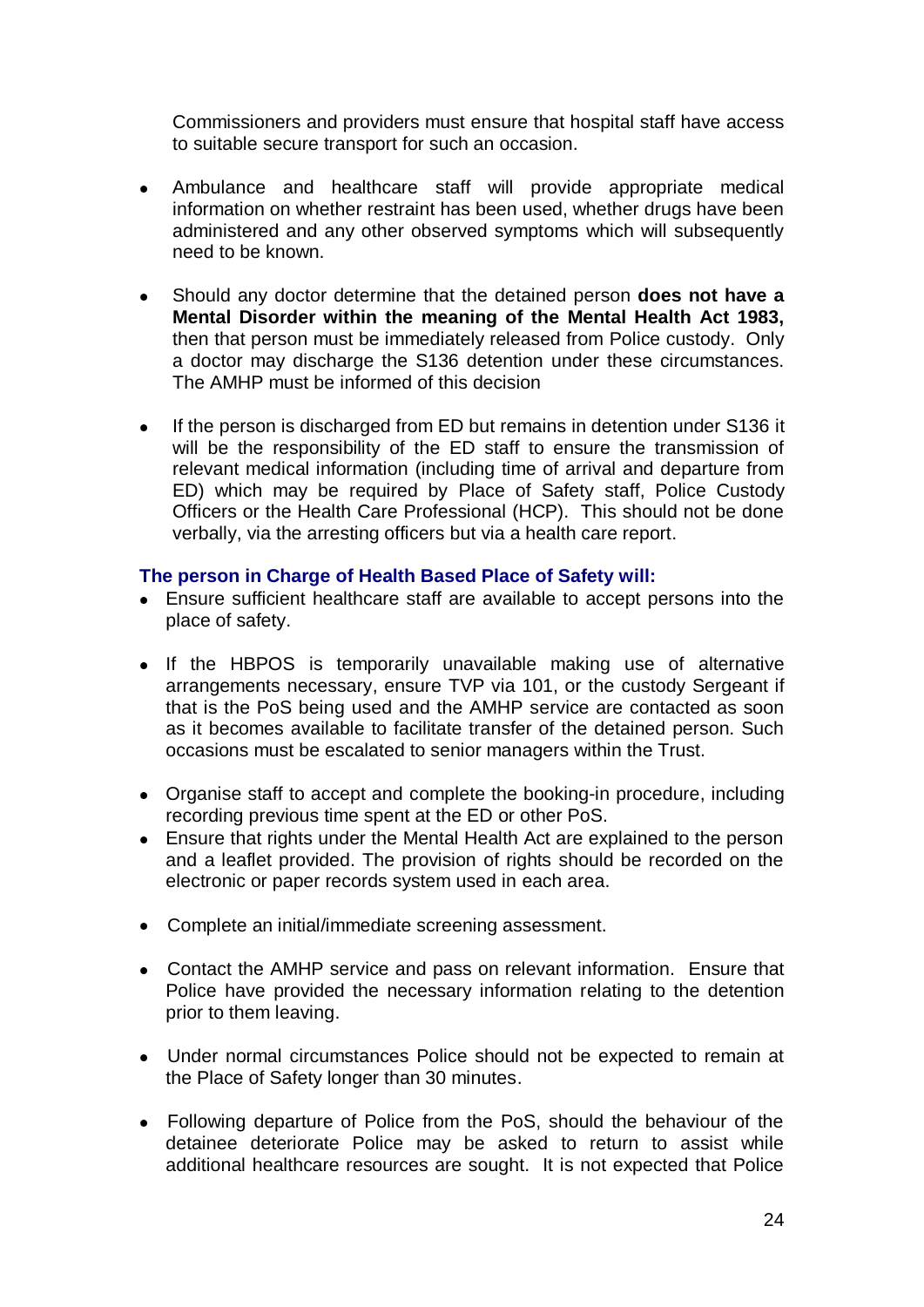will remove a person from the HBPOS to custody unless it is necessary to arrest that person for an offence.

## **When Custody is used as the Place of Safety the Custody Officer will:**

- Manage the detention of the individual as if they were a detainee under PACE.
- Make a record in the custody log explaining why the person has been detained in custody rather than the appropriate health based place of safety.
- Immediately make contact with the local AMHP service.
- Make contact with the custody HCP if there are concerns about the person's fitness to detain in custody.
- Ensure that the detained individual is aware of their right to legal representation (Section 58, PACE and mental Health Act 1983) and offer rights leaflets.
- Ensure the AMHP has received full details of the detention circumstances, including access to electronic reports and fully record any action plan agreed with AMHP on the custody record.
- Where the HCP called is not a Section 12 doctor, ensure this is recorded on the custody record.
- Escalate the detention of a S136 detainee to the duty PACE Inspector for relevant representations to be made to the Health Trust.
- Continue to keep in contact with HBPOS and AMHP and escalate any delays in transfer to the HBPOS, the assessment or onward care to the PACE Inspector.
- Ensure that all activity and calls are fully recorded in the custody record.
- Liaise with the detaining officer to ensure that duplicate entries are not created on Niche.
- Ensure in any handover that the detention is escalated to the Police daily management meeting for review

## **The PACE/Duty Critical Incident Inspector:**

As soon as the PACE or critical incident Inspector becomes/is made aware of a S136 being detained in custody they will initiate immediate enquiries to ascertain the appropriateness of that detention in Police cells and consider alternatives.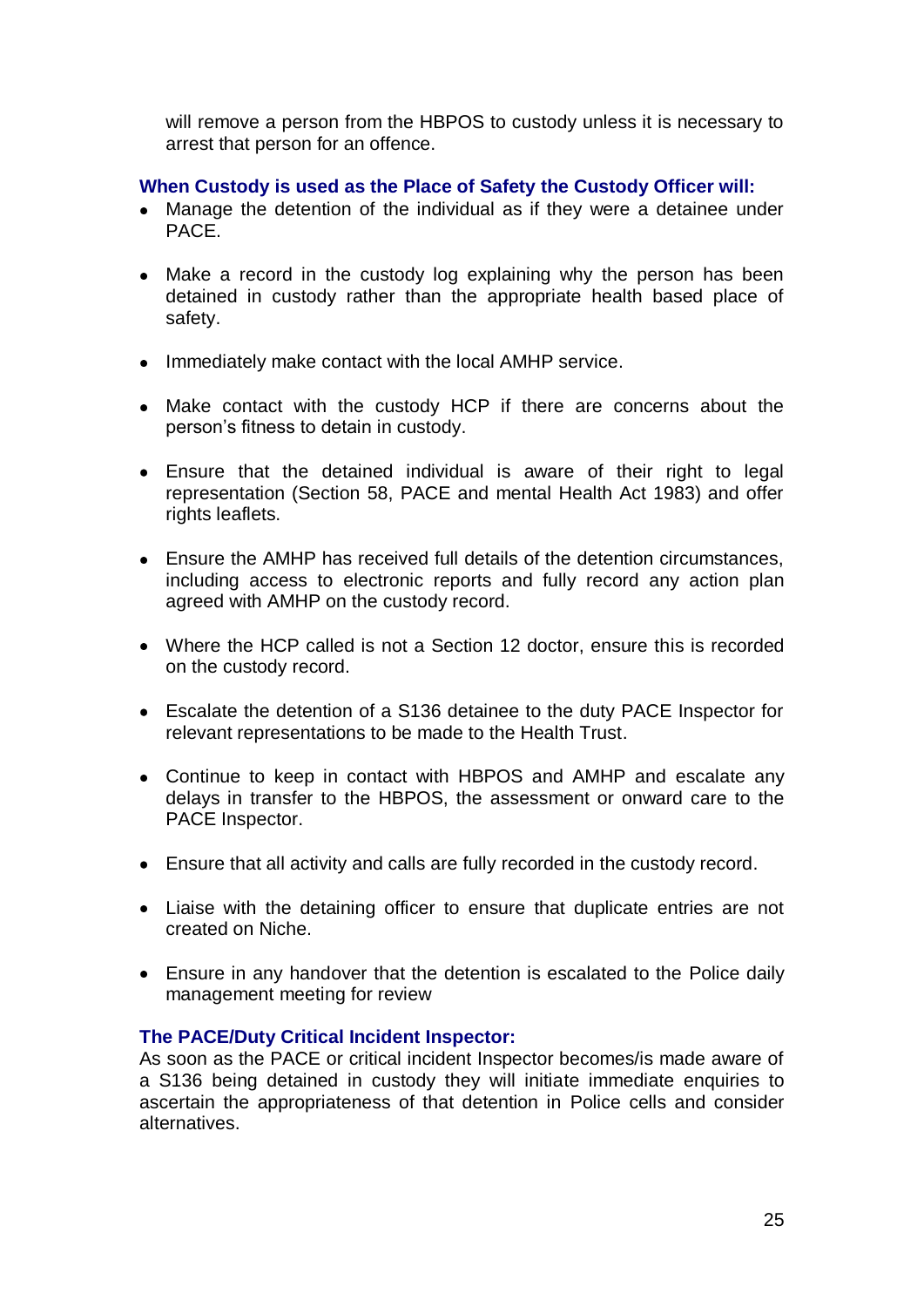Any detention in custody should only be for the most exceptional circumstances such as the severely violent presenting behaviour of the individual, the fact that the person has been arrested for an offence as well or because all other PoS options have been precluded.

Contact should be made with the AMHP and local HBPOS in support of the custody staff to facilitate swift assessment or transfer from custody.

Support should be provided to the custody staff to ensure that any transfer from custody is by the most suitable means. Police transport should, again, only be in exceptional circumstances and any justification for a decision to use a Police vehicle or assist in a healthcare vehicle such as an ambulance is documented in the custody record.

Any issues regarding S136 will be escalated by the Inspector to the Criminal Justice Department Chief Inspector for investigation and further liaison with health and social care partners.

Consideration should be given to extra reviews to take into account the vulnerability of such persons.

Where the detainee is also a juvenile this should be treated as potentially critical and alternative arrangements sought immediately.

#### **Police Healthcare practitioners:**

Police HCPs are not automatically required to examine S136 detained persons in Police cells. Their role is to assess for fitness to detain which for a S136 would be in case the person has a physical condition that may require emergency assessment and treatment. An HCP examination is not required to assess levels of intoxication as the Police custody Sergeant is capable of making that assessment. The HCP does not form a part of the mental health assessment team and there should be no delay in contacting the AMHP pending examination by the HCP.

The Police HCP must not discharge a S136 unless they are able to state that the detained person **"does not have a mental disorder within the meaning of the Act".** It is not sufficient that the behaviour displayed by the individual is not, in the HCP's opinion, due to their mental disorder or worthy of admission to hospital.

Even if the HCP does discharge the S136 Police must ensure contact is made with the AMHP service.

#### **The AMHP will**

- Contact the custody suite, HBPOS or arresting officer when alternative PoS arrangements have been implemented as soon as possible after notification to inform them of the arrangements made to commence the assessment.
- Contact the relevant doctor(s) to discuss and agree an action plan.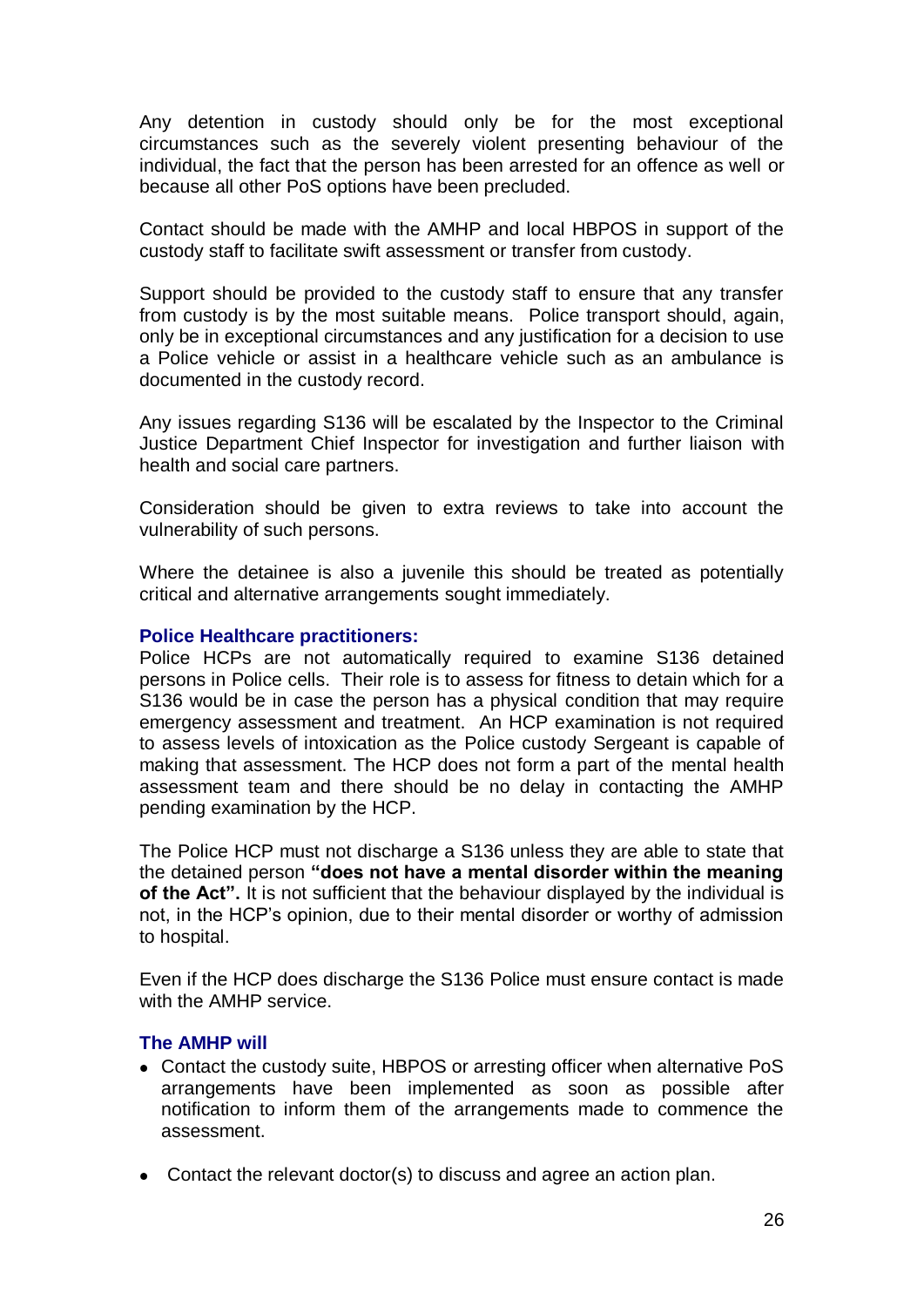- Make arrangements for the assessment to commence as soon as possible giving due consideration for the human rights of the detained person.
- Document any justification and reasons for delay in the commencement of an assessment (such as intoxication or treatment in the ED) and escalate accordingly.
- Discuss and agree appropriate care/disposal with all professionals involved where Section 136 may be continued for up to 72 hours if necessary.
- Inform the detained person of their right to leave once the assessment process is complete and where no further arrangements are being made for their ongoing treatment and care.
- Inform the patient if they have been further detained, under which section, and of their right of appeal.
- Where the person is formally or informally admitted to hospital arrange appropriate transport.
- Where the individual is not further detained under MHA ensure any transport need and necessary follow-up is in place.
- Ensure necessary admission papers are provided to the detaining hospital

## **The S12 Doctor will:**

- Contact the local Mental Health Services and GP to establish if the person is known to that service or the EDS if out of hours.
- Liaise with the AMHP and deal expeditiously with requests for assessment.
- Conduct an initial screening assessment of their physical and mental health and report.
- If the doctors reach the opinion that the patient needs to be admitted to hospital, it is their responsibility to take the necessary steps to secure a suitable hospital bed.  *MHA CoP 14.77*

## **Trust Staff will:**

- Work with the assessing team to expedite the admission of the patient and consider temporary alternatives where the person is in custody but a suitable bed for admission cannot be located. For example recognising the hospitals nominated in the S140 MHA list.
- When locating a bed consideration should be given to the particular needs of the person.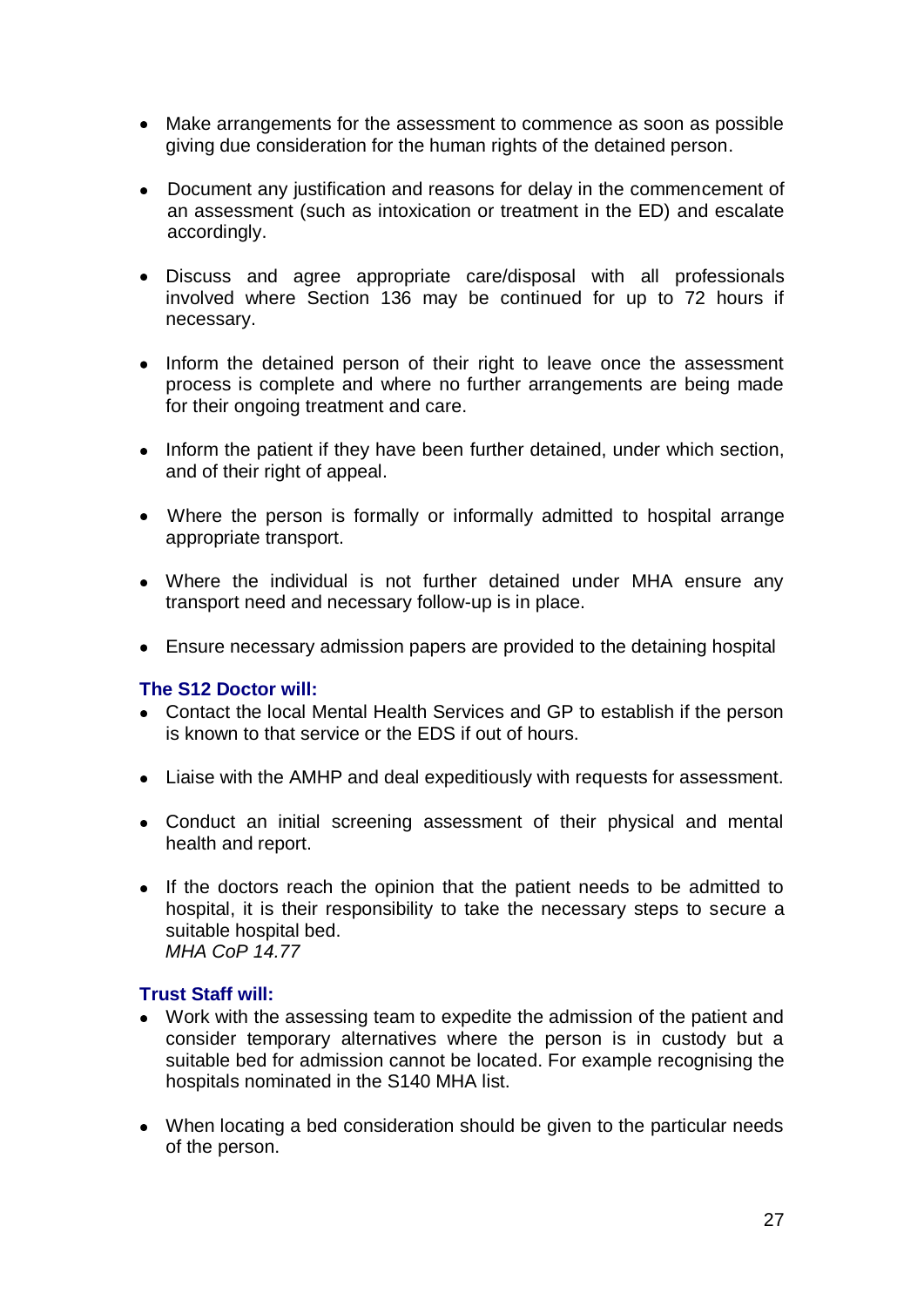Local Arrangements for bed finding may differ across the Thames Valley area, and where relevant, the bed managers in each area will advise accordingly.

## **Discharge from Section 136 MHA 1983**

Section 136 is only discharged **after** the person has been assessed by both the AMHP **and** the Doctor, **and** the making of any necessary arrangements for their treatment or care except:

- Where a doctor concludes that the person is not mentally disordered within the meaning of the Act, then they must be immediately discharged from the S136.
- Where an examining Dr has concluded that the person is experiencing a mental disorder the person MUST be interviewed by an AMHP even if the Dr feels that admission to hospital is unlikely.

―The authority to detain a person under Section 136 ends as soon as it has been decided to make no application in respect of them under Part 2 of the Act or other arrangements for their treatment or care. *MHA CoP 16.50*

- At this point the person **must** be informed that they have been discharged  $\bullet$ from the section.
- It is not lawful for Police to de-arrest someone detained under S136.

#### **Monitoring**

The Police will ensure provision of initial information regarding the S136. The Mental Health Trust will ensure collation of this and subsequent information and share it immediately with the AMHP involved in each case. Police will also provide information from their recording systems where this is required and necessary. This will ensure the basis of overseeing the use of S136 powers in the area.

*MHA CoP 16.59 – 16.62*

Data should be prepared and circulated for consideration at the local Protocols in Practice meetings.

*Analytical consideration are likely to include:*

- $\bullet$  Age.
- Gender.
- Race/ethnicity.
- CAMHS/LD issues.
- Average length of time from arrival at PoS to release or admission.
- Length of time Police Officers needing to remain at hospital PoS.
- Reasons for delays in commencement of assessment  $\bullet$
- How many individuals who were detained under s136 were further detained or admitted informally.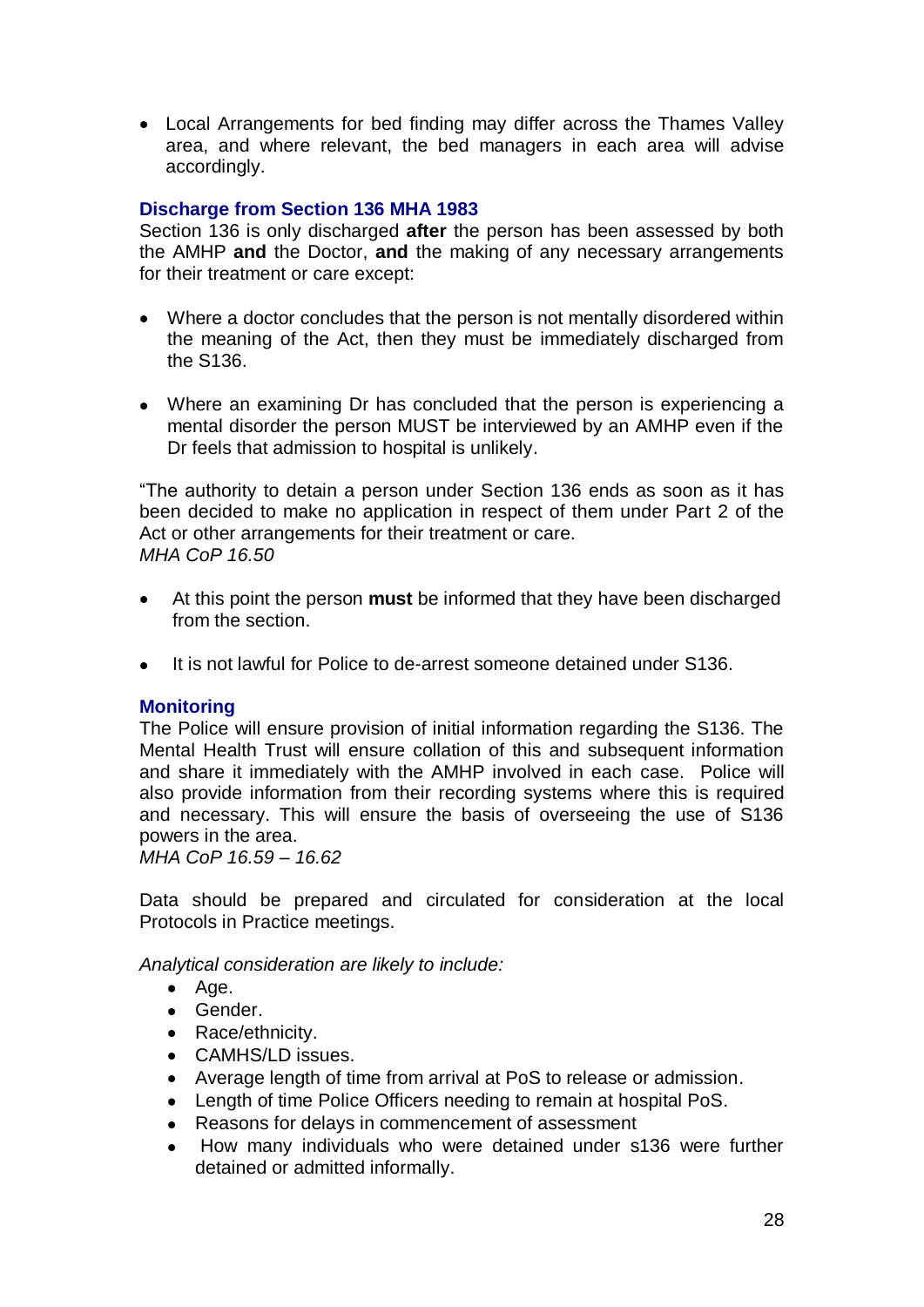- How many severely intoxicated.  $\bullet$
- How many presented with high risk behaviour issues such as violence.  $\bullet$
- How many were removed to Police stations and reasons for this.  $\bullet$
- Conveyance issues.  $\bullet$
- Need for interpreters and any problems in accessing them to ensure  $\bullet$ MHAAs are conducted in a suitable manner.
- Delays in application for admission and reasons for this  $\bullet$

All agencies are responsible for providing information regarding issues in compliance with the Joint Working Protocol to their representative on the PiP, however, issues should, where possible, be addressed at the time.

| Risk Assessment Tool S136 MHA - for determining appropriate POS and need for<br>continued Police support:                 |                                                                                                                                                                        |  |  |
|---------------------------------------------------------------------------------------------------------------------------|------------------------------------------------------------------------------------------------------------------------------------------------------------------------|--|--|
| <b>Low or unknown Risk:</b>                                                                                               | <b>High Risk:</b>                                                                                                                                                      |  |  |
| To be managed within Health Based Place<br>of Safety - Continued Police support is not<br>necessary                       | To be managed within the HBPOS with<br><b>Police support or within Police Custody</b>                                                                                  |  |  |
| <b>Indicators of risk</b>                                                                                                 | <b>Indicators of risk</b>                                                                                                                                              |  |  |
| No current or historic behavioural or criminal<br>indicators that the individual is violent or poses<br>a risk to safety. | Currently presented behavioural or criminal<br>indicators that an individual is violent or<br>otherwise dangerous and is an imminent threat<br>to the safety of others |  |  |
|                                                                                                                           | <b>OR</b>                                                                                                                                                              |  |  |
|                                                                                                                           | <b>Previous indicators</b>                                                                                                                                             |  |  |
|                                                                                                                           | Includes violence graver than ABH and/or<br>involving weapons, sexual violence, violence<br>towards NHS staff or vulnerable people                                     |  |  |

- It is not expected that detained persons will be transferred from the HBPOS to custody unless in exceptional circumstances
- When there is dispute within this framework, on duty Police Supervisors and on-call Trust Managers should be contacted to resolve the difference. Continued Police attendance will only be based on risk assessment as detailed
- Feedback should be provided by managers to ALL professionals involved.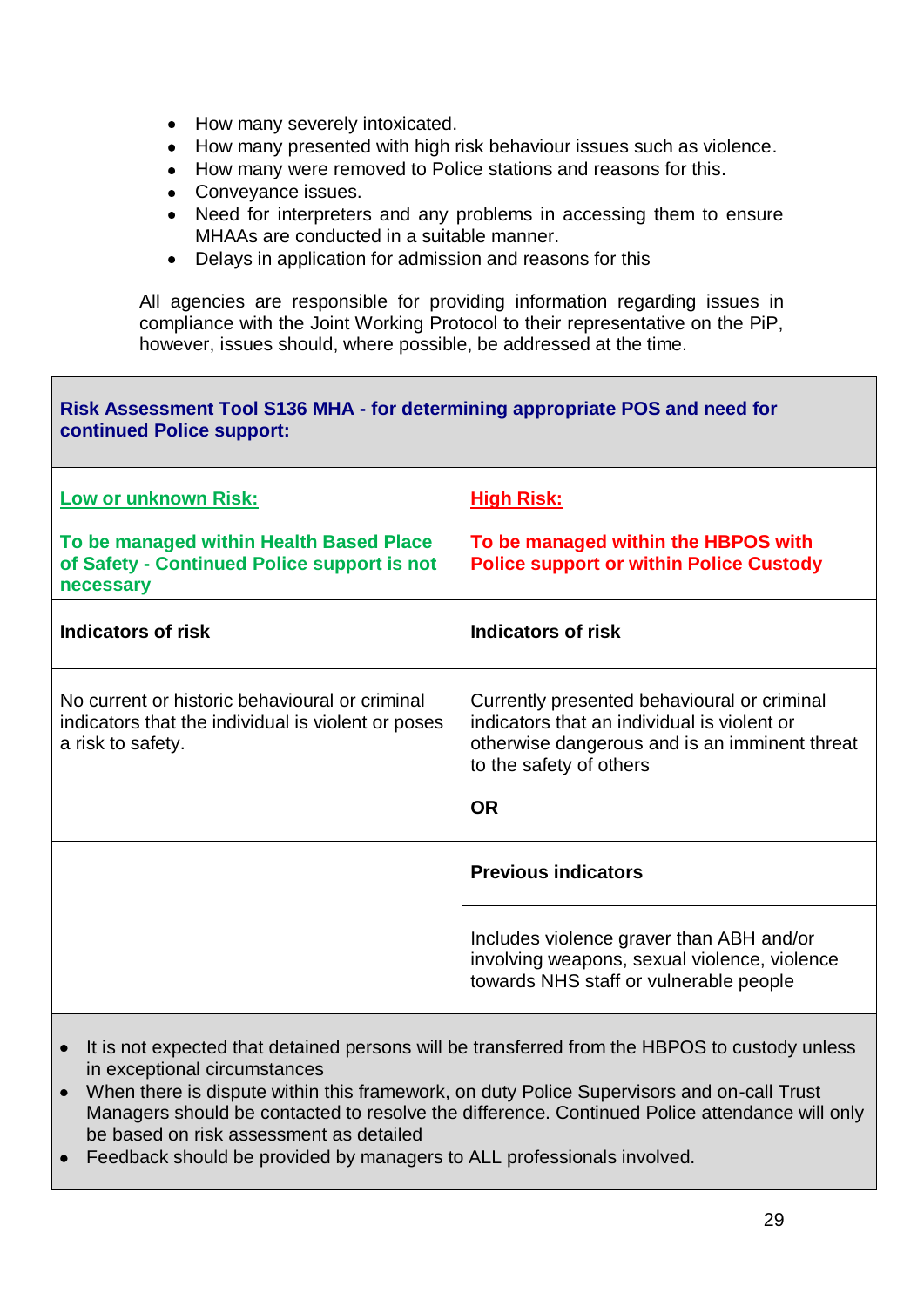## <span id="page-29-0"></span>**REQUESTS FOR ASSISTANCE IN CARRYING OUT MH ASSESSMENTS UTILISING SECTION 135(1) MHA WARRANTS**

#### **Introduction**

There will be occasions when requests by AMHPs for assistance in carrying out MHA assessments on private premises are made to Police and Ambulance. These occasions will be with the support of a warrant under S135(1) MHA unless in exceptional emergency situations where there is a risk to life or limb. In such case the Police duty supervisor will, in consultation with the AMHP, make a decision about whether the nature of Police assistance requested can be provided without the provision of a warrant or if a warrant still needs to be applied for. It is important to remember that without a warrant, Police powers will be severely limited and restricted only to provide a presence to prevent a breach of the peace. Entry may be forced under the provision of S17(1)(e) PACE, however, once a person's immediate safety has been secured the grounds for remaining on property cease.

Health and Social Care Managers and Commissioners must have due regard to their responsibilities under Health and Safety Legislation detailed in [Appendix D](#page-70-0)

**Locally agreed arrangements on the involvement of the Police or ambulance should include a joint risk assessment tool to help determine the level of risk, what (if any) Police or ambulance assistance may be required and how quickly it is needed. In cases where no warrant for the Police to enter premises under section 135(1) of the Act is being applied for the risk assessment should indicate the reasons for this and explain why Police assistance is nonetheless necessary.** *MHA CoP Chapter 4 - 4.47*

#### **Procedures**

In order to make arrangements for Police attendance to assist at a mental health Act assessment including to execute a warrant under this section the AMHP will contact the Police Enquiry Centre on 101 and a URN will be created. The operator will establish the following information

- 1. All contact details of the Approved Mental Health Professional making the request. This should include details of persons who will be present at the assessment especially if not the caller.
- 2. Is this a pre-planned event requiring a warrant or an emergency spontaneous incident with or without a warrant?
- 3. Are the details of the individual known? It is possible that the person needing the assessment is hitherto unknown.
- 4. Details, if known, of anyone who is likely to be present. Any details will be checked against Police intelligence systems.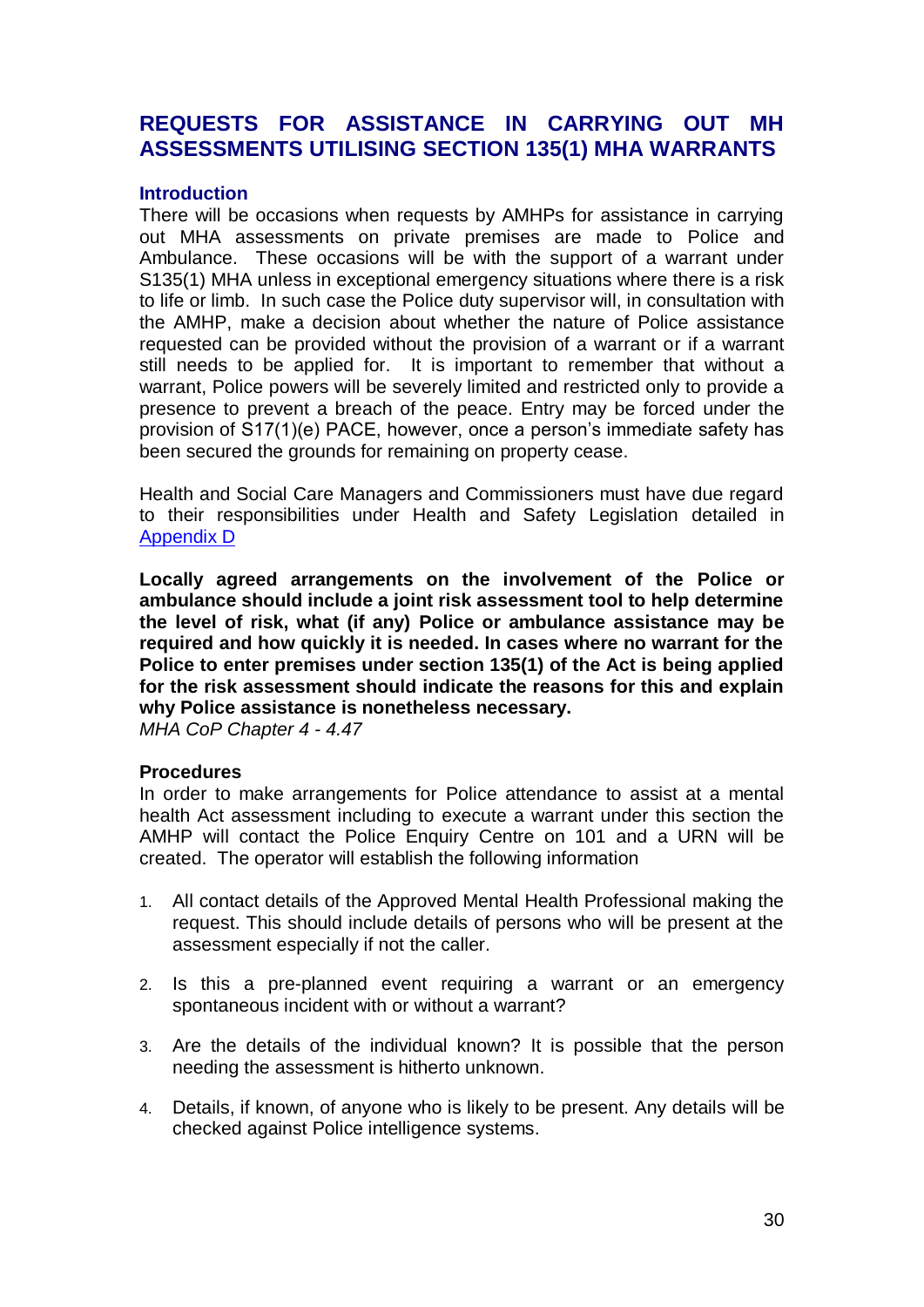- 5. What initial risk assessment has been undertaken by the AMHP such as details about household, previous incidents, history of absconding or self harm or threats to others etc.
- 6. Address for attendance. Checks will be made for previous records of Police attendance at this address.
- 7. What arrangements have been made for any transportation following the assessment? If a warrant is executed there is still a requirement for an ambulance to have been arranged.
- 8. Has the local place of safety been contacted with a view to removal there under the terms of a warrant?
- 9. If there is no suitable bed identified can the execution of the warrant be safely deferred?
- 10. What location is suggested for Police to meet with the AMHP and Doctors prior to attendance at the address? For example the local Police station

#### **Mental Health Act CoP Chapter 16 states:**

- A Police Officer may use powers of entry under section 135 (1) of the Act when it is necessary to gain access to premises to remove a person who is believed to have a mental disorder and is not receiving proper care. This requires a magistrate's warrant. A magistrate may issue a warrant under Section 135 (1) in response to an application from an AMHP.
- The warrant gives any Police Officer the right to enter the premises, by force if necessary. When acting on the warrant, **the officer must be accompanied by an AMHP and a doctor**. It may be helpful if the doctor who accompanies the Police Officer is approved for the purposes of section 12(2) of the Act. The Police Officer may then remove the person to a PoS, where they can be detained for up to 72 hours from the time of their arrival.
- Following entry under section 135(1), the AMHP and doctor between them should, if feasible, carry out a preliminary assessment of the person to determine whether they need to be assessed further for an application under the Act or for other arrangements for care and treatment. It may be possible to carry out any such further assessment in the premises themselves, with the person's consent.
- Where a section 135(1) warrant is used, the AMHP, the hospital managers or the LSSA (as appropriate) should ensure that an ambulance or other transport is available to take the person to the PoS or to the place where they ought to be, in accordance with this joint working protocol.
- If it is apparent, either en route or on arrival at a PoS, that the person requires emergency medical treatment then they will be taken to the nearest ED for that treatment. Following treatment they will be returned to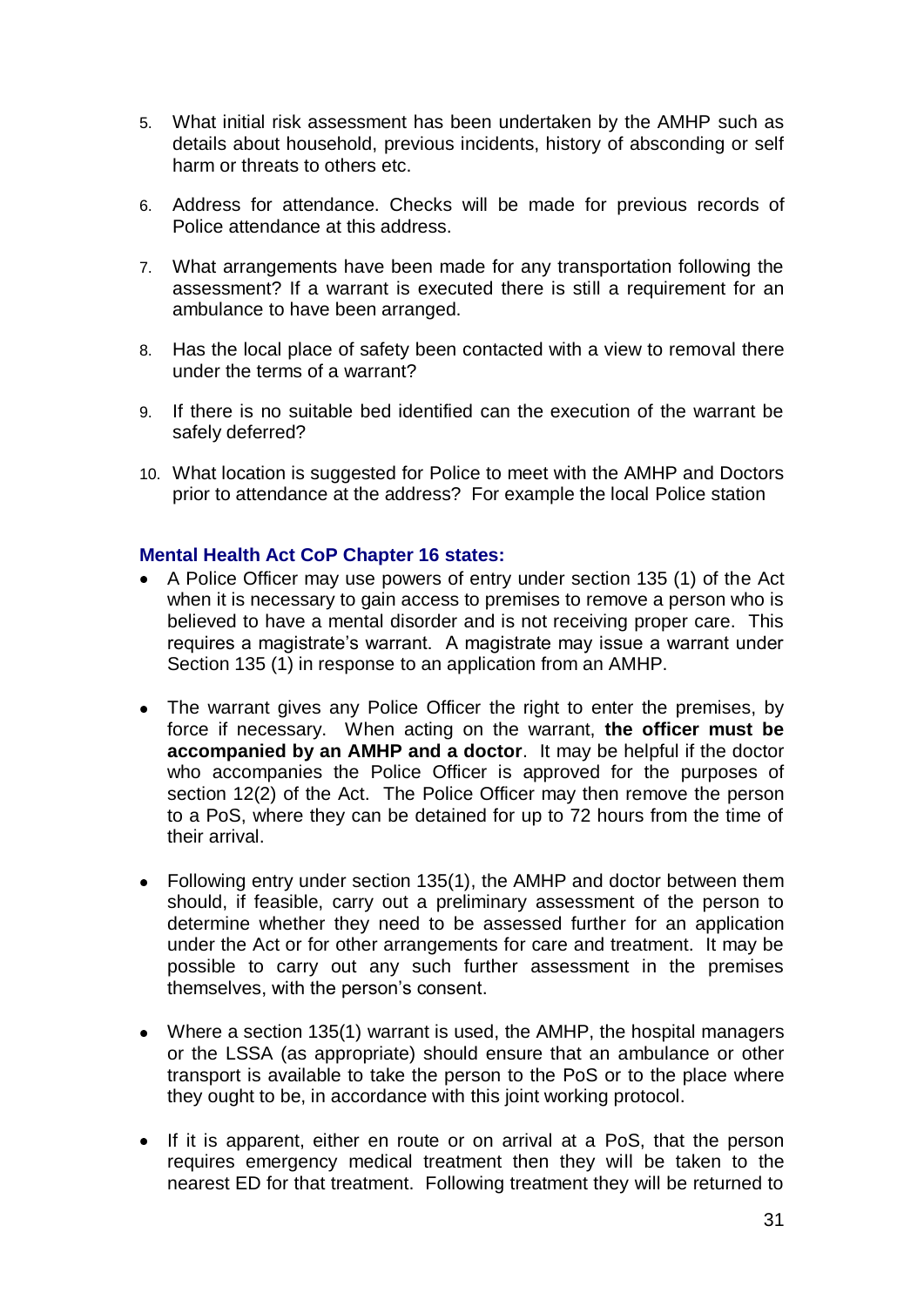a PoS unless arrangements are made for the mental health assessment to be conducted in the ED.

Having executed the warrant and gained entry, Police will generally remain for the duration of the assessment until an application has been made or a decision not to detain has been reached or removal to a PoS has become necessary. If the Police officers leave they will not then later be able to return and remove the person to a PoS under the provision of the warrant

## **Procedures:**

## **AMHPs are responsible for**

- Taking the lead role in co-ordinating assessment under this section of the Act.
- Obtaining the S135(1) warrant.
- Communicating with Police to provide details as per the 10 questions above.
- Ensuring that communication with and between all individuals and agencies involved in the assessment process is maintained as effectively as possible.
- Completing a risk assessment prior to the MHA assessment based on information available from the referrer and all other relevant sources.
- Giving Police sufficient information to enable them to assess the level of risk that is likely to be encountered so they can ensure the safety of all concerned. (This includes the details of any risk assessment conducted as bullet point above and any other information that may be relevant to the individual or premises).
- Where there is a possibility of the person needing to be removed to a PoS this needs to be discussed with Police in advance and appropriate transportation and PoS considered and arranged.
- Agreeing timing of Police presence through contact with the Police CR&ED in the light of the AMHP's and Police risk assessment.
- Coordinating the time and place of the assessment and ensuring that all the necessary parties are present and suitably briefed.
- Arranging the appropriate transport for a person who is being detained with due regard to the person's dignity and safety
- Ensuring that the admission papers are received by authorised hospital staff at the point of admission.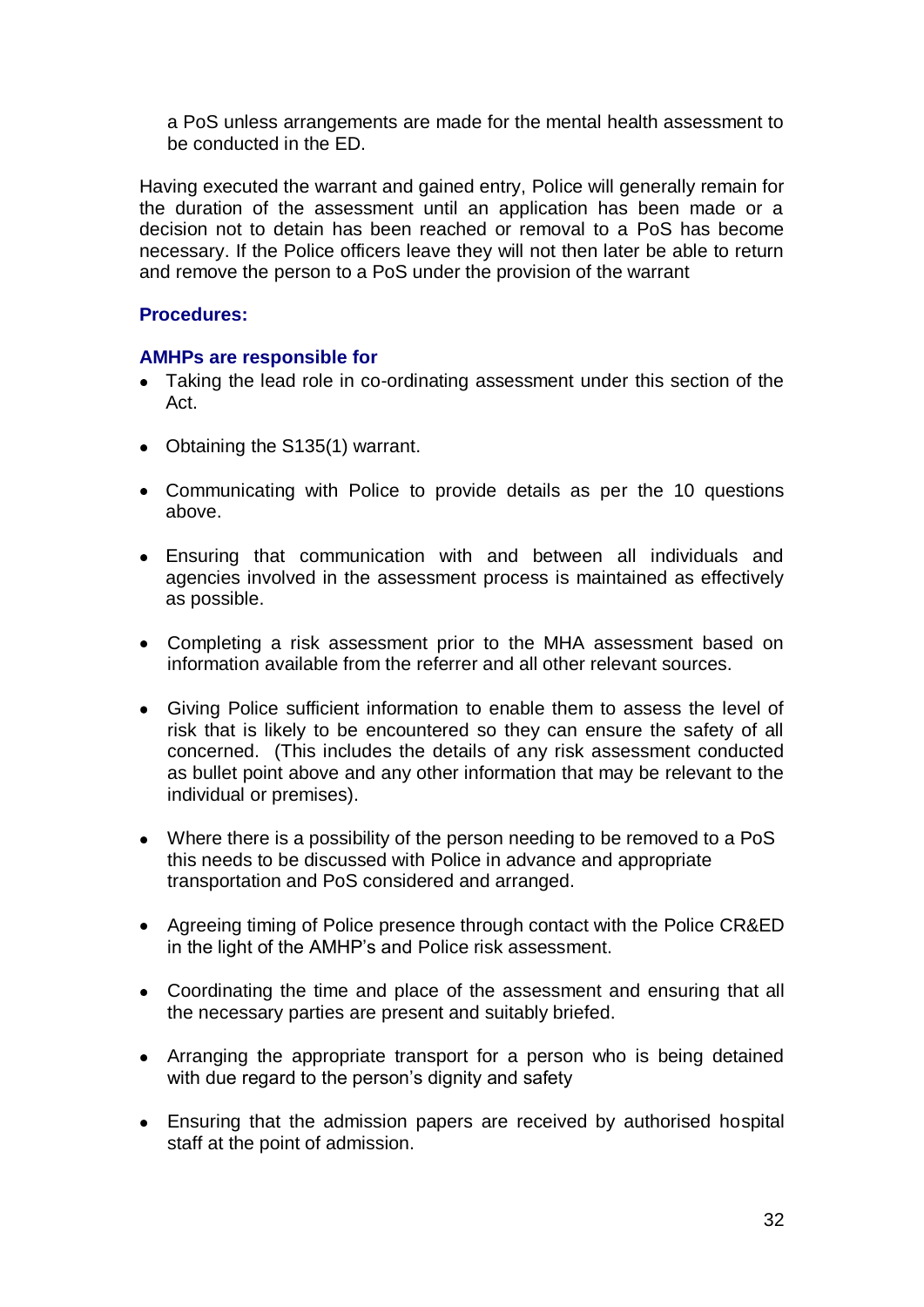- In conjunction with other professional staff involved, ensure that the person is safely admitted.
- Making appropriate arrangements for securing the person's property in conjunction with the police. (Both securing premises and arranging to bring essential personal items to the hospital with the person as necessary).
- Ensuring that the relevant information/report about the person's circumstances is received on the ward to which the person is being admitted, regardless of whether the person is being admitted formally or informally.

## **South Central Ambulance NHS Trust will:**

Provide the preferred means of transport for people being admitted to hospital and agree to accept the delegated authority to convey detained persons.

## **SCAS Emergency Operations Centre (EOC) will:**

- Take details of the AMHP's call requesting an ambulance and provide a reference number.
- Work in partnership with AMHP requests over the method and timing of assistance taking into account availability of resources. Front line ambulances cannot be booked more than 2 hours in advance and AMHPs should take in to consideration peak demand times on emergency services when planning timings of assessments
- Inform the AMHP or other designated contact of any delay or difficulty in providing the requested ambulance.
- Give the ambulance crew full details to enable them to carry out their duties, including details of the current risk assessment.
- Consider use of an Intermediate Tier vehicle or car if there is an escort available and the situation is assessed as low risk.
- The shift officer will liaise with AMHP regarding co-ordination for the time of arrival where both Police and Ambulance Service are needed.

## **South Central Ambulance NHS Trust / Qualified Staff will:**

- Work in partnership with others present at the assessment, including AMHP, doctors or police.
- Contribute to the care of the person and their physical well being.
- Make a record of the call to the person, including information on any medication the person is using.
- Following delegation by the AHMP, pass information and legal documents to the person authorised to receive them at the hospital on arrival.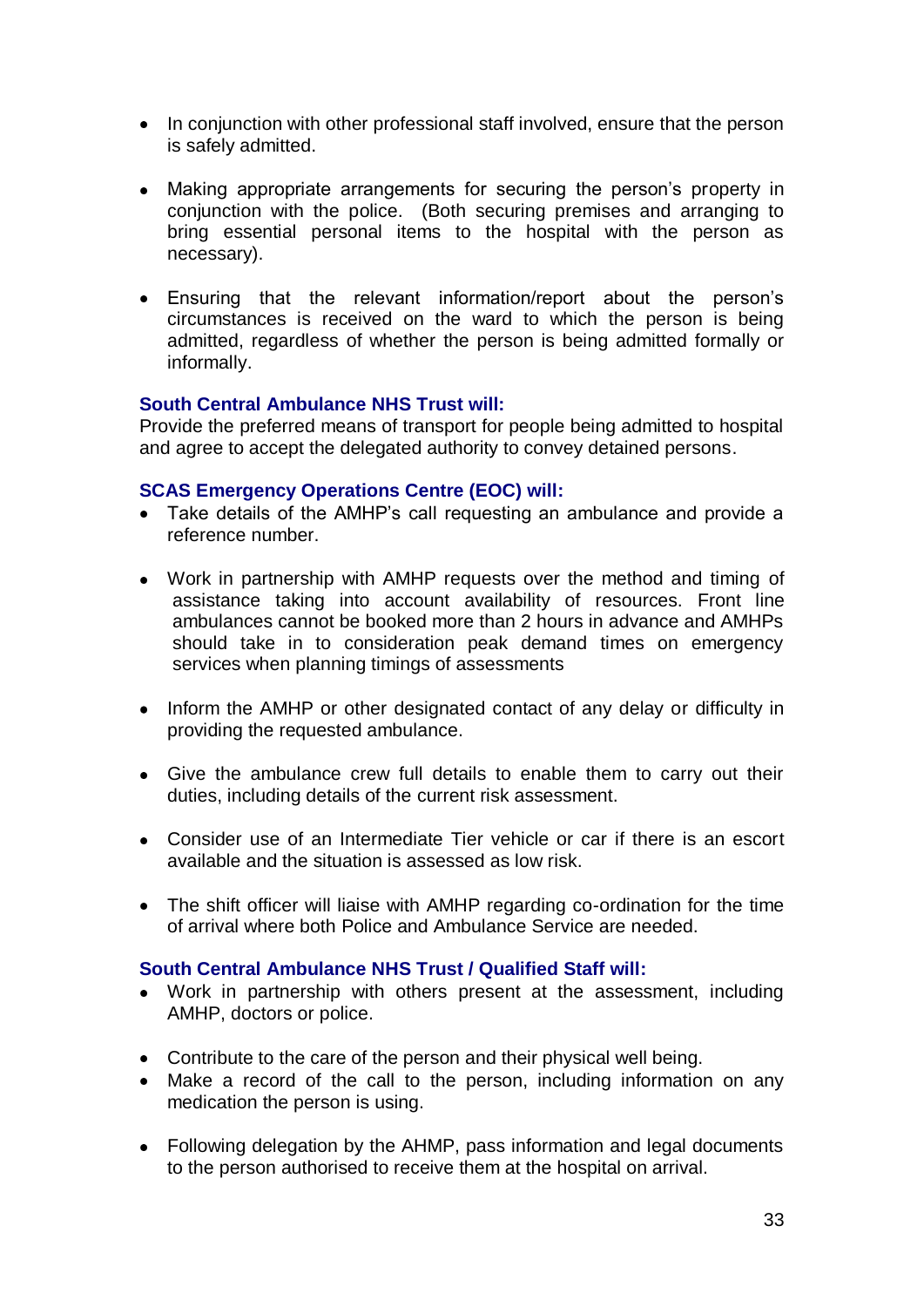Ensure they have the appropriate documentation required to lawfully convey the person.

## **Thames Valley Police:**

## **Police Control Room and Enquiry Department (CR&ED) is responsible for:**

- Providing a Unique Reference Number (URN) following the call for the requested assistance.
- Taking details of the AMHP's call requesting a Police presence and ensuring a record of all the details as per the 10 questions above.
- Ensuring that the local duty Police supervisor is aware of the detail of the URN and is available to risk assess, and where applicable, oversee it.

## **The Local Police Supervisor will:**

- Discuss with the AMHP the details of the risk assessment and ensure there is no further information or intelligence available and relevant to the individual or premises.
- Where attendance is agreed ensure that the Police presence is allocated to arrive at the designated address if at all possible at the requested time, liaising with the AMHP and ambulance service, confirming and agreeing meeting time and place, resourcing, mode of dress, Police powers to be used, any 'Method of Entry' equipment required and the appropriate transportation of the person being assessed.
- Provide the attending officers with a full briefing to enable them to assess the scale of response that will be necessary to discharge their responsibility whilst ensuring the safety of all concerned.
- Inform the AMHP, ambulance service, or other designated contact, of any delay.

#### **Attending Police Officers will:**

- Agree with the AMHP how a handover of the lead role will take place should violence occur or be threatened.
- Help to effect admission to the premises in a peaceful way, even by simply being there.
- Complete the S135(1) form and provide a copy of the warrant, if executed, to the person or the householder.
- If there is violence or a threat to public order, take necessary action to prevent a breach of the peace and ensure the safety of all concerned, including, where appropriate, acting as escort to the person being removed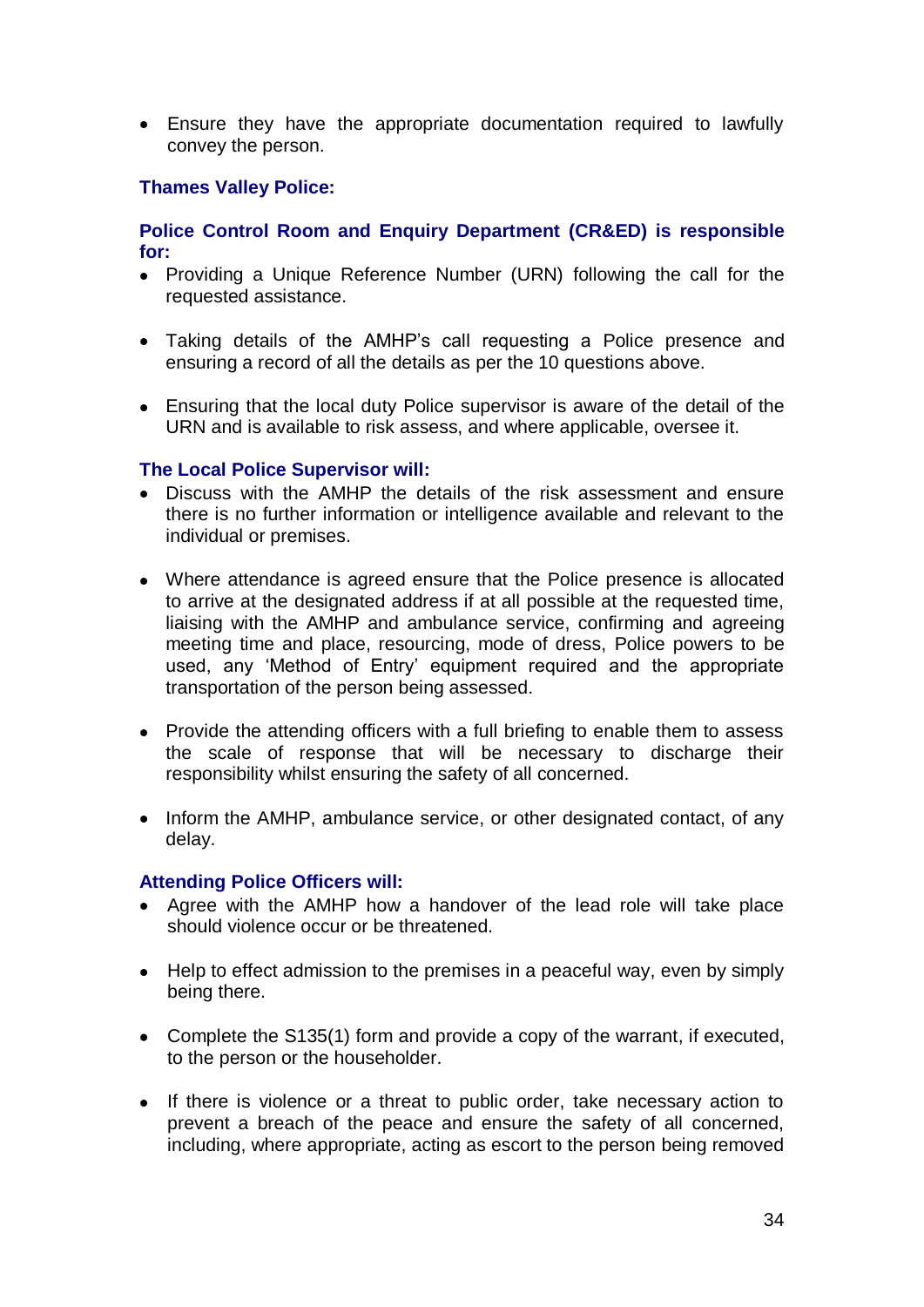to a place of safety. This should be agreed in advance with the duty Supervisor.

- Provide Police transport only when the assessed risk makes this the only safe method of transport and only when all other more appropriate healthcare transport has been precluded.
- Forward the Police copy of the warrant to their local Area Intelligence Team readers for a Niche record to be created and filing.

#### **Section 12 Doctors:**

The role of the section 12 approved Doctor in the process is to:

- Examine the person.
- Assess the nature and seriousness of any mental disorder and the need for further assessment or treatment in hospital.
- Liaise with others involved in the assessment and to complete a medical recommendation where appropriate.
- Determine with the AMHP the most suitable location for the assessment to be carried out; if not at the location the warrant was executed.
- Take the necessary steps to secure a suitable hospital bed.
- Ensure that the ambulance crew and escort/Police receive details of any medication the person has been given, including sedation. The ambulance crew should be informed of any medical condition from which the person may be suffering which might affect the approach that should be taken (e.g. a heart condition or any infectious disease). The ambulance crew is responsible for recording this information on their call record sheet.

#### **Hospital based medical and nursing staff:**

The roles of hospital medical and nursing staff and hospital managers include admitting the person either as a place of safety or as an admission under the relevant section, receiving the admission papers and checking that all documentation is correct.

#### **Admission and Handover at Hospital:**

The AMHP is responsible for ensuring that admission papers are completed correctly and handed to the relevant manager or senior nurse. The AMHP may delegate the tasks of conveying a person and handing over the admission papers, but retains full responsibility for ensuring that person's personal belongings are safely with them.

All agencies are responsible for providing information regarding issues in compliance with the joint working protocol to their representative on the PiP, however, issues should, where possible, be addressed at the time.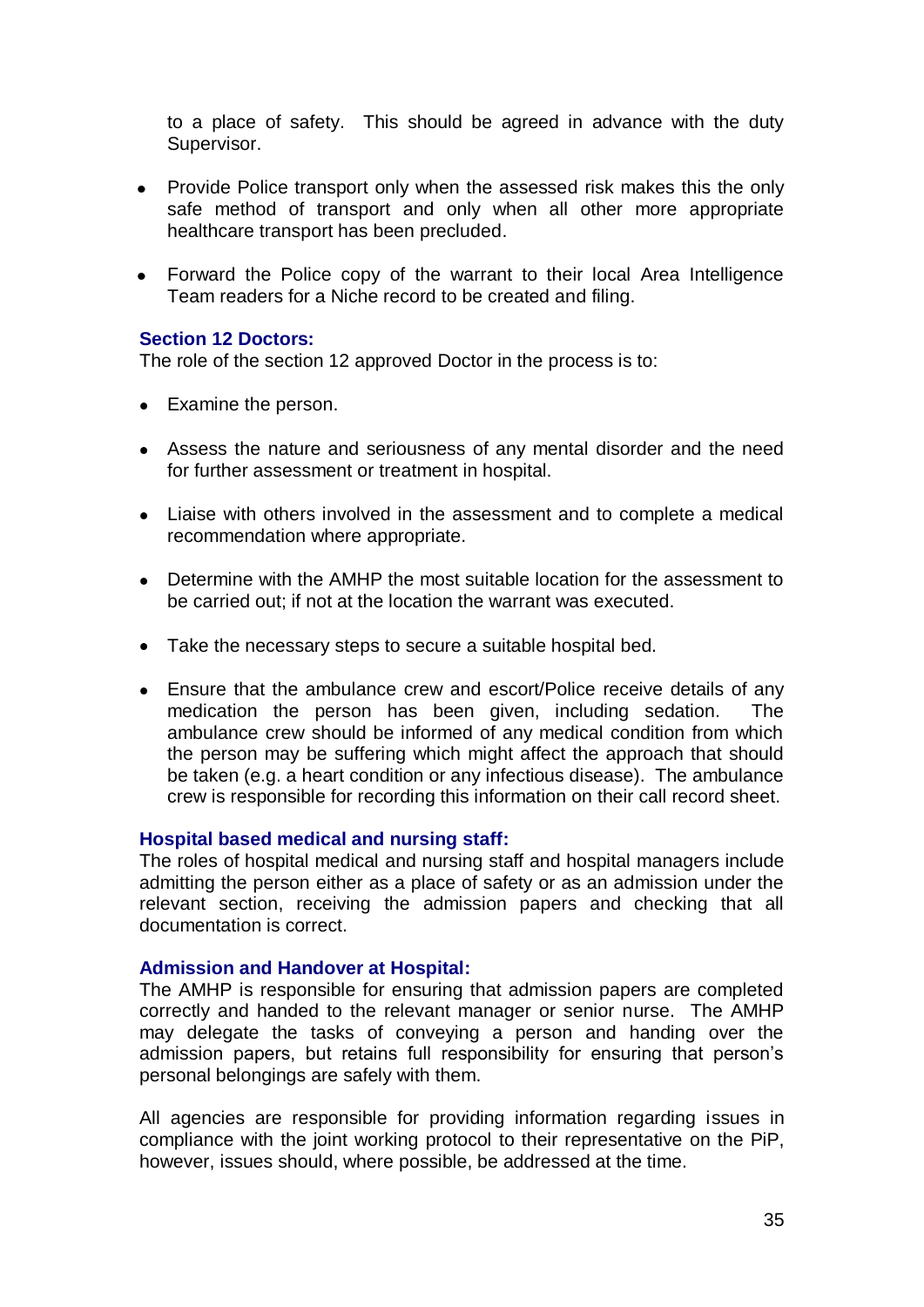## **General Note:**

- The existence of a warrant does not mean it must be executed.
- The decision to execute a warrant is that of the Constable.
- The warrant is executed once entry to the premises has been effected by the constable either by force or by invitation of the householder who is aware of the warrant's existence.
- If the householder invites entry without being aware of the existence of the warrant and without the constable producing the warrant then the warrant has not been executed.
- If the householder withdraws permission for entry then execution of the warrant would become necessary.
- For a warrant under this section to be executed the constable **MUST be escorted by a Dr and an AMHP.**
- **When the warrant is executed the Officer must complete the s135 documentation and provide the person and/ or the householder with a copy.**

## **Legal Framework:**

The warrant allows the Police constable to enter, if need be by force, and remove the patient to a place of safety (as defined under the Act).

The constable may use reasonable force to execute the warrant which may include restricting the movement of persons within the premises while the premises are being searched for the patient.

Having removed the patient to a place of safety they can be held there for a period of not more than 72 hours

The legal framework in this area alters immediately after the application to admit to hospital has been signed. The person is then in legal custody by virtue of Section 137 MHA as an application has been made under S2, S3, or S4 MHA. This allows all concerned to intervene to restrain, remove and escort the person to the hospital.

Sections 6 and 137 MHA together give the AMHP the duty to take and convey the person to hospital. From this point onwards the AMHP may delegate to anyone professionally involved the right to convey and if necessary restrain the person.

Delegating the right does not infer that the relevant agent (e.g. Police or ambulance) are obliged to provide that conveyance. Ultimately the decision to convey by Police or Ambulance vehicle will remain the province of TVP and SCAS.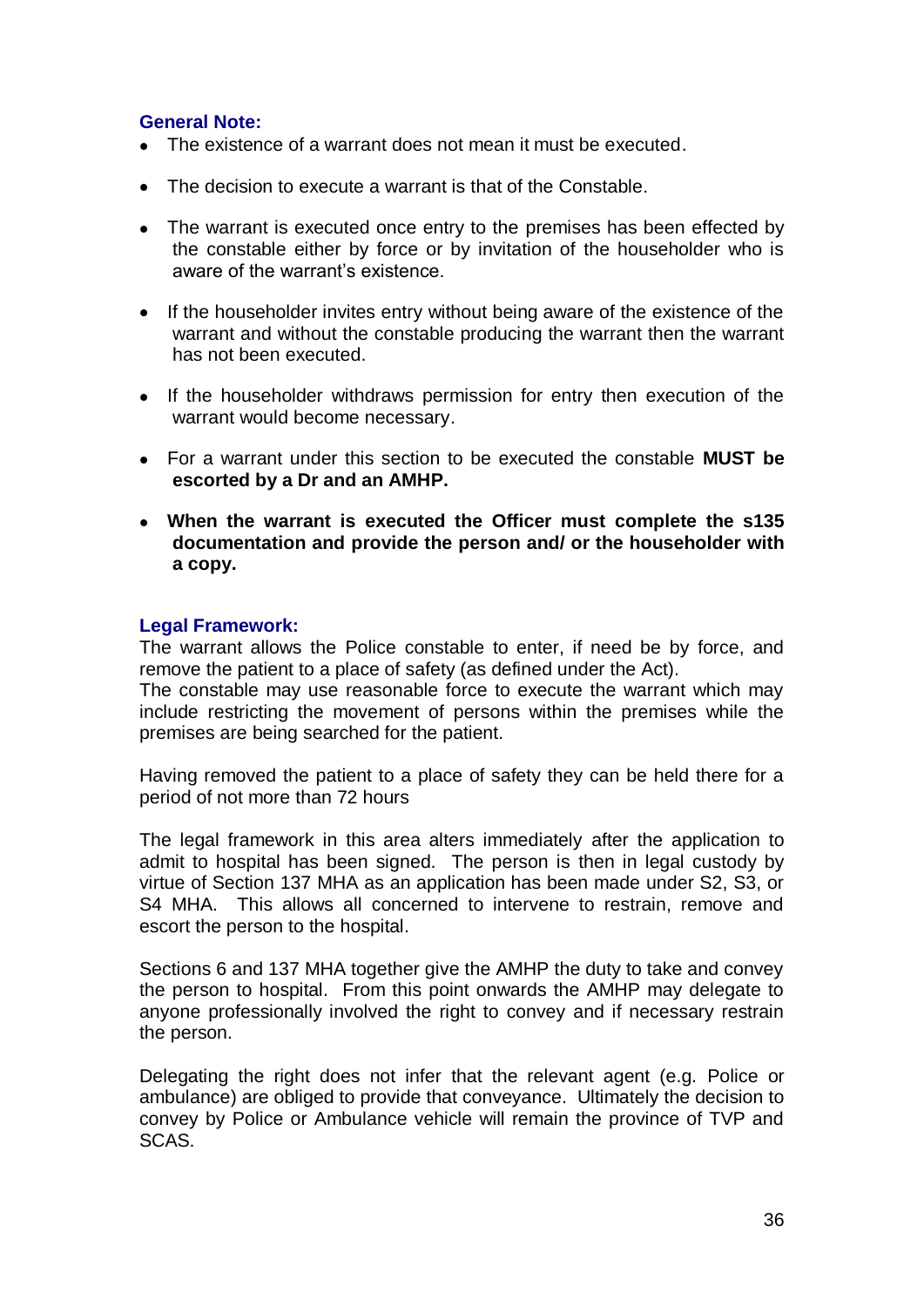S17(1)(e) PACE provides Police with a power to enter and search any premises without warrant if such action is required to save life or limb or to prevent serious damage to property. Saving life or limb infers a degree of apprehended serious bodily harm and would cover preventing a person from causing harm to themselves or others. This section does not provide Police with the authority to remove any person from the premises.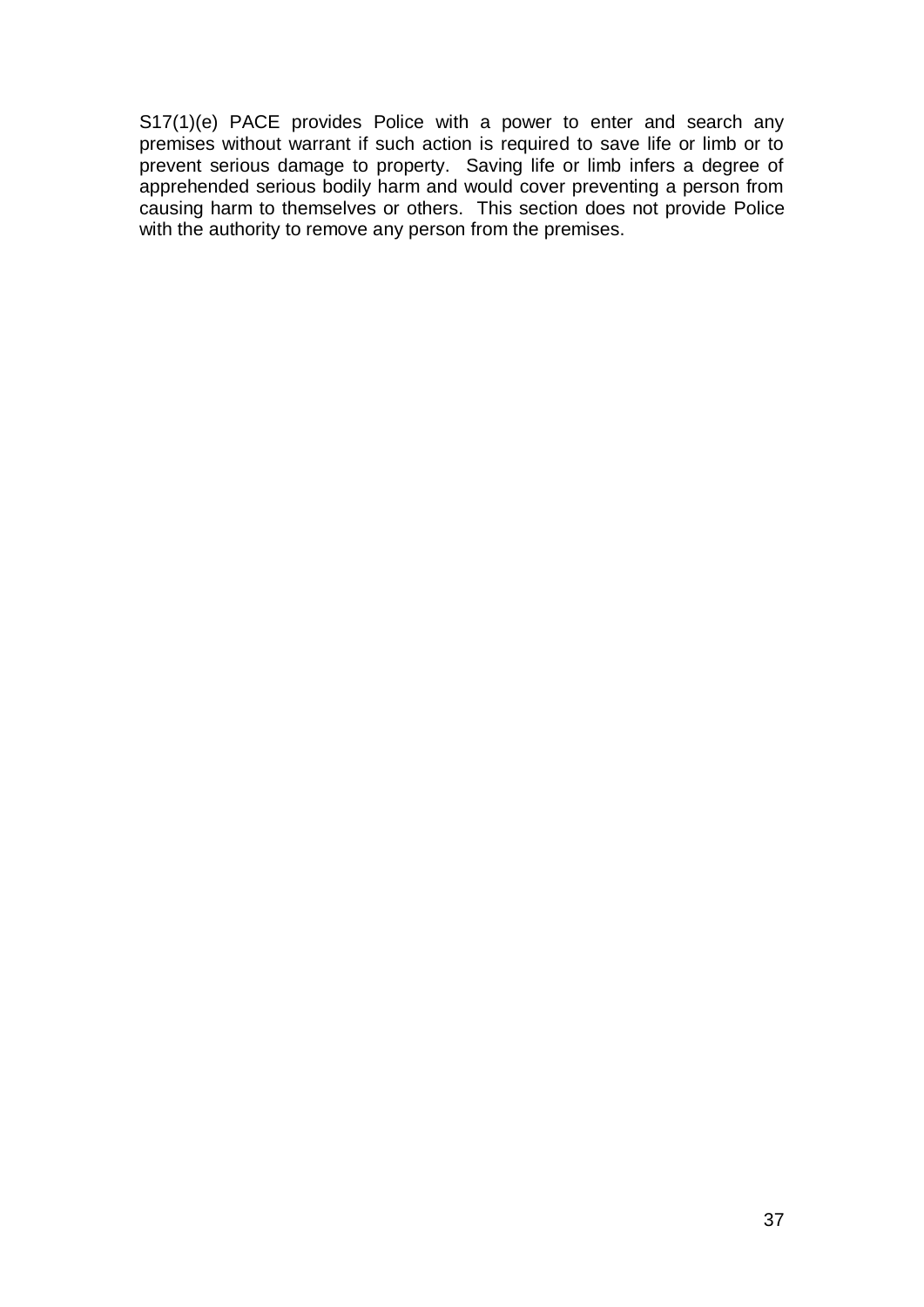## <span id="page-37-0"></span>**MENTALLY ILL PERSONS IN POLICE CUSTODY**

#### **Mental Health Assessment of offenders in Police custody**

Where persons are detained in custody to be investigated for alleged offences, the Custody Officer has an obligation to consider their physical and mental health and there are specific requirements and limitations under the Police and Criminal Evidence Act (PACE)

Where a HCP decides that an assessment of mental health such that admission to hospital may be required for someone detained for offences, such persons should be assessed with the same degree of urgency as those detained under S136. In actual fact, irrespective of the duty of care for the detainee, the Police and Criminal Evidence Act (PACE) has a much shorter time clock than S136 MHA (24 hours) which increases this urgency as the investigation into the offences the person was arrested for cannot continue properly prior to the mental health assessment.

Where an individual is detained by the Police in circumstances where they could *either* have been arrested for a criminal offence *or* detained under S136 MHA, they should be arrested and removed to a Police station unless the offence is so trivial as to be safely set aside for the purposes of prioritising a mental health assessment. This might well occur where the offending was very low-level, possibly 'victimless' and / or where the behaviour it is also most likely to be related to their mental health condition. It is lawful to arrest for both S136 and the criminal offence. In this situation the S136 will take initial priority.

If, having been assessed, a medical recommendation for admission is made which has the agreement of the AMHP then all measures to expedite that admission to hospital must be made.

Under the Police and Criminal Evidence Act, in order for a custody sergeant to authorise detention he must be satisfied that either there is sufficient evidence to charge the person for the offence for which he was arrested and may detain him at the Police station for such period as is necessary to enable him to do so.

or;

If the custody officer determines that he does not have such evidence before him, the person arrested shall be released either on bail or without bail, unless the custody officer has reasonable grounds for believing that his detention without being charged is necessary to secure or preserve evidence relating to an offence for which he is under arrest or to obtain such evidence by questioning him.

If at any time a custody officer—

(a) becomes aware, in relation to any person in Police detention, that the grounds for the detention of that person have ceased to apply; and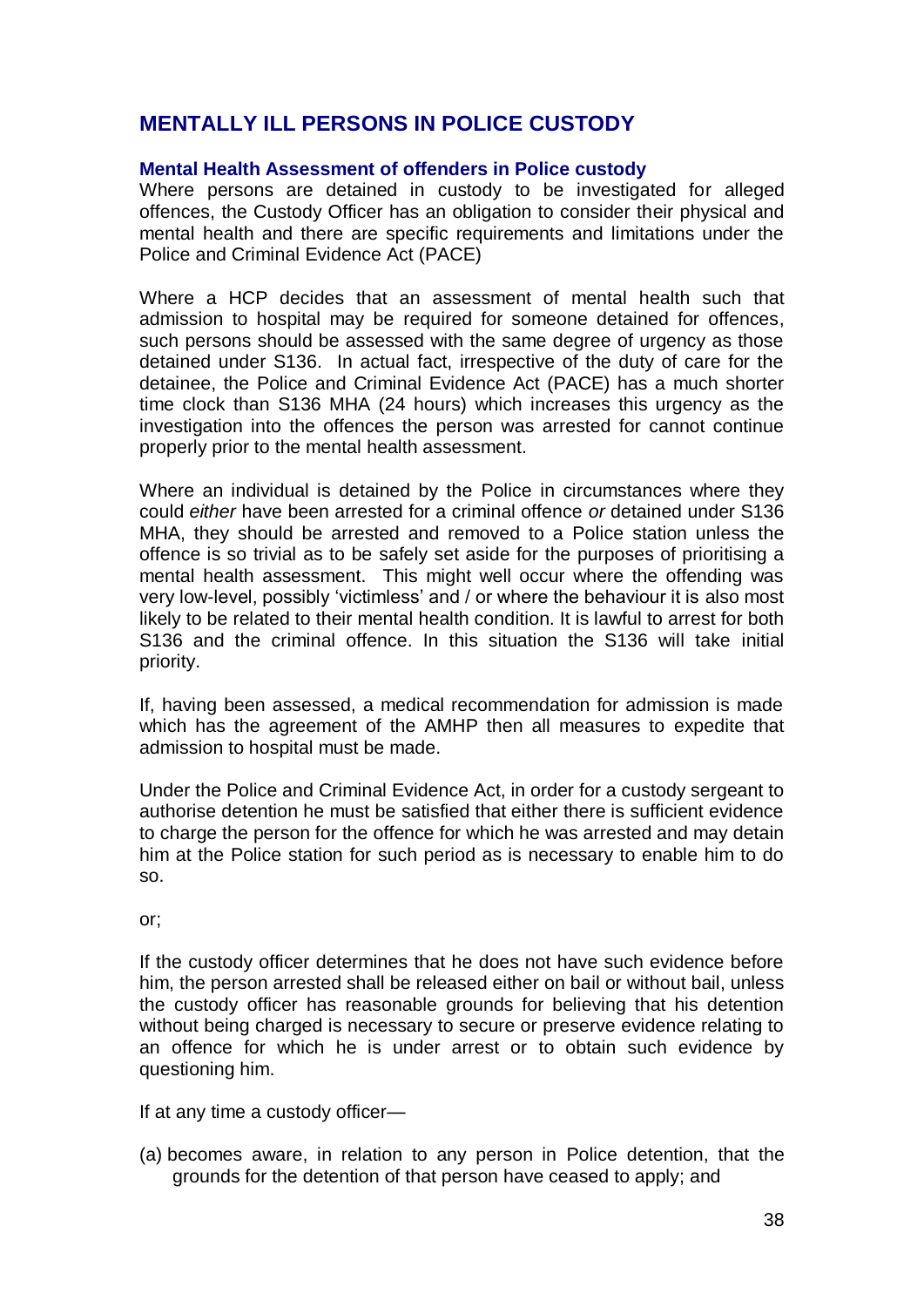(b) is not aware of any other grounds on which the continued detention of that person could be justified under the provision of this part of this Act,

It shall be the duty of the custody officer, subject to subsection (4) below, to order his immediate release from custody.

A person arrested for an offence shall not be kept in Police detention except in accordance with the provisions of this Part of this Act.

The implications are that once it has been made apparent to the custody Sergeant that the detained person is not fit for interview and there is insufficient evidence to charge them with the offence the Sergeant must release them from custody with or without Police bail. To hold them any longer in custody pending an admission under the MHA would be unlawful.

Thames Valley Police has taken the view that the safety and welfare of the detained person is paramount and will continue to hold the person in custody or in the police station for as long as the welfare of the person remains an issue and so long as reasonable attempts are being made to expedite the admission and/or transfer from custody.

The requirements under S13 and S140 MHA at section 4 below should be complied with. Investigation and review should occur where this is not the case. See below.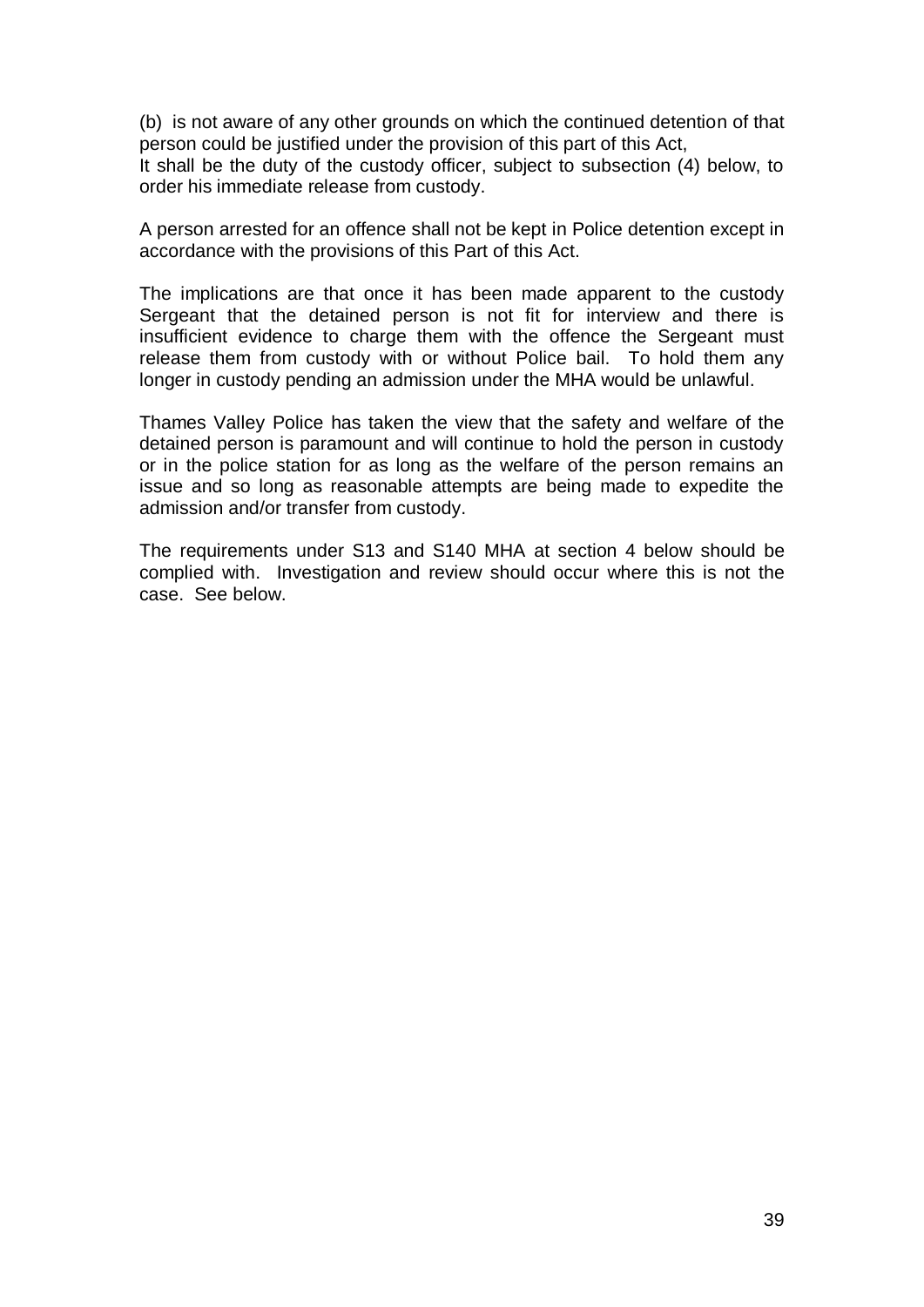## <span id="page-39-0"></span>**APPLICATION FOR ADMISSION TO HOSPITAL - implications**

#### **S13 Mental Health Act states:**

S13(1) If a LSSA have reason to think that an application for admission to hospital or a guardianship application may need to be made in respect of a patient within their area, they shall make arrangements for an AMHP to consider the patient's case on their behalf.

#### S13(1A) If that AMHP is;

b) Satisfied that such an application ought to be made in respect of the patient and

**c)** Of the opinion, having due regard to any wishes expressed by relatives of the patient or any other relevant circumstances, that it is necessary or proper for the applications to be made by him, **he shall make the application**

The MHA CoP states that LSSAs are responsible for ensuring that sufficient AMHPs are available to carry out their roles under the Act over the 24 hour period.

#### **S140 Mental Health Act states:**

It shall be the duty of every Clinical Commissioning Group (CCG) and of every Local Health Board (LHB) to give notice to every Local Social Services Authority for an area wholly or partly comprised within the area of the CCG or LHB specifying the hospital or hospitals administered by or otherwise available to the CCG or LHB in which arrangements are from time to time in force

a) For the reception of patients in cases of special urgency

b) For the provision of accommodation or facilities designed so as to be specially suitable for patients who have not attained the age of 18 years

## **Explanation:**

Once AMHPs have decided that an application should be made.... They MUST make the application.

This does not take into consideration the fact that there may be difficulties in identifying a suitable bed for admission. Substantial delays in making an application while arrangements are considered once a decision to admit has been made would not, therefore, be lawful.

The Mental Health Act Commission made suggestions that if an AMHP cannot make an application for a patient to be admitted to hospital in an emergency because no beds are available then the AMHP should complete an application making it out to the hospital which has been notified to them by way of the S140 list as above.

The specified hospital is not obliged to admit the patient; however a refusal to admit should only be made with good reason.

#### **Implications for this protocol:**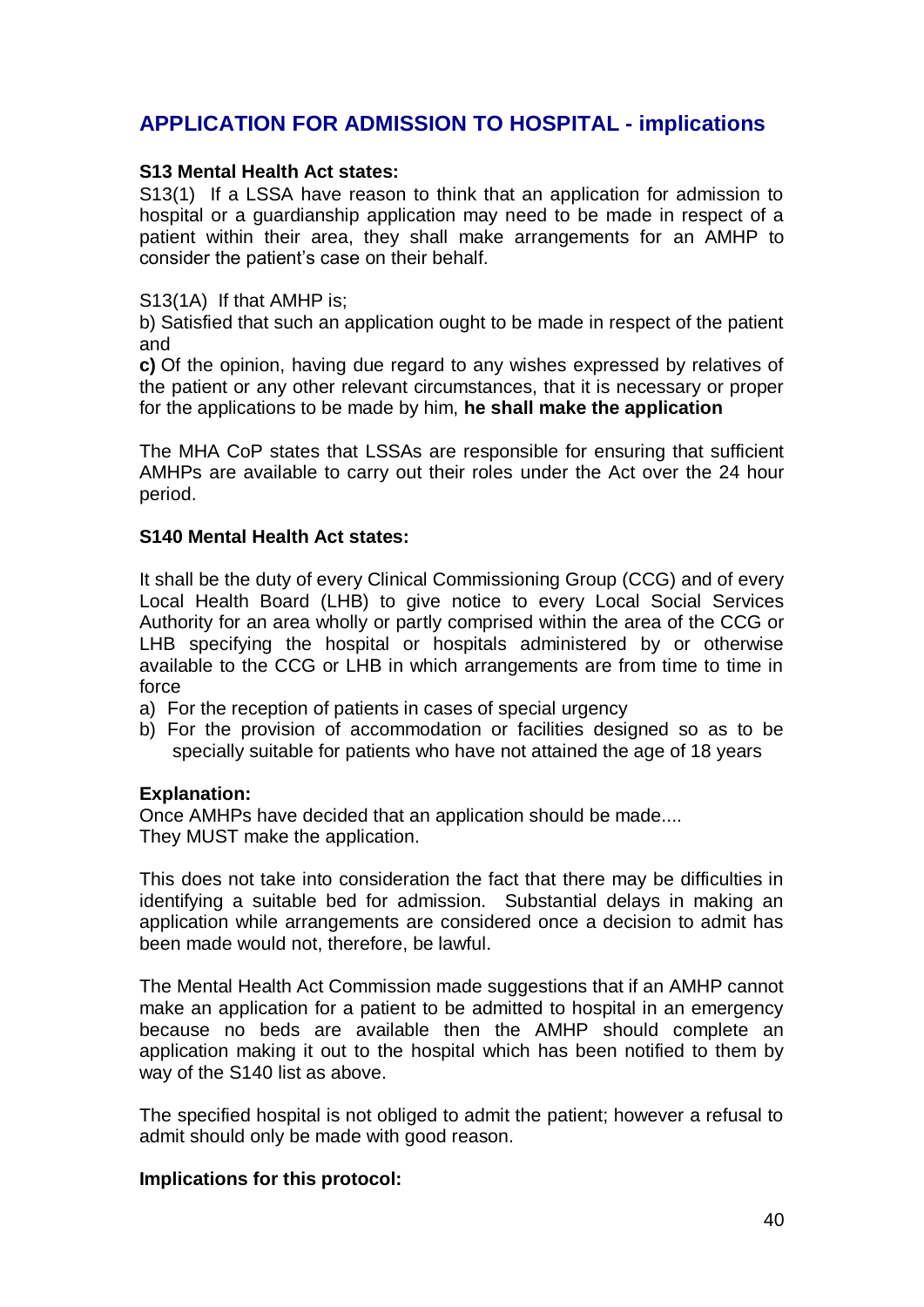Within Thames Valley, cases of special urgency occur on a regular basis. Where Police are not involved then this is a matter between the LSSA and the CCG and LHB.

Where Thames Valley Police are involved there is an expectation that the application for admission will be made where the criteria as set out above are made.

For example:

Community assessments not involving a S135(1) warrant

S136 patients in custody having to spend prolonged periods of time in a cell.

S136 or s.135 (1) detainees in HBPOS – delay in admission may also effect other S136 or S135(1) detainees from accessing the HBPOS

Detainees in Police custody following arrest for an offence. Delay in admission may result in an unlawful detention of the person and also have implications for the procedure of justice by way of investigation of the offence within the 24 hours allowed by PACE.

In a community or HBPOS setting the patient may be at risk of self harm or harm from others or may be a risk to others including Health and Social care or other professionals - this will also have implications under HSE legislative requirements.

Appropriate care and safety of a person awaiting admission must be considered without recourse to the use of Police Officers.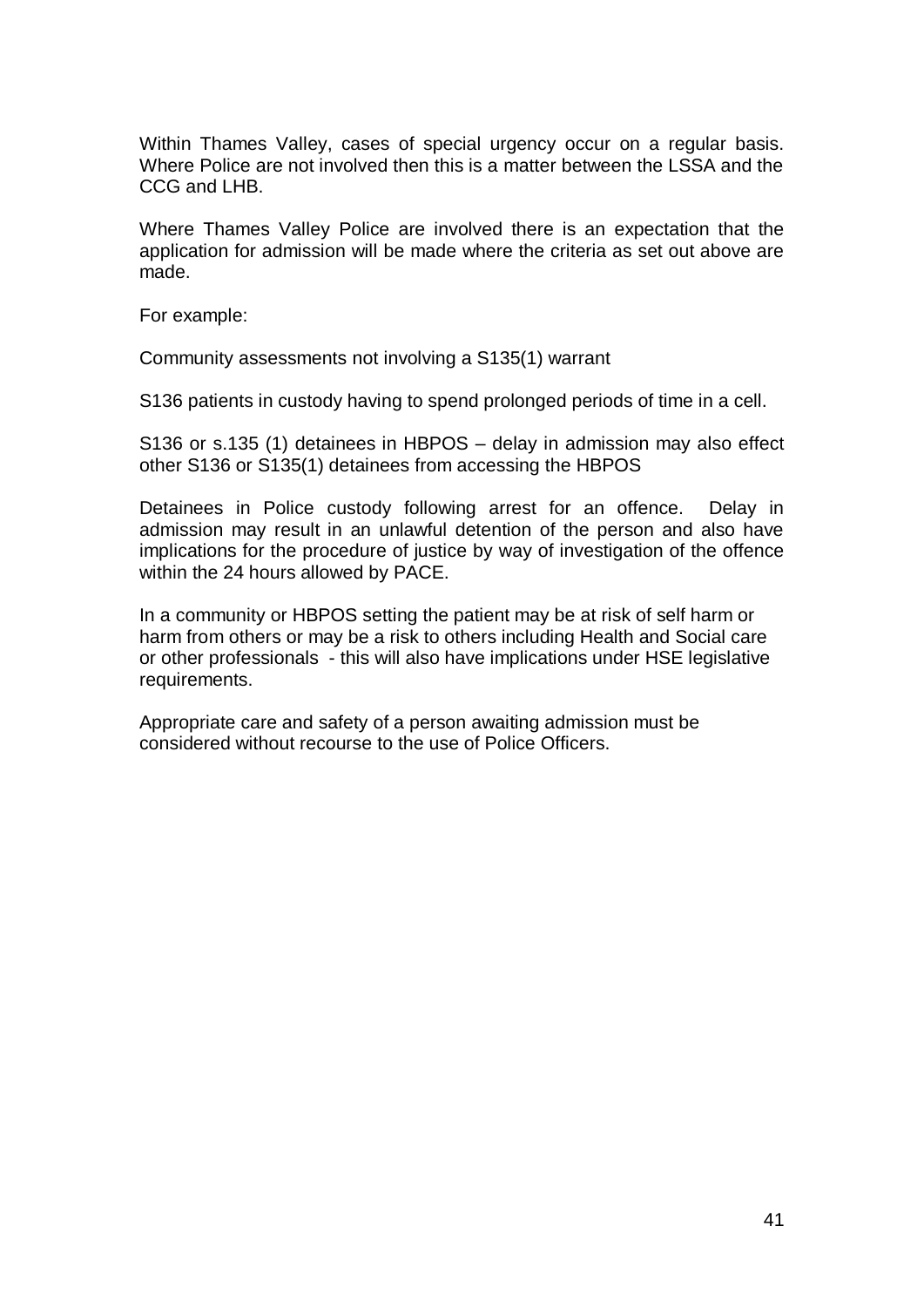## <span id="page-41-0"></span>**MISSING OR ABSENT PATIENTS INCLUDING ABSENT WITHOUT LEAVE (AWOL)**

## **Introduction:**

This protocol relates to patients within NHS Hospitals, Private Hospitals, community supported accommodation and those patients in the community on a Community Treatment or Guardianship Order or on S17 leave or are conditionally discharged restricted persons by Ministry of Justice. The procedures remain the same for each.

The stated intention of this protocol is to:

- Protect missing or absent patients who may be at risk.  $\bullet$
- Protect the public from patients reported as missing or absent who may pose a risk.
- $\bullet$ Ensure the appropriate response from Mental Health Trusts and Hospitals and Local social Services Authorities responsible for the individuals in their care.
- Ensure that Thames Valley Police resources are used and respond appropriately and effectively to investigate missing/absent reports.

## **Thames Valley Police definition of missing and absent:**

**"A patient will be considered missing when their whereabouts cannot be established and where the circumstances are out of character or the context suggests the person may be a subject of crime or at risk of harm to themselves or another."**

## **"A patient will be considered as absent if they are not at a place where they are expected or required to be"**

These two definitions are irrespective of the relative Mental Health Act status of the patient.

#### **For example:**

- A person may be absent without leave due the fact they are a detained  $\bullet$ patient and have not been granted S17 leave or have overstayed their leave, however, if there is no identified risk they will be considered as absent.
- A patient may be voluntary but very vulnerable and so while they may be legally at liberty to leave they may be considered as missing due to level of risk.

There will be occasions when a patient may be considered as both absent without leave (AWOL) and a missing person. If they are AWOL from a hospital, their whereabouts unknown and there is an identified level of risk. In such circumstances they will be recorded as missing with their detention status and relevant associated powers recorded as part of the process.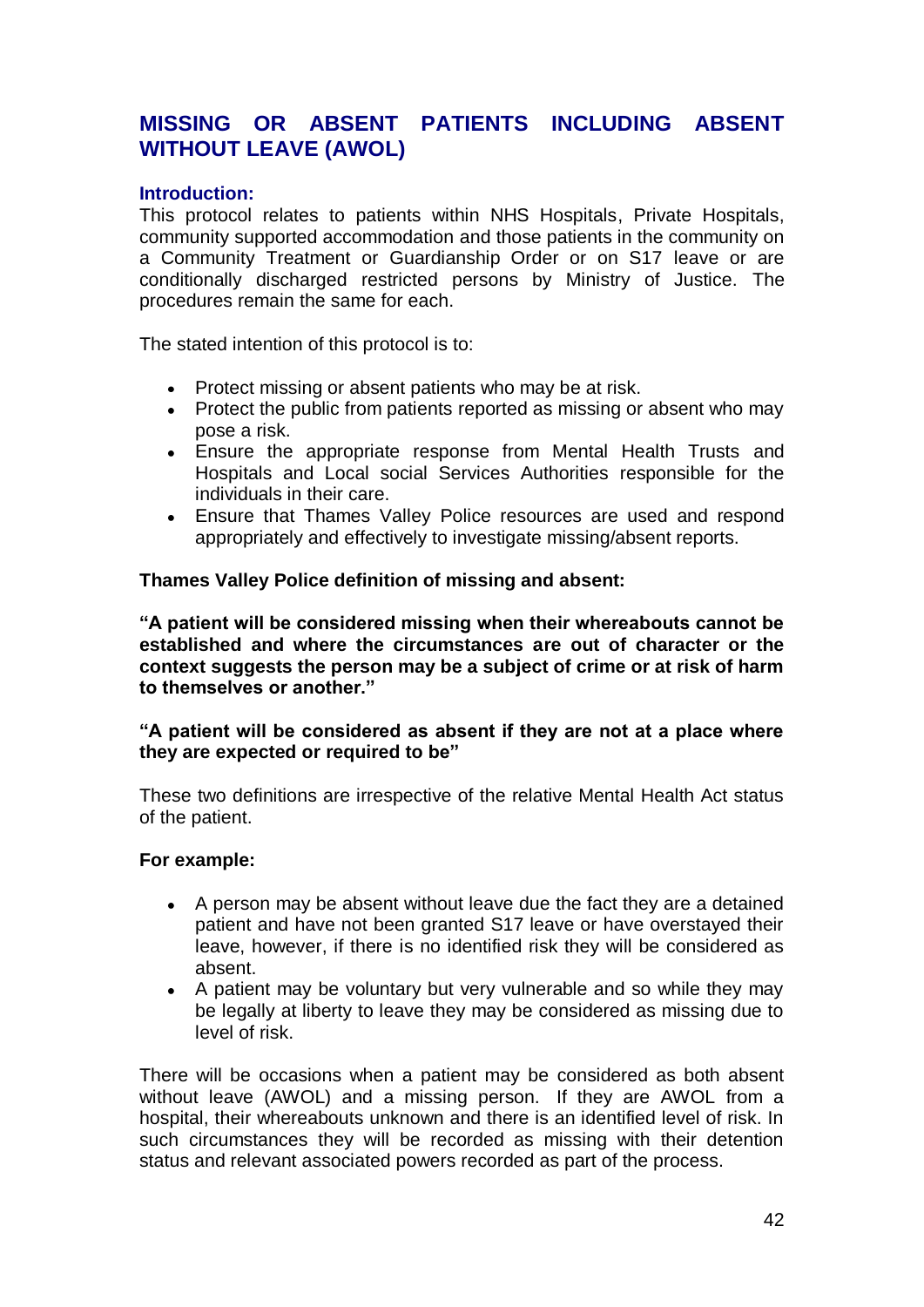## **Procedure:**

Considered and accurate risk assessments should be carried out at the earliest opportunity for missing and absent patients. These risk assessments should continue at regular intervals until the person is located.

The Police Control Room and Enquiry Department (CR&ED) will provide a specific point of contact to make and receive reports and enquiries about absent or missing patients throughout a 24 hour period. TVP will classify reports in accordance with information received. TVP will further undertake appropriate enquiries and deployments to trace and locate missing persons.

The process will involve call takers asking 10 risk assessment questions of a reporting person to determine if a person is missing or absent. If deemed absent the response will be a multi-agency problem solving one, rather than the deployment of patrol staff to commence an investigation.

If the risk assessment deems the person to be absent rather than missing, a call back time will be agreed with the person making the report and the Police log deferred for a call back by the control room at the agreed time. When that call back is made, the ten questions detailed below should be revisited. If the answers to any of them reveal an increased risk, the record should be changed to missing, and response officers deployed.

If a risk is not identified, a further call-back time should be agreed up to 48 hours. At 48 hours the Control Room Supervisor must review the log and consider whether it can be closed or changed to a missing report due to the time period indicating the incident may now be 'out of character' for the reported absent person.

If the log is closed, the absent occurrence will remain open until such time as it is reviewed by a missing person co-coordinator who feels there are no further enquiries to be made and the person does not wish to be found. At that time it can be closed but a locate/trace marker will remain on the Police National Computer.

## **Specific definition of terms:**

## **Absent without Leave (AWOL)**

Under section 18 of the Mental Health Act, patients are considered to be AWOL in various circumstances, in particular when they:

- Have left the hospital in which they are detained without their absence  $\bullet$ being agreed (under section 17 of the Act) by their responsible clinician.
- Have failed to return to the hospital at the time required to do so by the  $\bullet$ conditions of leave under section 17.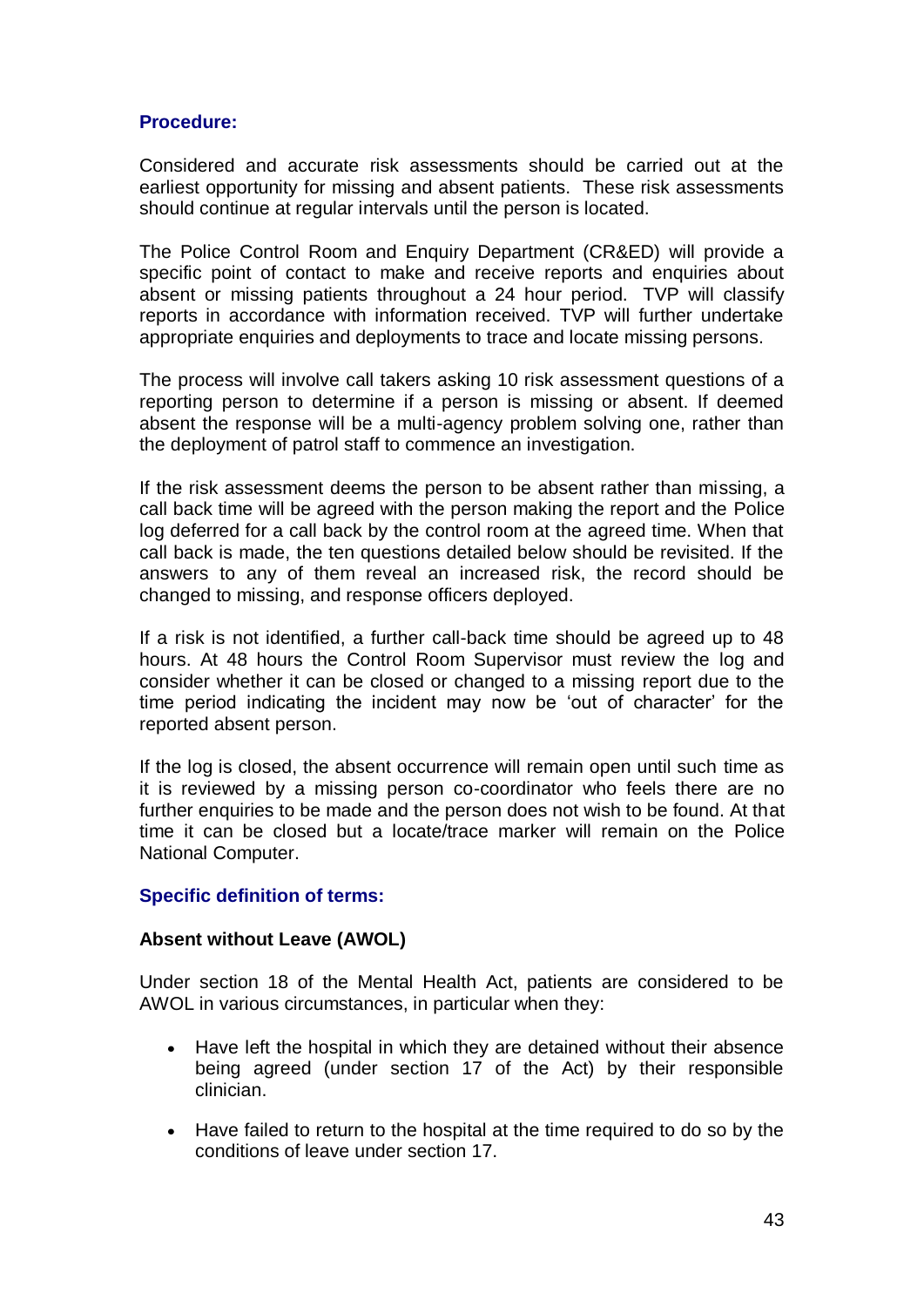- $\bullet$ Are absent without permission from a place where they are required to reside as a condition of leave under section 17.
- Have failed to return to the hospital when their leave under section 17  $\bullet$ has been revoked.
- Are under a supervised community treatment order and have failed to attend hospital when recalled (persons under a Community Treatment Order (CTO) may be liable for recall to hospital by their responsible clinician. Failure to adhere to the recall notice within the prescribed time will then classify the person as AWOL).
- Are under a CTO and have absconded from hospital after being recalled there.
- Are conditionally discharged restricted persons whom the Secretary of State for Justice has recalled to hospital.
- Are under guardianship and absent without permission from the place where they are required to live by their guardian.

In addition, there are various situations in which persons are considered to be in legal custody under the Act. These include, for example:

- The detention of persons in places of safety under section 135 or 136  $\bullet$ MHA.
- The conveyance of persons to hospital (or elsewhere) under the Act, including where patients are being returned to hospital when they have been AWOL.
- Where a patient's leave of absence is conditional on their being kept in custody by an escort.

Section 18 of the Mental Health Act provides a power to retake these patients back to the hospital or place they are required to be by:

- Any AMHP.
- Any officer on the staff of the hospital.
- Any Constable.
- Any other person authorised in writing by the Managers of the hospital.

The level of risk will always determine the appropriate response.

#### **URN: and Reference Number:**

When a report of a patient being missing or absent is made to the Police, an incident will be created on the Force Command and Control System. This incident will have a unique reference number (URN) allocated to it. This number should be used in all communication about the missing/absent person. If the person is placed on the TVP missing person data base a separate reference number will relate to that record.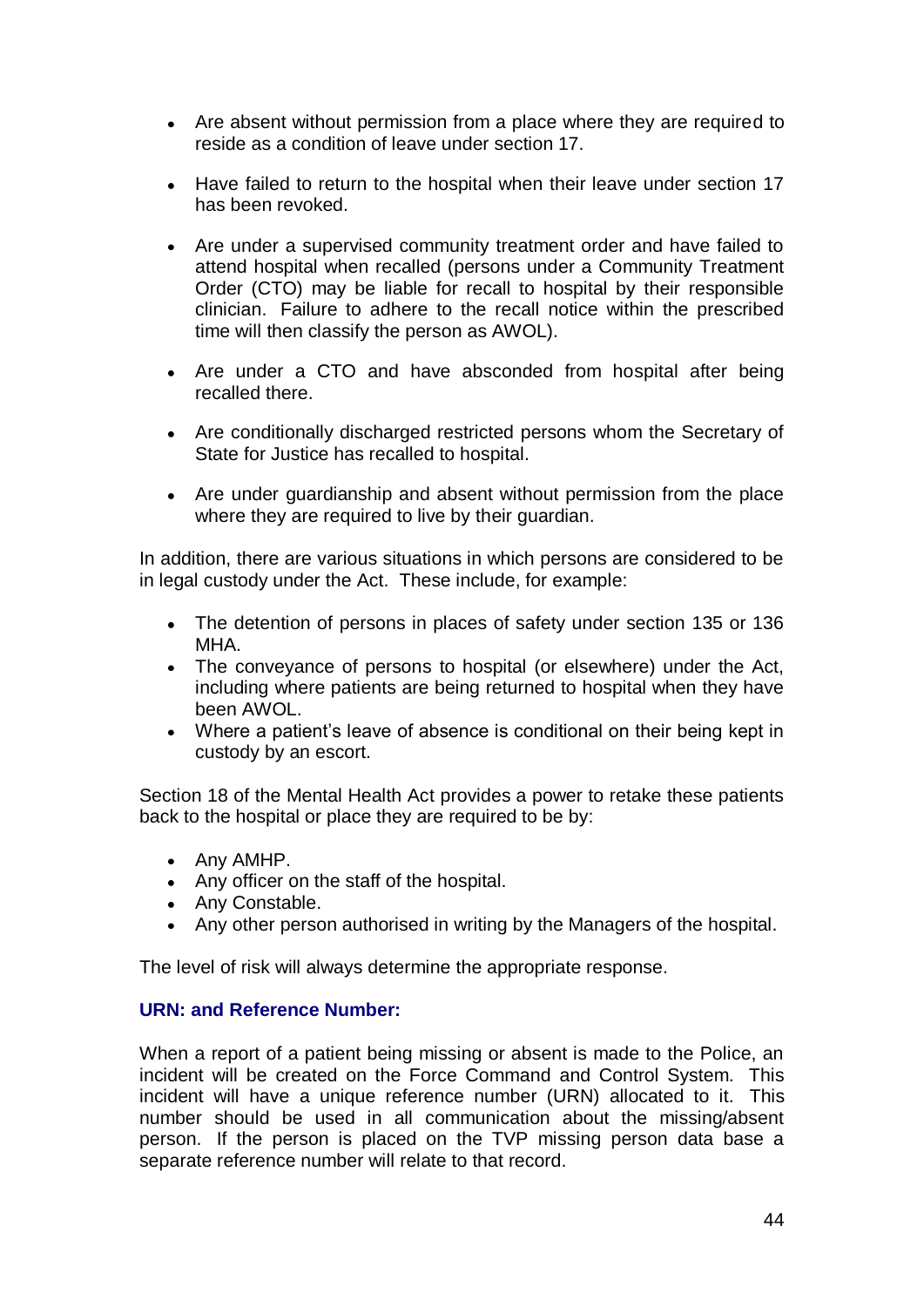## **Section 135(2) MHA Warrant:**

A warrant under section 135(2) may be applied for by a person authorised under the MHA or a Constable to take a patient into custody or retake a patient who is liable to be taken or retaken where there is reasonable cause to believe that the patient is to be found in a particular premises where admission has been refused or it is expected to be refused. The warrant will authorise entry by a Constable if need be by force to remove the patient into custody or to the place they are required to be. The MHA Code of Practice recommends that when a warrant issued under section 135(2) is being used, it is good practice for the Police Officer to be accompanied by a person with authority from the managers of the relevant hospital (or local social services authority (LSSA), if applicable). For patients on supervised community treatment (SCT) it is good practice for this person to be, if possible, a member of the multi-disciplinary team responsible for the patient's care.

#### **Responsibilities:**

The Relevant Mental Health Trust and/or Hospital or LSSA retain responsibility for the welfare and recovery of the missing/absent patient at all times and must have made appropriate enquiries and efforts to locate and return the patient before reporting to Police (e.g. carers, next of kin, school etc) unless the level of risk indicates that immediate reporting to the Police is essential. When reporting patient to the Police there is an expectation that the person making the report will have access to details need by police as per the 10 questions but including; medication, GP details, description of person including clothing last seen in and where possible a recent photograph. A joint risk assessment will then determine the level of Police response needed. Use of Police to return patients to hospital will be as a result of a risk assessment and not as a result of a lack of appropriate resources.

The person making the report and/or the responsible agency will provide details of a "Responsible Individual" when a report or request for assistance is made.

#### **Mental Health Trust/Hospital or LSSA Staff will:**

- Conduct a thorough search of premises and grounds, where it has  $\bullet$ authority to do so, before making reports to Police unless the patient is high risk or missing from somewhere else. The name of the professional responsible for undertaking the search is to be included on the report.
- Supply sufficient information to enable TVP to undertake the required  $\bullet$ investigation in an effective manner. It is recommended that hospitals consider capturing a photograph within the patient's care file (which may need to be obtained from family) and at the very least a detailed description. This information should be recorded on receipt of new clients in anticipation of a missing report and to ensure that comprehensive information is available to both internal staff and Police at short notice and in urgent cases.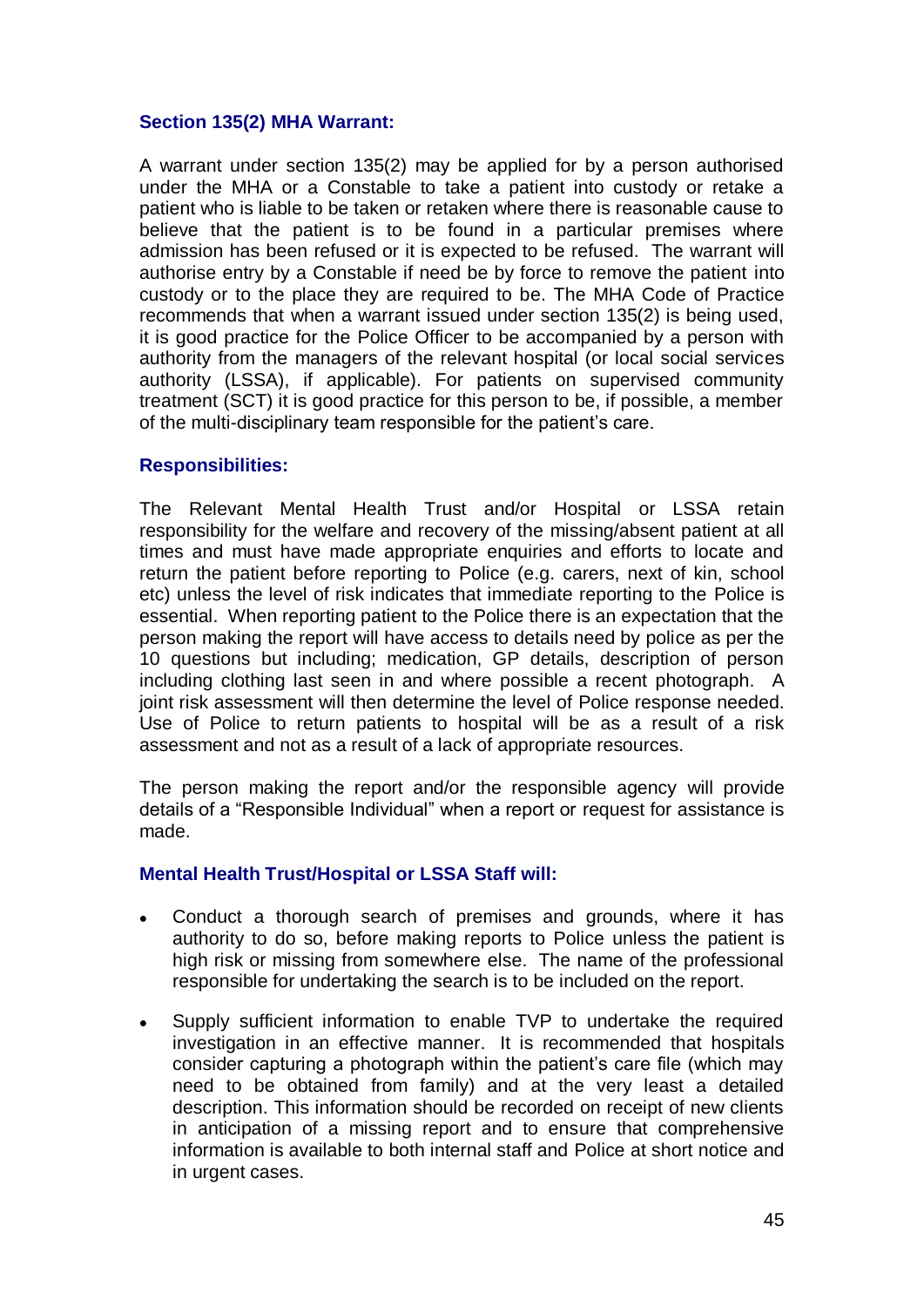- Provide a current risk assessment to Thames Valley Police on making the  $\bullet$ missing person report. This will include information to enable them to assess the level of physical threat that is likely to be encountered so they can ensure the safety of all concerned, any medical risks as a result of medication not having been taken or other healthcare issues as well as the relevant information on whether an urgent Mental Health Act assessment is to be undertaken once an informal patient has been located (this information may lead to Police utilising their powers under S136 MHA if they locate the patient in a public place).
- Provide TVP with details of the status of the missing patient, specifically  $\bullet$ whether they are an informal patient or detained under a particular section of the MHA (i.e. missing or missing and AWOL). This will include details of the expiry of the relevant section and what power exists to lawfully retake them.

Apart from personal information and a detailed description the below 10 questions will be the minimum information that is required at the point of reporting to police. These questions are standard for all reports of missing/absent persons:

- 1. What is the specific concern that has caused you to call the Police?
- 2. What has been done so far to trace this individual?
- 3. Is this significantly out of character (has there been a recent change in the person's behaviour?
- 4. Do they need urgent medical attention or essential medication that is not likely to be available to them? Police will be keen to ascertain the type and purpose of medication and the specific risk should there be a delay in the person taking the medication.
- 5. If under 18 years are they currently at risk of child abuse including child sexual exploitation?
- 6. Are they likely to be subjected to any other crime?
- 7. Are they likely to be the victim of any other form of abuse?
- 8. Are they likely to attempt suicide?
- 9. Do they pose a danger to other people?
- 10. Is there any other information relevant to their absence? (e.g. power of arrest associated with mental health order)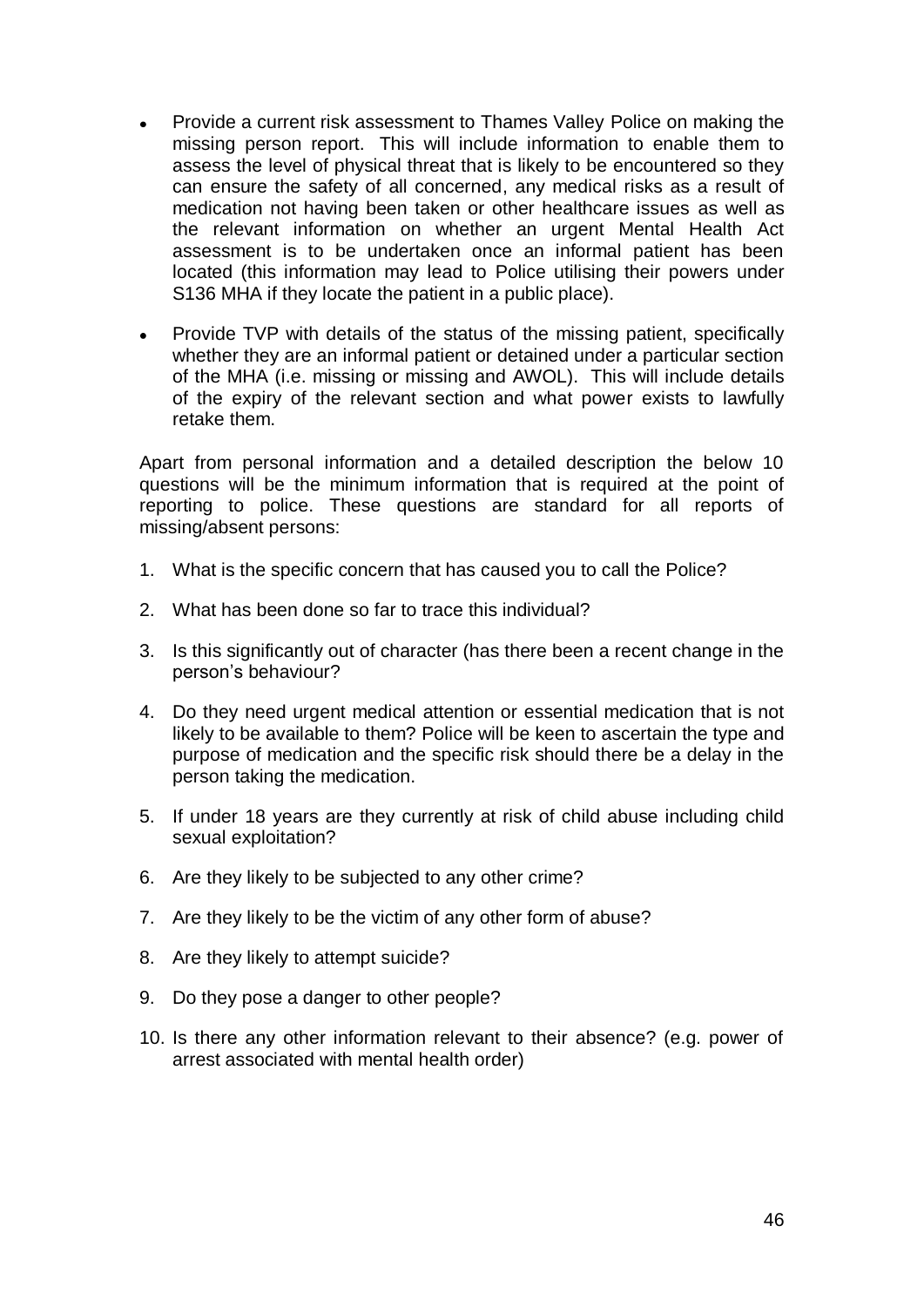## **Once the patient has been located the Trust/Hospital/LSSA etc will:**

- Where entry is required into private premises within the local area, obtain the appropriate warrant or assist Police from other areas with information to facilitate the obtaining of a warrant in that area.
- Liaise with local Police to co-ordinate the time and place of the retaking, recalling or execution of a warrant and ensure that all the necessary parties are present.
- Ensure that all necessary MHA and departmental documents are  $\bullet$ completed, including confirmation of serving of recall notice in cases where that is required.
- Arrange the appropriate transport for the patient which includes arrangements with other Police forces for patients located outside the Thames Valley Area. Responsibility for repatriation of the patient remains with the detaining hospital or agency with care responsibility. TVP will not be involved in this unless the risk assessment indicates that Police resources are the only safe means.
- Make appropriate arrangements for securing the patient's property,  $\bullet$ both securing premises and arranging to bring essential personal items to the hospital with them, as necessary.
- Ensure that the relevant information about the patient's circumstances is received on the ward or location to which the patient is being taken.
- Be responsible for informing Police once the patient has been returned and will undertake interview/enquiries as appropriate in relation to the welfare of the individual.
- Facilitate the "safe return" check that may be undertaken by TVP. These checks are an important part of the missing person investigation and will involve a Police Officer speaking with the patient and members of staff. The information will be to determine if the person has come to any harm or if any criminal offences have been committed. It may also be useful in any future missing episodes.

## **Thames Valley Police:**

- All reports of Missing or Absent people will be managed in line with the  $\bullet$ Thames Valley Police Standard Operating Procedure
- The Police CR&ED will receive all reports of missing or absent patients on behalf of the Police.
- The Police will manage and co-ordinate all reports from whatever source.
- The Police will provide a service to receive reports 24 hours each day.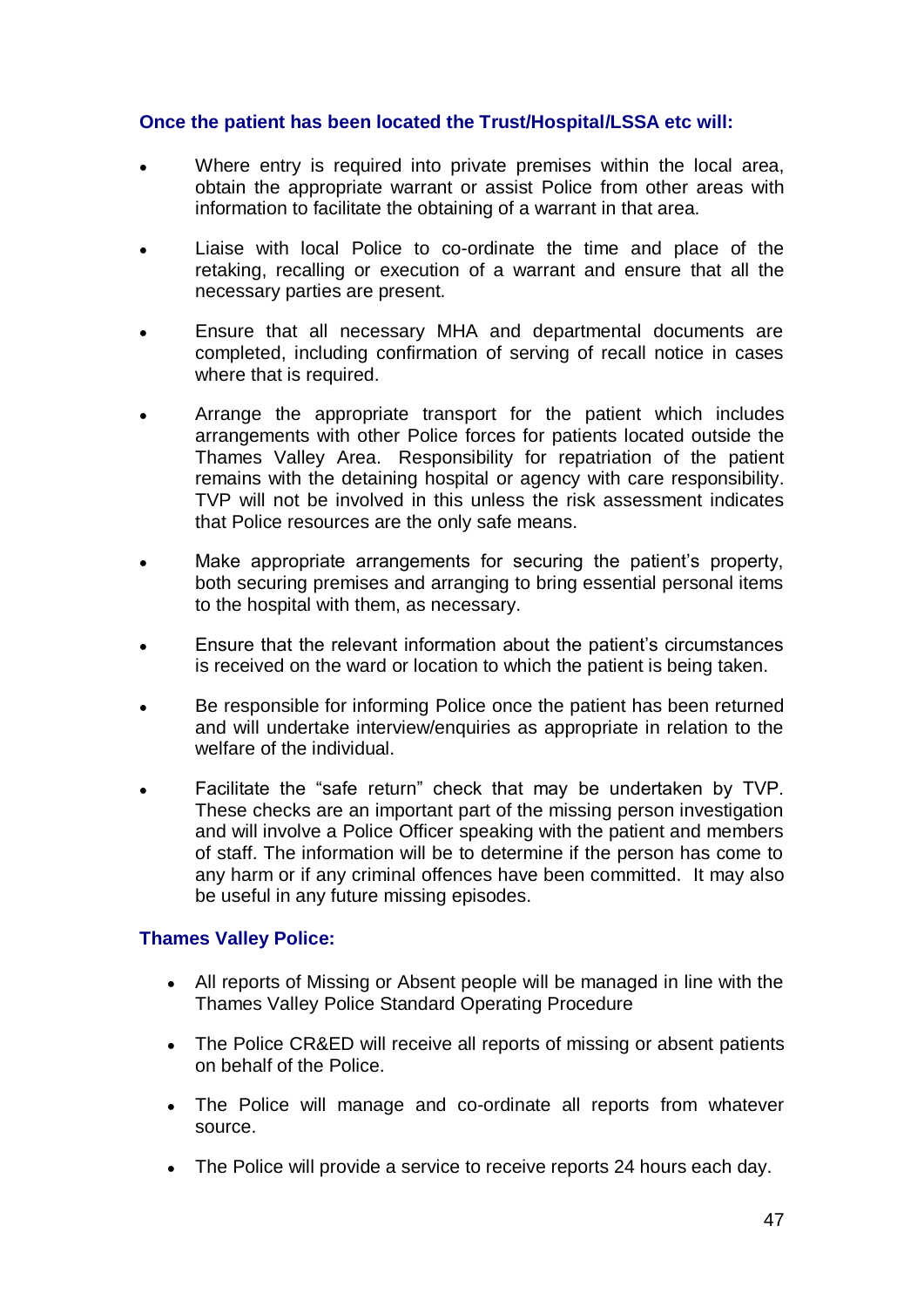- The initial Police attendance will be graded in line with Force Missing Persons Policy.
- The Police will provide an URN for each report confirming receipt.  $\bullet$
- The Police will provide a reference number for those missing persons placed on the missing person data base.
- The Police will initiate a safe return check for all patients where there are concerns regarding their vulnerability

## **South Central Ambulance NHS Trust:**

The South Central Ambulance NHS Trust are commissioned to provide the preferred means of transport for people being admitted to or returned to hospital within the SCAS geographic area. The detaining hospital or other responsible agency retains responsibility for ensuring appropriate transport arrangements are agreed with providers.

#### **Risk assessment Matrix for grading a patient as missing or absent**

In all cases a record will be made on the Police National Computer

## **High risk**

The risk posed is immediate and there are substantial grounds for believing that the subject is in danger through their own vulnerability; or may have been the victim of a serious crime; or the risk posed is immediate and there are substantial grounds for believing that the public is in danger. This category requires the immediate deployment of Police resources and a member of the Local Police Area senior management team or similar command level must be involved in the examination of initial enquiry lines and approval of appropriate staffing levels. Such cases should lead to the appointment of an Investigating Officer and possibly a Senior Investigating Officer. There should be a press/media strategy and/or close contact with outside agencies. Family support should be put in place. The National Missing Persons Bureau should be notified of the case without undue delay.

#### **Medium risk**

The risk posed is likely to place the subject in danger or they are a threat to themselves or others. This category requires an active and measured response by Police and other agencies in order to trace the missing person and support the person reporting.

#### **Low risk**

There is no apparent threat of danger to either the subject or the public. In addition to recording the information on the Police National Computer, the Police will advise the person reporting the disappearance that following basic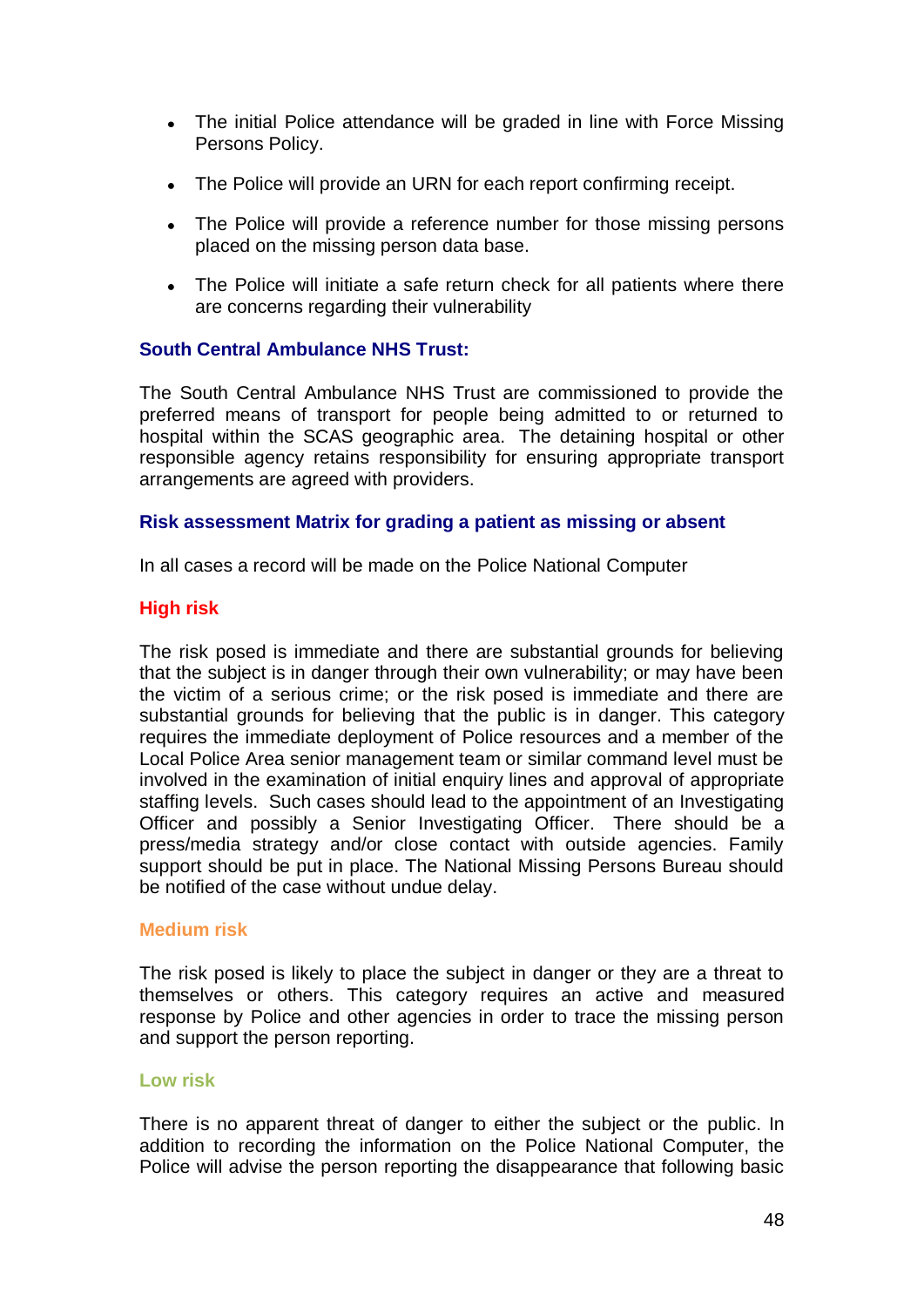enquiries and unless circumstances change, further active enquiries will not be carried out by police. Low risk missing persons however, must be kept under review, as risk can increase with the passage of time.

#### **Absent**

There is no risk of harm to or by the person or there is no identified risk. In such situations Thames Valley Police do not anticipate receiving a report about the absent person and will not deploy staff to investigate..

## **Monitoring:**

The local PiP will be the venue for monitoring the reports of missing and absent patients. Any occasions where there are repeat reports will generate a multi agency problem solving initiative to agree actions and care plans.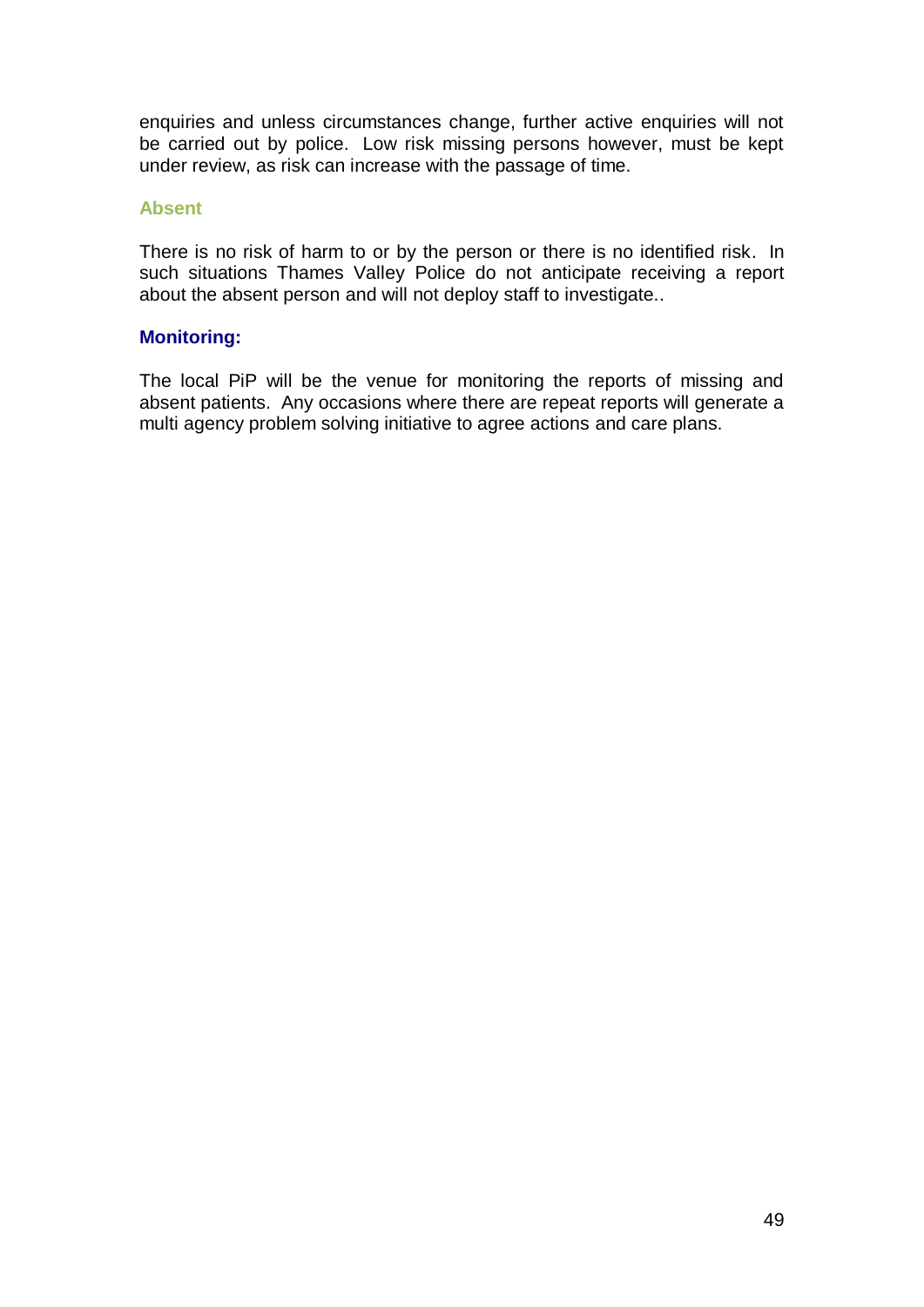## <span id="page-49-0"></span>**TRANSPORT AND CONVEYING**  *This section should be read in conjunction with Police use of restraint*

#### **Introduction**

This Transport and Conveying section of the protocol has been drafted in partnership by all the agencies with a key role in providing transportation services for patients subject to Section 137 of the Mental Health Act 1983 as per the Code of Practice 2008. The key agencies involved, agree to cooperate and organise transport to efficiently convey patients placing their need for dignity and safety at the centre of the process. Patients who are already detained under the Act remain the responsibility of the detaining hospital which includes arrangements for any subsequent transportation of that person if, for example, they are AWOL or need to be moved from one hospital or ward to another.

It is for Clinical Commissioning Groups (CCG) to commission ambulance and patient transport services to meet the needs of their areas.

CCG should ensure, through their contracts that appropriate transport will be made available in a timely manner where it is needed to convey patients under the Act. This includes those patients who require levels of compulsion and restraint. It is for service providers, whoever they are, to provide those services in accordance with their contracts.

Thames Valley Police are not providers of transport for patients, detained or otherwise. While it is accepted that there is a legal basis for Police to assist with the transportation of persons to hospital when detained under the Mental Health Act; the threshold for such assistance is necessarily high.

On every occasion Police will only provide or assist with the transport once alternative arrangements for a more suitable conveyance have failed. Any use of Police resources must be risk assessed, justified and documented. Even then Police constables must secure the authority of a supervisory officer unless in an emergency.

#### **Legal Framework**

The following paragraphs identify the legal framework:

Section 137 Mental Health Act 1983:

Any person required or authorised by or by virtue of this Act to be conveyed to any place or to be kept in custody or detained in a PoS or at any place to which he is taken under Section 42 (6) shall, while being so conveyed, detained or kept, as the case may be, be deemed to be in legal custody.

A Constable or any other person required or authorised by or by virtue of this Act to take any person into custody, or to convey or detain any person shall, for the purposes of taking him into custody or conveying or detaining him, have all the powers, authorities, protection and privileges which a Constable has within the area for which he acts as Constable.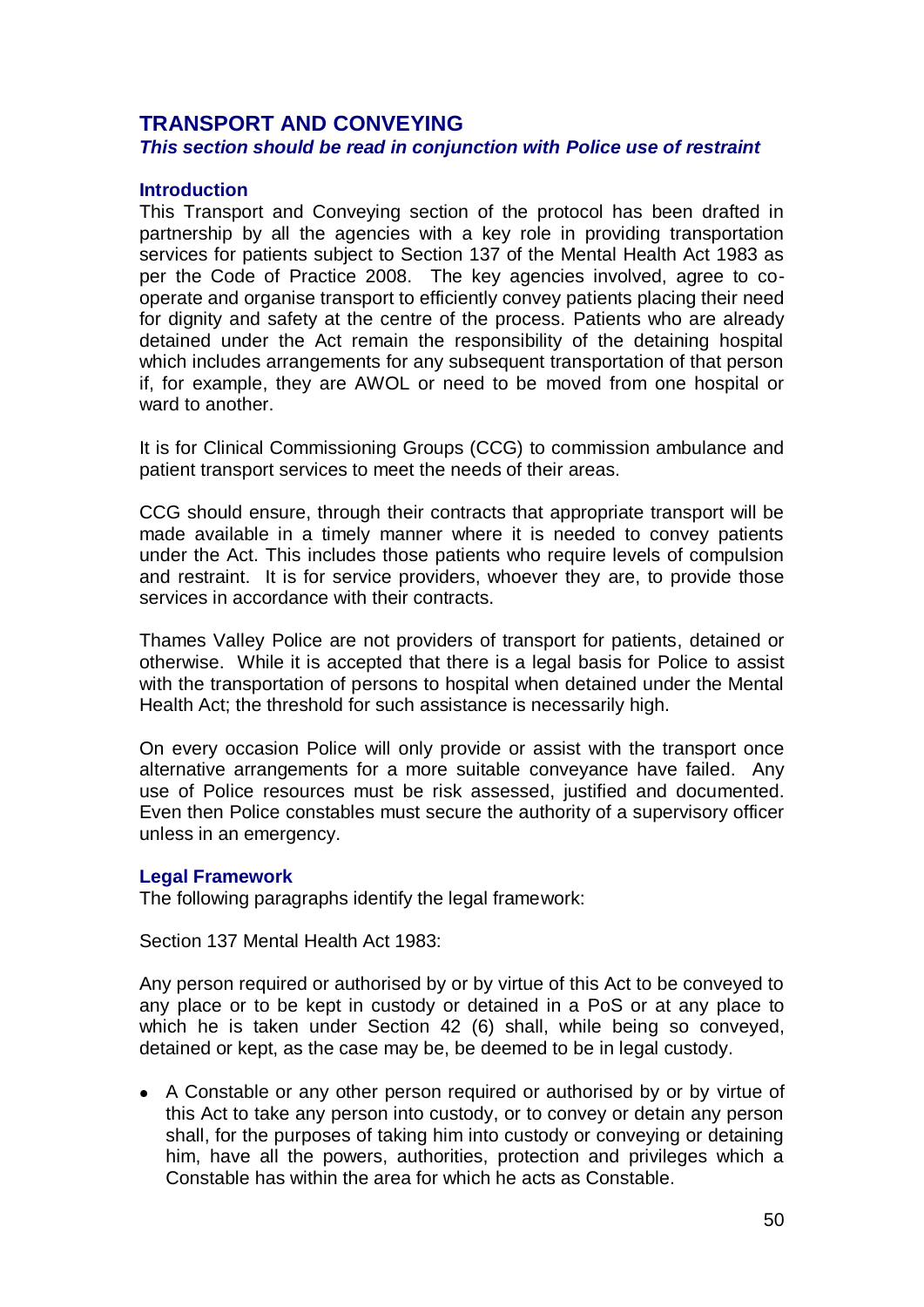• In this section "convey" includes any other expression denoting removal from one place to another.

Reference should be made to Chapter 17 MHA CoP

**Section 137(2) MHA provides that a person who is required or authorised to detain or convey a person who is in legal custody shall have the powers of a Constable when so acting. These powers include the power to use reasonable force to secure the conveyance of the person. A person who escapes can be retaken under s.138** *Jones 17 th Edition 1-1303*

Section 18(7) additionally provides a power to take a person under community treatment, a person who is subject to guardianship or a detained patient who has been granted leave of absence under s.17 to the hospital or place he or she is required to be. Reasonable force may be used to ensure that the patient is taken to that hospital or place.

When Police have detained an individual under S136 MHA or are involved in the execution of a S135(1) or (2) warrant, transport should be in the form of an ambulance vehicle or other healthcare transport appropriate in the circumstances. In exceptional circumstances it may be expedient to convey seriously ill or injured persons to hospital using a Police vehicle. This will normally only arise if an ambulance or other appropriate vehicle is not available or is severely delayed and the officer believes that there is a very real likelihood of death or a serious deterioration in a person's health occurring if they are not conveyed to hospital immediately. Risk assessments will be carried out on a case by case basis. Any such transfer in a Police vehicle will involve the authority and direction of a senior Police manager.

#### **Roles and Responsibilities**

This section sets out the roles and responsibilities of the agencies and practitioners involved in MHA assessments and therefore in facilitating admissions. In almost all situations, it is essential for all services and staff involved to ensure the least possible delay between the start of an assessment and an admission to hospital. Delays are likely to lead both to distress for the patient and family concerned and to increased risk.

CoP para 17.27 states "policies should ensure that AMHPs (in particular) are not left to negotiate arrangements with providers of transport services on an ad hoc basis, in the absence of clear expectations of responsibilities of all those involved".

## **Approved Mental Health Professionals (AMHP)**

The AMHP is responsible for:

Arranging admissions, ensuring that all necessary arrangements are made to convey the person to hospital in a lawful, dignified and humane way.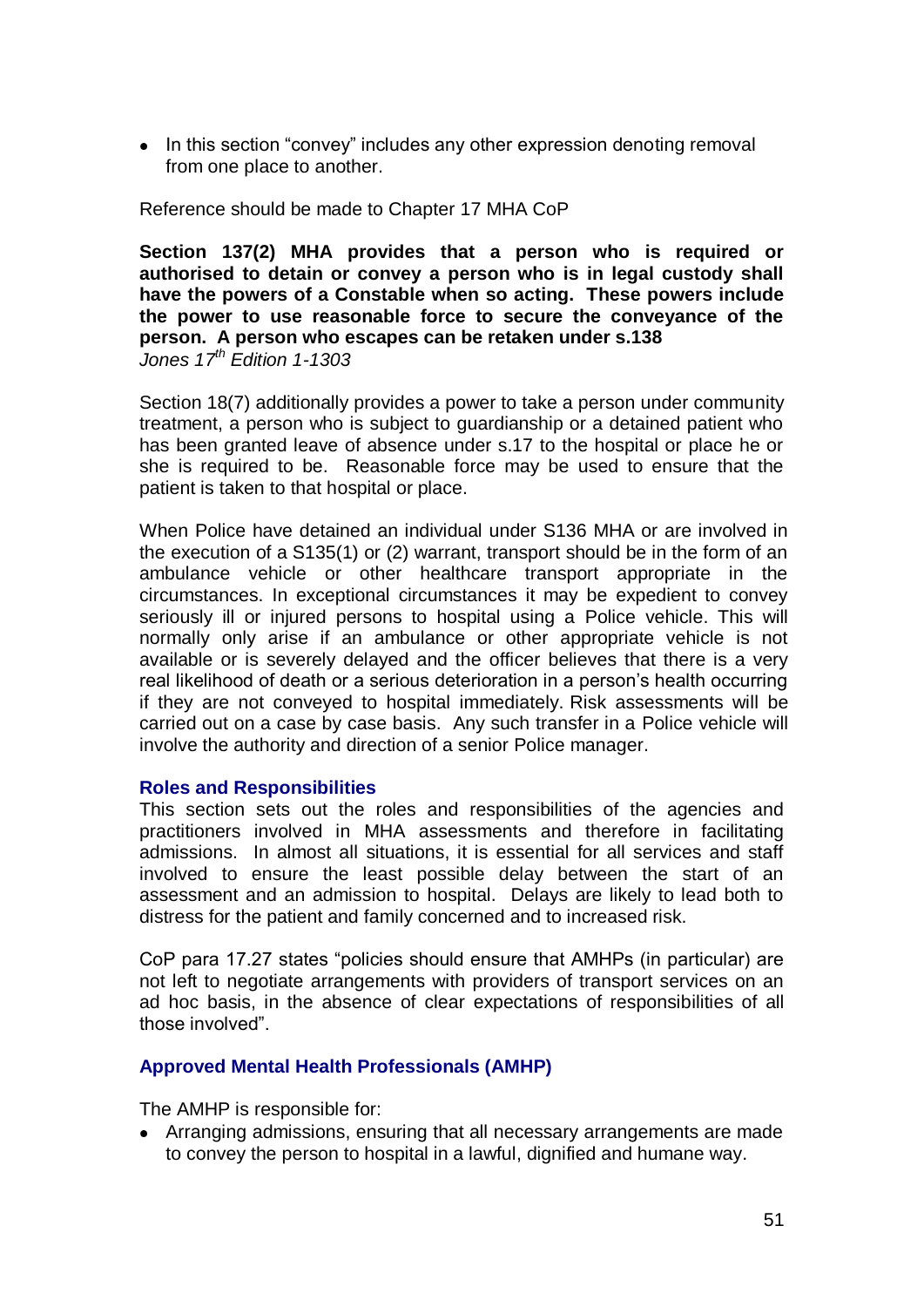- Arrange transfers between places of safety in liaison with Ambulance Emergency Operations Centre (EOC) and Police.
- Where there is a threat to life or limb, call 999 for relevant immediate response.
- Providing a completed "Authority to Convey" form and completed, signed section papers for the Ambulance Crew when an ambulance is used.

A person may be transferred between Places of Safety whilst detained under the Mental Health Act 1983. If a person requires urgent medical attention before or after arrival at the PoS they may be taken to the Emergency Department (ED) under the provisions of the MCA 2005.

The transfer may only occur if the below applies:

- The decision to transfer between PoS, in each case should reflect the individual circumstances. For example, where the purpose of the transfer would be to move a person from a Police station to a more appropriate health care setting and vice versa, the benefit of that needs to be weighed against any delay it might cause in the person's assessment and any distress that the journey might cause them.
- Unless it is an emergency where a person is transferred to ED, a person should not be transferred without the agreement of an AMHP or a doctor or another healthcare professional competent to assess whether the transfer would put the person's health or safety (or that of other people) at risk. It is for those professionals to decide whether they first need to see the person personally.
- Persons will not be moved from one PoS to another unless it has been confirmed that the new PoS is able to accept them.
- The details of the individual authorising the transfer and the reason for it will be recorded on, as appropriate, the custody record, Police Command and Control and/or EOC log and Unique Reference Number (URN) taken.
- Where the request to transfer is not authorised the reason for it being declined and the person declining will be recorded on the custody record as appropriate.

## **South Central Ambulance NHS Trust (SCAS)**

The South Central Ambulance NHS Trust provides the preferred means of transport for people being admitted to hospital.

## **SCAS EOC is responsible for**

- Taking details of the AMHP's call requesting an Ambulance.
- Providing a reference number identifying the request.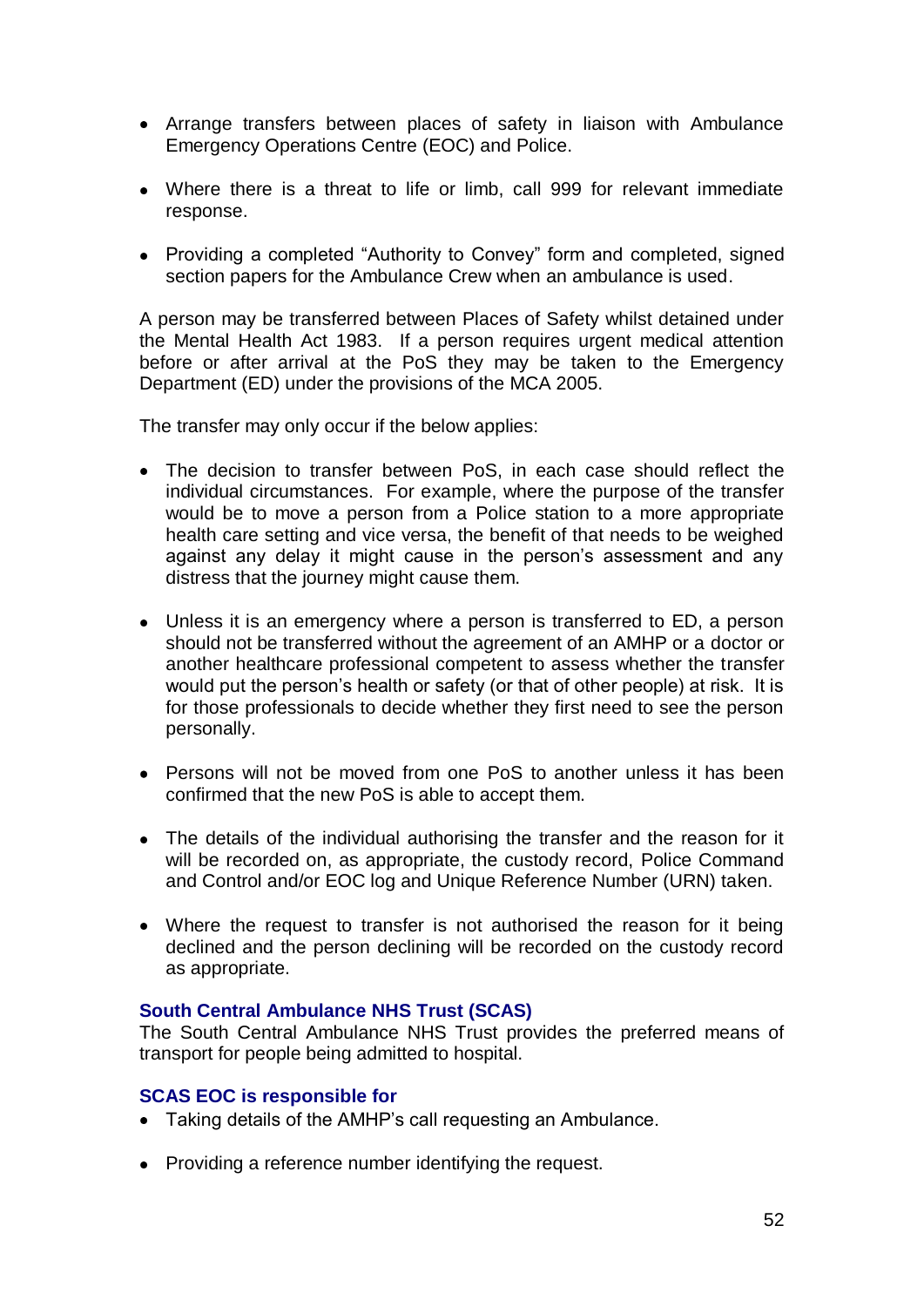- Shift officer liaising with Police and AMHP to coordinate the time of arrival where both services are needed.
- Informing the AMHP or other designated contact of any delay or difficulty in providing the requested ambulance.
- Giving the ambulance crew full details to enable them to carry out their duties.

#### **Ambulance Crew are responsible for**

- Working in partnership with others present at the assessment, including AMHP, doctors or police.
- Contributing to the care of the person and their physical well being.
- Making a record of the call, including information on any medication the person is using.
- Passing information and legal documents to the person authorised to receive them at the hospital on arrival.

## **Thames Valley Police**

## **Police Enquiry Centres are responsible for**

- Providing a URN for the assistance request.
- Taking details of the person requesting a Police presence, including details of the risk assessment.
- Ensuring that the duty supervisor is aware of the incident and is available to risk assess, and where applicable, oversee the request.
- Carry out relevant background intelligence checks.

## **The Duty Supervisor together with Control Room Supervisors and attending Officers will**

- Determine if a Police resource is appropriate and decide what the level of Police response should be.
- Provide Police transport and/or escort when the high risk of absconding or violence makes this necessary due to lack of alternative more appropriate healthcare transport being available. Always based on risk assessment.
- Confirm and agree, resourcing, Police powers to be used and the transportation level appropriate to each case.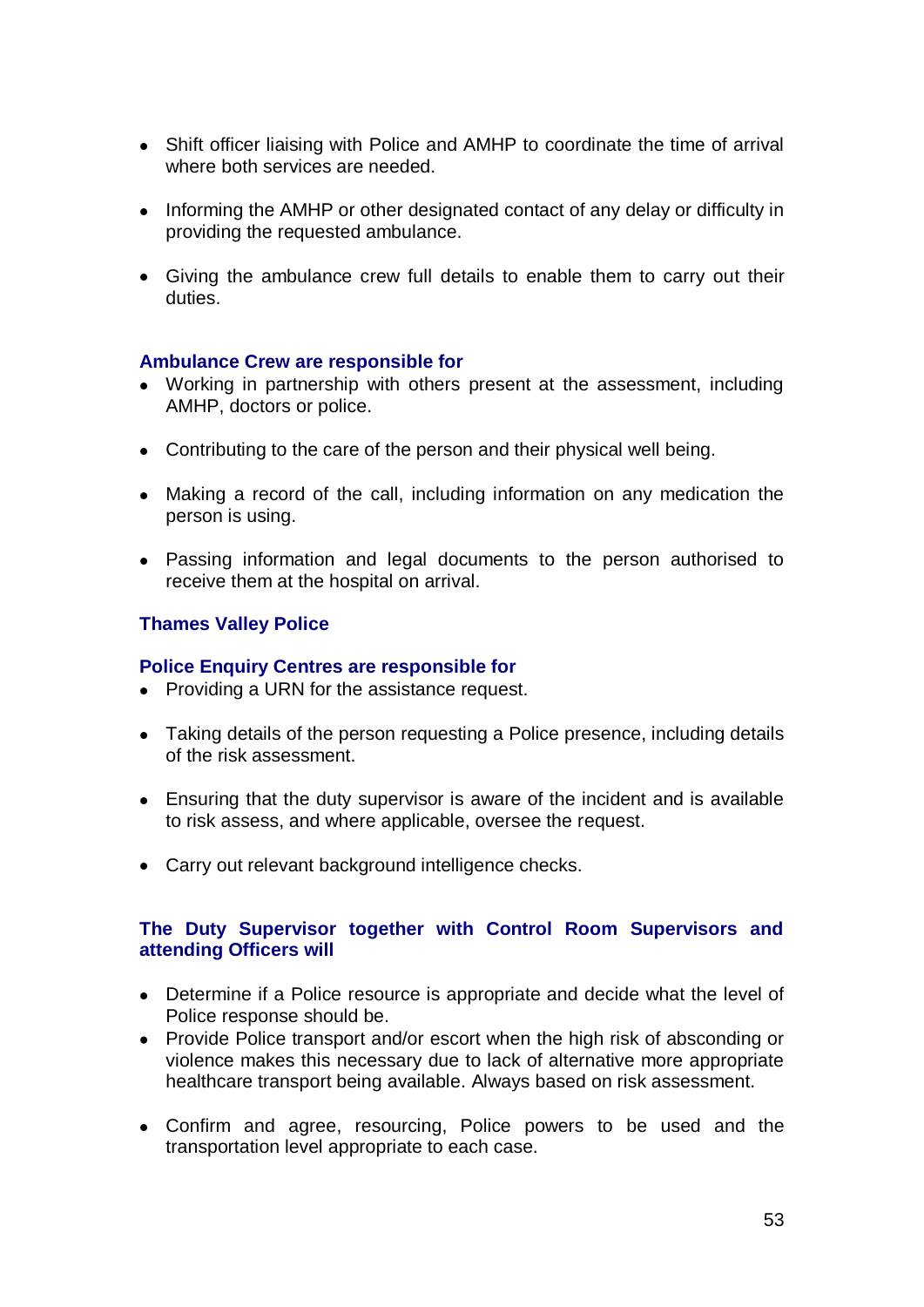- Provide the attending officers with a full briefing to enable them to assess the scale of response that will be necessary to discharge their responsibility whilst ensuring the safety of all concerned.
- Inform the AMHP, Ambulance Service, or other designated contact, of any delay or inability to resource at the earliest possible time.
- Agreeing with relevant personnel how a handover of the lead role will take place should violence occur or be threatened.
- If there is violence or a threat to public order, taking necessary action, acting in accordance with staff personal safety training, to prevent a breach of the peace and ensuring the safety of all concerned, including, where appropriate, acting as escort to the person in the ambulance. This should be agreed in advance with the duty supervisor.
- If substantive offences are committed by the person, officers should consider the need to exercise arrest powers.
- Pass information and legal documents to the person authorised to receive them at the hospital on arrival.

#### **Section 12 Doctors**

The role of the examining doctor in the process is as follows:

- Arranging the appropriate transport likely to be an ambulance if the person is being admitted informally.
- Ensuring that the ambulance crew and escort receive details of any medication the person has been given, including sedation.
- The ambulance crew should be informed of any medical condition from which the person may be suffering which might affect the approach that should be taken (e.g. a heart condition or any infectious disease).
- The ambulance crew is responsible for recording this information on their Patient Clinical Record Form.

#### **Nurses**

- A nurse may need to take on the role of an escort.
- It is not expected to be a routine practice for persons who have not been sedated to be escorted by a nurse.
- However, there may be occasions when it is appropriate and feasible for a nurse to act in this capacity.

## **Working with SCAS and other transport service EOC:**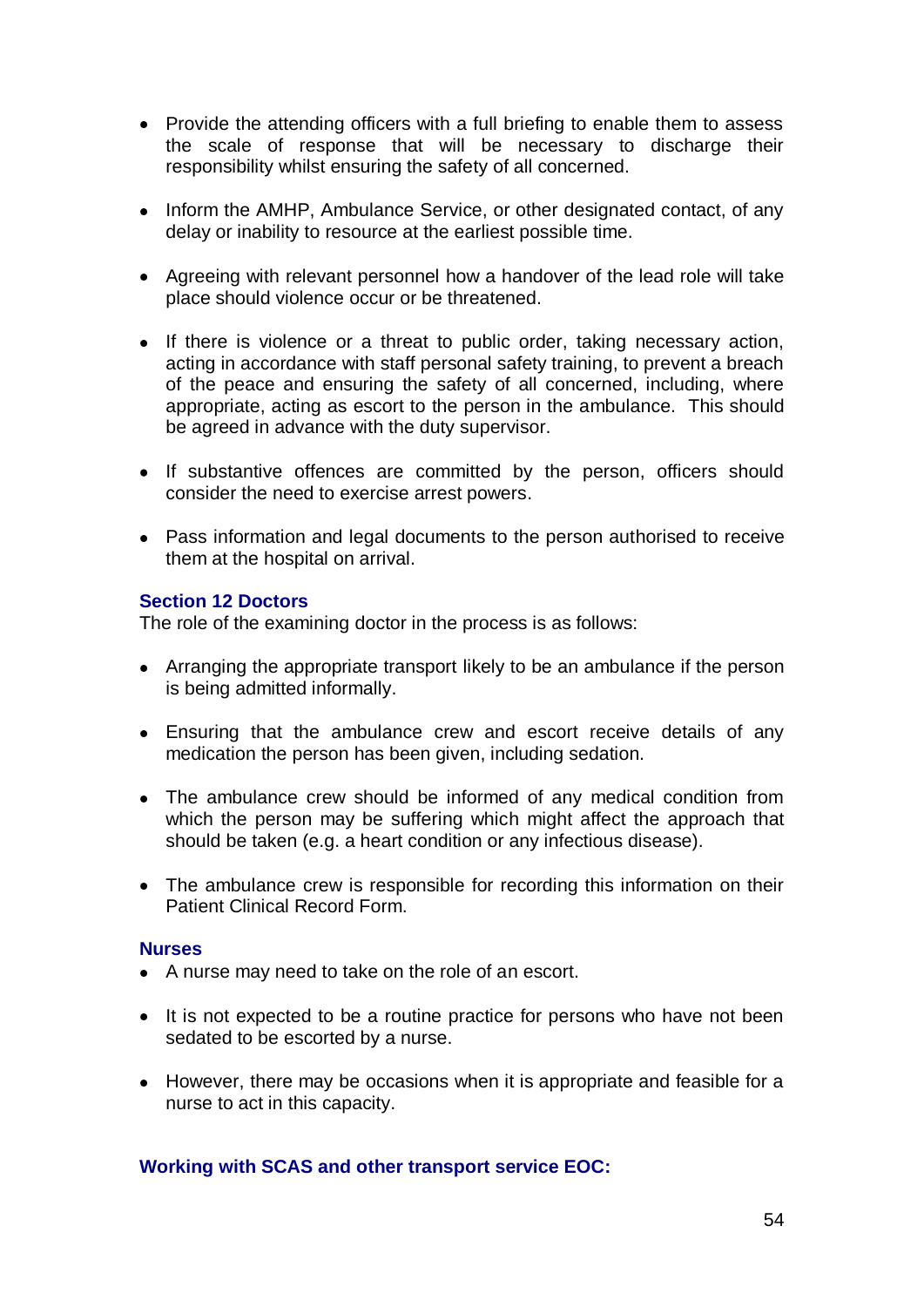It is good practice to inform the EOC of the address and time of assessment. The EOC can then be contacted once the assessment is complete and a decision has been made to admit the person to hospital or where admission is not required, to cancel the request.

EOC should be informed of any special requirements, including the need for a bariatric vehicle if or when necessary (for those over 25 stone/159 Kg). EOC will require the completion of a booking form for the purpose of risk assessment and ensuring provision of the correct vehicle.

After the Assessment, when the person is to be admitted, and will need to go to hospital, the EOC will require the following information:-

- The person's name or other identifying information (e.g., gender, age) and relevant history.
- The outcome of the risk assessment and of the factors which lead to the current risk assessment.
- The address from which the person will be conveyed.
- The urgency of the need.
- The person's legal status: informal or in legal custody.
- Agreed rendezvous point.
- The person's condition. Not necessarily their psychiatric diagnosis, but whether they have been sedated, or whether there is another relevant medical condition.
- Patients who have been sedated before being conveyed should always be accompanied by a health professional who is knowledgeable in the care of such patients, is able to identify and respond to any physical distress which may occur and has access to the necessary emergency equipment to do so. Best practice is for the person giving the drug to accompany the patient. (Code of Practice 17.7).
- Whether the Police will be in attendance.
- The name of the AMHP and contact telephone number.
- The AMHP should specify the urgency of the case. If a non-urgent situation deteriorates they should call back and ask for an earlier arrival time.

#### **Method of Transportation**

• It is the responsibility of the applicant, usually the AMHP, to arrange to convey the person to hospital. If the applicant is, for example, the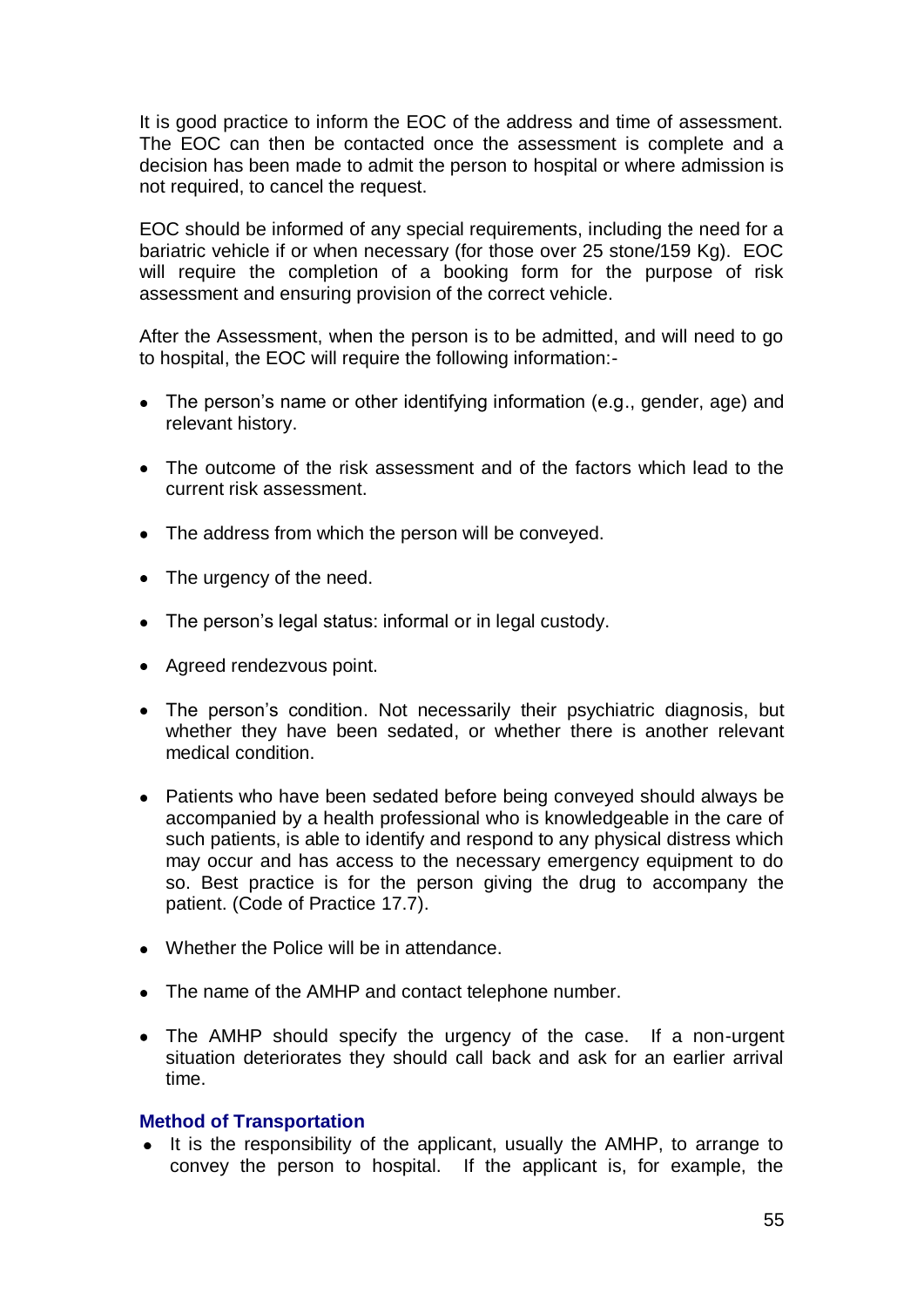person's nearest relative, the AMHP should offer to assist in arranging transport.

- The preferred means of transport is an ambulance. However, the decision on the best method of transport will directly depend on the level of risk that is present in the situation. Commissioners need to ensure availability through their contracts for ambulance transport provision capable of providing secure transport. Any proposed use of Police vehicles to transport a person must be agreed in advance with the duty supervisor. *See CoP 17.16.*
- At times of delay line managers for the AMHP Service need to coordinate and manage solutions with partner agencies in support of the AMHP task.

## **Secure Transport**

- It is for CCG and Mental Health Trusts to ensure the commissioning of suitable secure transport provision for admission to hospital or transfer between hospitals. TVP will not become involved in the negotiations for this type of transfer unless a sufficiently high risk assessment indicates a need for police resources.
- TVP should not be considered as the control measure for the transportation of non compliant patients and should be requested only in exceptional circumstances.

## **Sedation**

- Any sedation of a person must be administered by a suitably qualified health care professional.
- Persons should not be sedated solely to aid safe transportation.
- Sedation would amount to a deprivation of liberty under the Mental Capacity Act
- The Mental Health Act Code of Practice advises that:
	- ―Persons who have been sedated before being conveyed should always be accompanied by a health professional who is knowledgeable in the care of such persons, is able to identify and respond to any physical distress which may occur and has access to the necessary emergency equipment to do so" *MHA CoP 17.7*

**Thames Valley Police Officers will not assist in the forcible chemical restraint by sedation of any person and will not transport or assist in the transport of a person who has been sedated.**

#### **Absconding before admission to hospital**

• If a person who is being admitted subsequently absconds from legal custody (i.e., in the interval between the signing of the application and the admission to hospital) they may be detained by the Police or a mental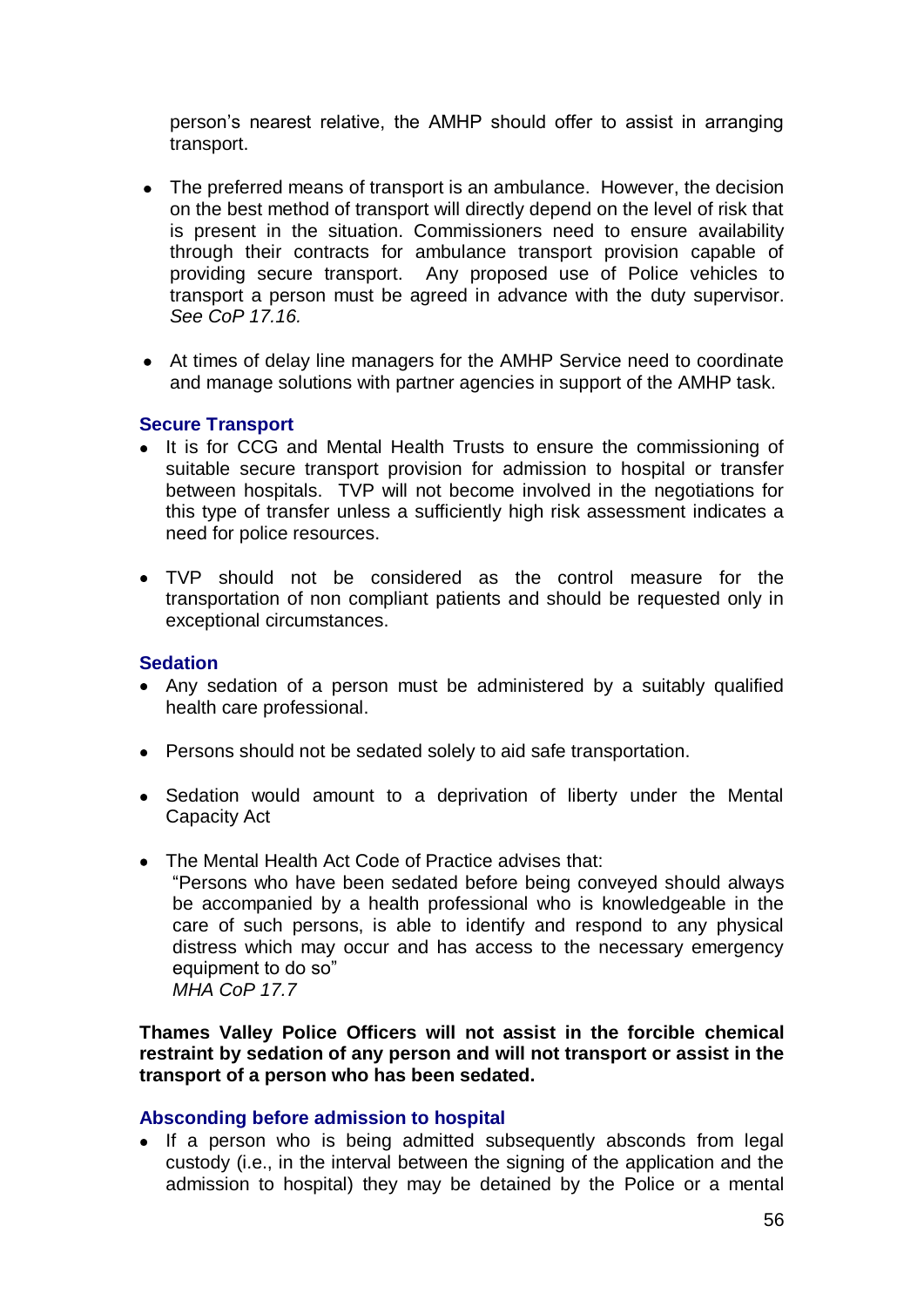health professional under Section 138, (by virtue of the powers under S137 and S18(7) CoP 16.14), and taken to an appropriate place.

- In the period allowed for the admission to be achieved it remains the responsibility of the AMHP service to ensure that efforts to locate and admit the person continue.
- It is most likely that the help of the Police will be needed. If the detained person is believed to be in private premises and access cannot be gained, a warrant under Section 135 (2) of the Mental Health Act may be obtained.
- The "Missing and Absent" section of this protocol will be adhered to in all circumstances.
- If a person absconds the AMHP and Police need to be informed immediately so that a person can be located and taken to hospital within the time allowed by the MHA for arranging the admission.

#### **Out of Area Transportation**

Out of area transportation needs to be discussed within the principles of this document but on a case by case basis.

#### **South Central Ambulance NHS Trust (SCAS)**

- South Central Ambulance NHS Trust has a contract to provide a service in the following areas: Oxfordshire, Buckinghamshire, Berkshire, Hampshire, and Milton Keynes.
- This means that transporting a person to any hospital in this area will form part of its normal work.
- There is no contract to transport persons outside this area so individual negotiations will be necessary with senior trust representatives.

#### **Thames Valley Police**

In principal there is an agreement to support transport only where a high level of risk requires this. However, it is recognised that there may be significant resource constraints in situations where out of area transportation is required which may lead to delays to allow time to mobilise off duty staff. TVP expects the responsible Trust or hospital to make suitable alternative secure arrangements for transfer of an individual outside Thames Valley area.

#### **Transport from Courts to Hospital**

As with out of county transport individual arrangements will be needed on a case by case basis in line with the principles agreed in the policy.

#### **Transport between Hospitals**

Individual arrangements will be needed on a case by case basis in line with the principles agreed in this policy.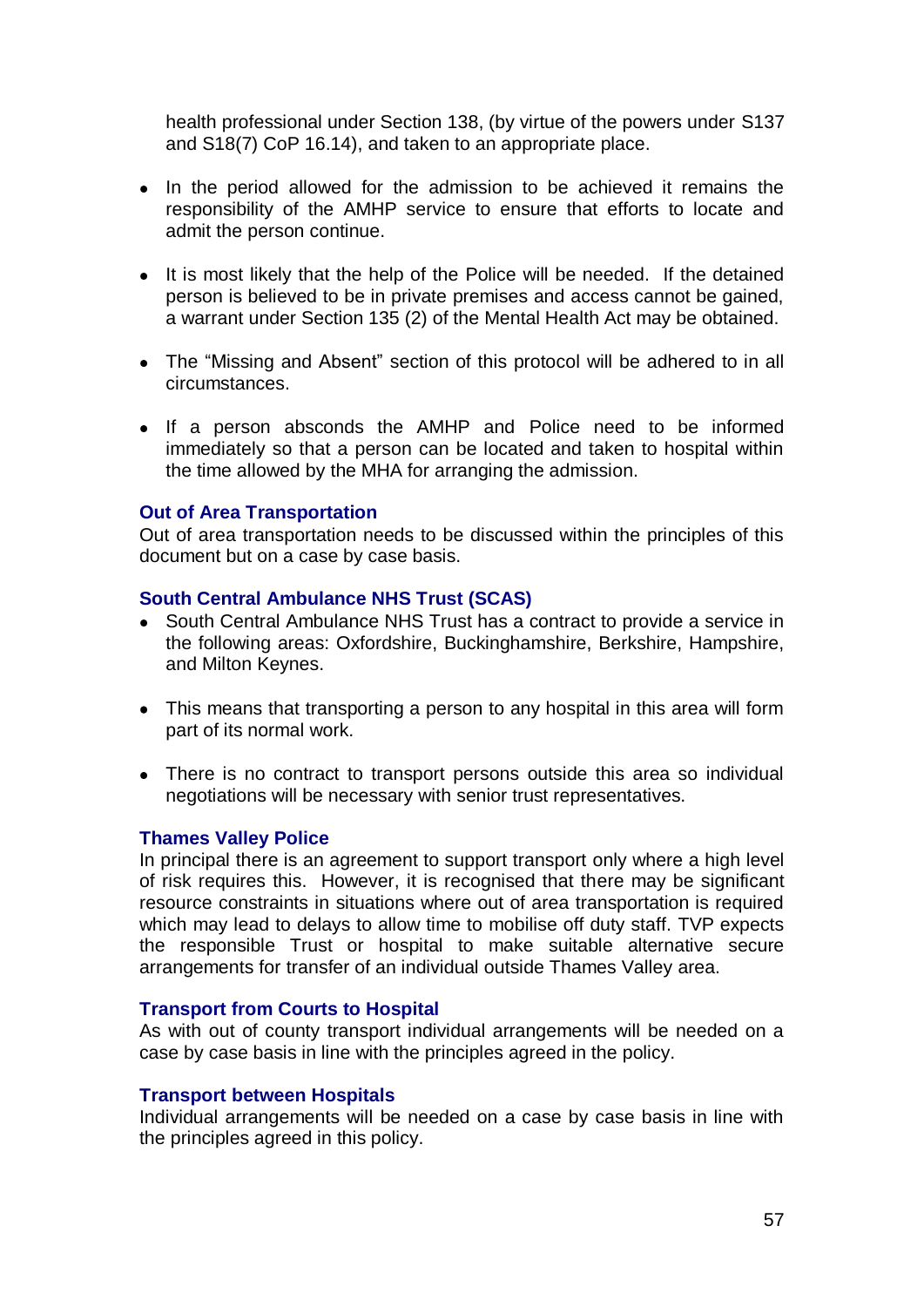## <span id="page-57-0"></span>**Police Response to calls for assistance with mentally disordered persons in the community or healthcare settings including Police use of restraint**

#### **Overview**

This protocol considers Police attendance at Psychiatric Hospitals and other healthcare or community settings to assist with behaviour management of persons displaying signs of mental ill health including that person's transportation needs.

Police are not withdrawing support to NHS or social care colleagues. However, it is necessary to clarify and confirm what powers are available when a request is made for Police assistance and what the threshold is for appropriate Police attendance.

#### **Drivers:**

There is an expectation that where a foreseeable risk is identified the responsible organisation makes appropriate arrangements for management of the individual, recognising that the threshold for any Police involvement should be necessarily high. The fact that there is prior knowledge that a person may require any form of restraint, in any situation, does not automatically make this a matter for Police involvement.

Healthcare professionals have common law powers to restrain patients to prevent them harming themselves or others, to prevent crime and to prevent a breach of the peace. These powers mirror the powers of Police under the common law and under section 3 of the Criminal Law Act 1967. The Mental Capacity Act also provides protection from liability for those professionals who have assessed a lack of capacity and are using the least restrictive means to act in a person's best interest.

The central principle is that Police will respond to incidents when they engage the core duties of police, which are:-

- To prevent and detect crime
- To keep the Queen's peace, and
- To protect life and property.

The duty to respond and to investigate appropriately allegations of crime remains absolute.

#### **Laws that apply:**

#### **Health and Safety at Work Etc. Act 1974**

Section 2 – employers should ensure, so far as is reasonably practicable, the health, safety and welfare at work of all employees;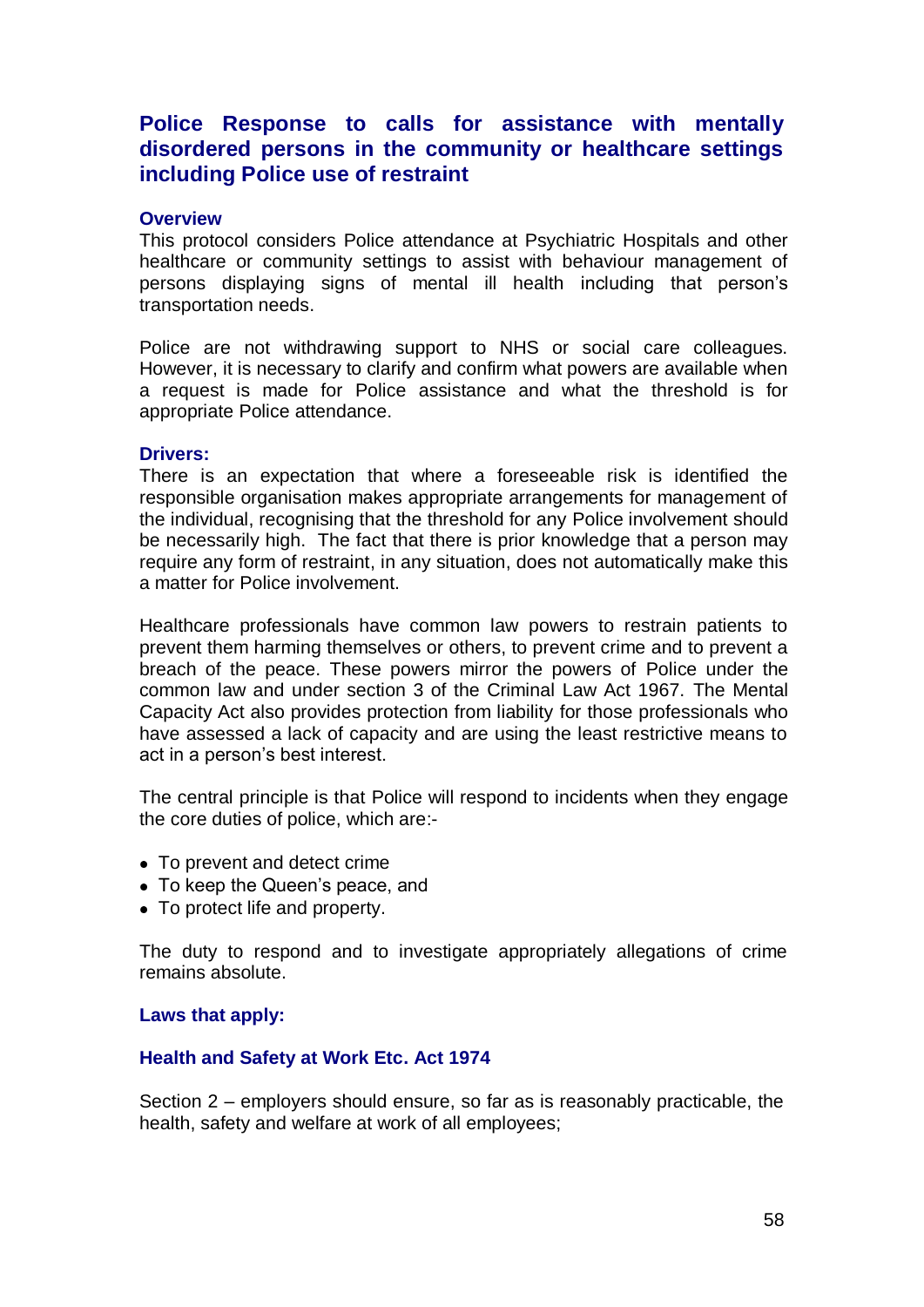Section 3 – employers should conduct their undertakings in such a way as to ensure, so far as is reasonably practicable, that persons not in their employment who may be affected are not thereby exposed to risks to their health and safety.

*For section 3 to apply, there must be a duty holder and there must be a health and safety risk to the person that risk must arise from the conduct of the duty holder's undertaking.*

Section 7 – employees should take reasonable care of their own health and safety and of others who may be affected by their acts or omissions at work; and cooperate by following any requirement imposed on them by their employer.

#### **Management of Health and Safety at Work Regulations 1999**

Regulation 3 – every employer shall make a suitable and sufficient assessment of the risks to the health and safety of his employees to which they are exposed whilst they are a work; and the risks to the health and safety of persons not in their employment arising out of or in connection with the conduct of the undertaking**.**

*Risks need to be foreseeable and you are not expected to eliminate all risks, but protect people as far as is reasonably practicable.* 

Regulation 5 - employers need to introduce preventive and protective measures to control the risks identified by the risk assessment (following the principals of prevention Schedule 1).

## **Scenario:**

A person is receiving care for a mental health condition at a mental health facility. The person is known to present with behaviours that challenge, and displays significant aggression towards staff and others on the premises.

The duty holder (organisation providing the care) has a responsibility to comply with the above legislation. If there is a foreseeable risk of employees being required to restrain people receiving care then the duty holder should implement reasonably practicable control measures to manage the risks commensurate with the level of threat i.e. adequate resources, numbers, training etc to undertake the activity safely. The Police should not be used as a routine control measure and really only called in exceptional circumstances where the situation is so serious (serious risk to life or limb or serious damage to property) that a Police resource is required to assist in recontaining the individual in order that the staff can resume management of the patient. The hospital would also have a duty of care toward the Police Officers attending their premises. All this information should be documented in relevant procedures.

If the Police become involved in a situation, the above legislation would apply to them as any action becomes part of their undertaking. However, in this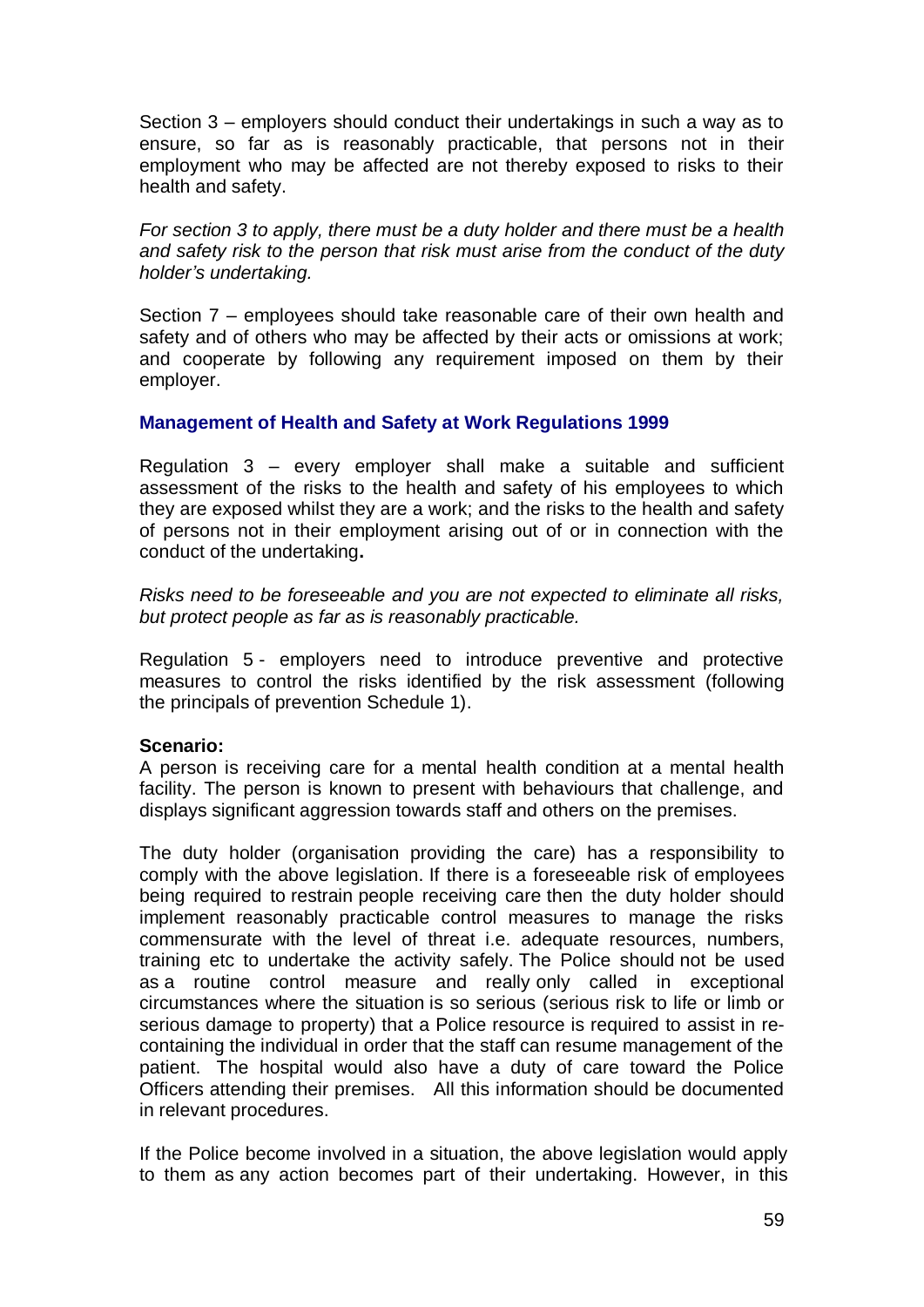situation the level (or controlling mind) of responsibility will be joint as there are two organisations involved.. Any decisions on responsibility will be decided in individual cases.

Healthcare professionals have clinical responsibility for all patients in their care. This responsibility will never be displaced by the presence of a Police officer. Even if Police are present and actively involved in the restraint of a patient, it still remains the duty of the health care staff to continue responsibility for the health and well being of the patient.

Control and restraint as described above applies equally to the transportation and conveyance of patients.

#### **Restraint in Transportation:**

Responsibility for commissioning of and arrangements for transfers between the community and hospital or other healthcare settings, between different hospitals and healthcare settings, or transfers to emergency departments for treatments following an illness or injury to the patient, rests with the Clinical Commissioning Groups and the Health Trust concerned and not with the police. This will include those occasions where the person to be transferred is recognised as displaying or likely to display behaviour that will indicate the requirement for restraint.

If a patient is violent and needs to be transferred in an NHS ambulance with Police assistance, then the safest and least restrictive method is to utilise velcro limb restraints ("Fastwrap" or similar) on limbs and then lay the patient on the ambulance trolley in the recovery position. They can be kept safely secure by means of the seatbelts attached to the trolley. They can now be monitored by both ambulance staff and accompanying Police officer. It is important to only use the restraint for only as long as is defined in the training.

Using the above method, there should never be an instance where Police and ambulance staff consider that a mentally ill person is too violent to travel by ambulance and Police transport is necessary. However if the decision is made, a member of the ambulance clinical staff must accompany the person in the Police vehicle in order to maintain constant observation and comply with the Mental Health Act Codes of Practice. It is vital that officers recognise the high risk associated with locking a violently unwell person into a small van cage. Using velcro limb restraints in the center of a van and placing the patient under observation by both ambulance staff and Police is always safer.

Under normal circumstances, unless the individual's behavior is so violent or unpredictable there should be the availability of appropriate vehicles and staff to manage non compliant behaviour.

The Mental Health Act Code of Practice advises that:

―Persons who have been sedated before being conveyed should always be accompanied by a health professional who is knowledgeable in the care of such persons, is able to identify and respond to any physical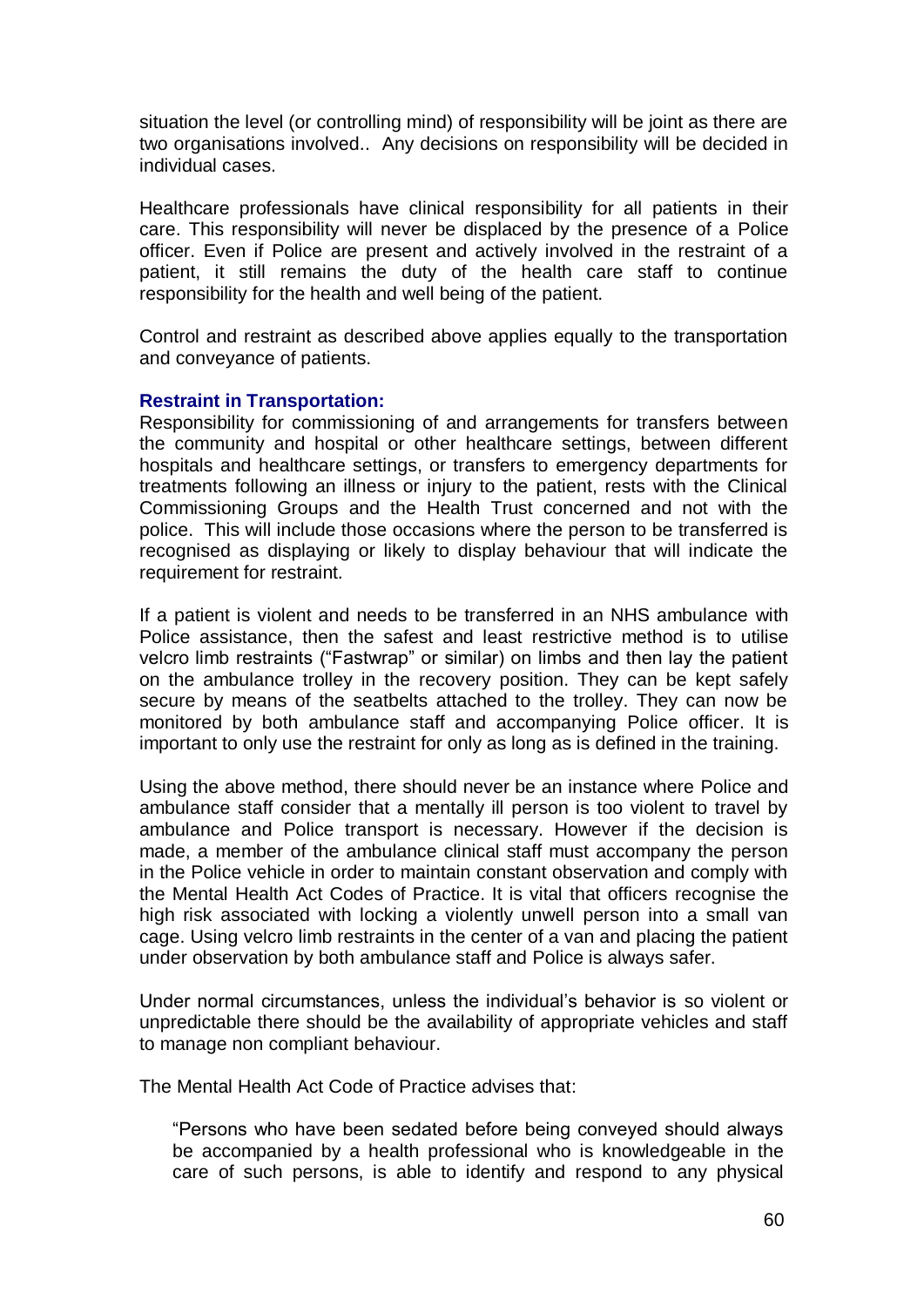distress which may occur and has access to the necessary emergency equipment to do so" *MHA CoP 17.7*

#### **Attendance at a Mental Health Trust or other healthcare premises:**

Health service providers have legal obligations to ensure that sufficient numbers of trained staff are available to restrain patients for medical intervention or to isolate them for their own or another's safety where this is necessary.

The Mental Health Act Code of Practice emphasises that all hospitals should have a policy on the recognition and prevention of disturbed or violent behaviour as well as risk assessment and management, including the use of de-escalation techniques, enhanced observation, physical intervention, rapid tranquilisation and seclusion. The Code of Practice states all hospitals should have a policy on training staff who work in areas where they may be exposed to aggression or violence, or who may need to become involved in the restraint of patients.

It is becoming more common for patients to present under the influence of "legal highs" which can dramatically affect their behaviour, including increased strength and violence. It is important for hospitals to be able to rapidly intervene when faced with such behaviour.

Mental health staff receive specialist training in the control and restraint of mentally ill patients. Police officers do not.

Police should respond to calls from mental health facilities when they relate to Police core duties. When control has been lost at mental health premises such that there is a serious risk of harm to any person or serious damage to property, Police will attend to assist the nursing staff to regain control.

Throughout any incident the responsibility for an individual's health remains with the Health Trust.

It is essential that there is always medical support at any incident of prolonged restraint. If none is available from the relevant health establishment then a SCAS ambulance must be called to attend. The control room must be told that officers are actively restraining someone who is unwell and describe associated symptoms. This should be explained to SCAS EOC. The ambulance staff will then assume responsibility for the health of the person under restraint, and will guide officers as to the best course of action.

Restraint of a person who has already been sedated or tranquilised is fraught with danger, and there must be appropriate resuscitation equipment available as well as suitably trained members of medical staff.

This does not prevent or restrict the absolute dutiy of Police to respond to allegations of crime and investigate appropriately.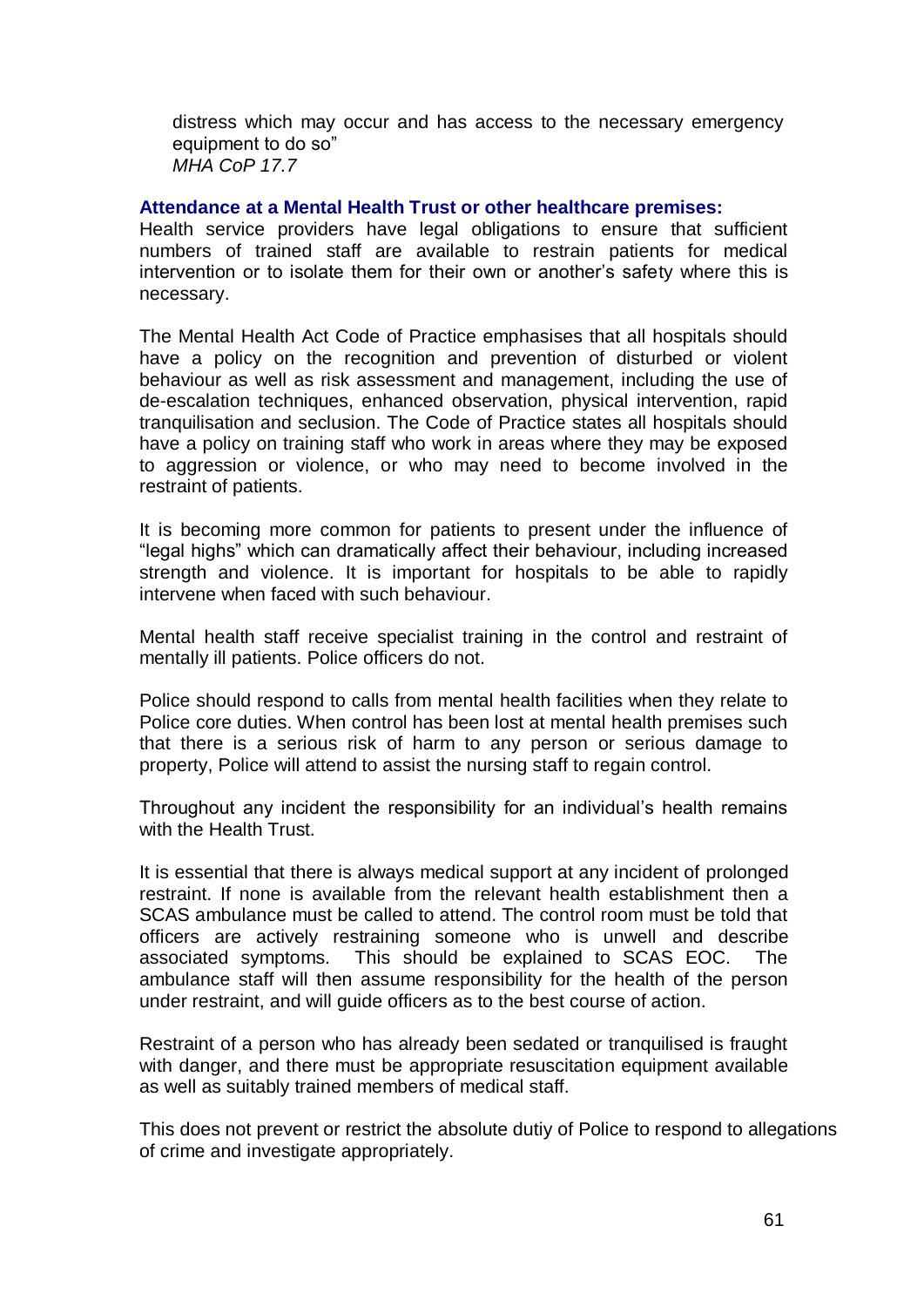Where no significant threat of harm, or commission of a crime is present, Police will not attend to assist in restraining patients who are receiving treatment or assessment within their premises, either as compulsory or voluntary patient.

It would not be lawful for Police to restrain a patient on the basis that they might be violent if not restrained, whereas this is core business for the Health Trust, who will manage such risk by the use of trained staff.

Breach of the peace was defined in R v Howell as follows:

*'A breach of the peace is committed whenever harm is done, or is likely to be done to a person, or, in his presence to his property, or, whenever a person is in fear of being harmed through an assault, affray, riot or other disturbance.'*

The key characteristic of breach of the peace is the use or threat of unlawful violence and should not ordinarily be interpreted as applying to a patient who is presenting management problems in a health environment, in the presence of mental health professionals.

It is also important to note that a breach of the peace must involve harm or threats to another person. Self harm cannot on its own constitute a breach of the peace (Bibby v CC Essex)

It would also not be lawful for Police to arrest a person for Breach of the Peace if at the time of the arrest they did not have the intention of placing the person before a Magistrate. To do so would be a violation of Article 6 ECHR (Hicks v Met Commissioner 2014)

#### **Police will never assist in restraint of a patient to administer sedation.**

Police will investigate allegations of crime. Serious crime that necessitates the arrest of the perpetrator will justify a swifter response than many lower level crimes, which can be reported slow time and then investigated appropriately. The staff within the Trust will need to assist Police to do this by providing timely statements. The Crown Prosecution Service usually makes the decision in relation to charging and in order to do this they will require a statement on the capacity of any mental health patient.

The joint agreement between ACPO, CPS and NHS Protect on "Tackling Violence and Anti Social Behaviour in the NHS‖ sets out the appropriate relationship and protocol for partners and should be adhered to.

#### **Reporting Process:**

Any call for the Police to attend a health care facility in order to assist with violence, aggression or self harm must be subject to a full review initially at PiP level and escalated as necessary.

The supervisor responsible for the officers attending the incident will escalate details to the local Police mental health champion.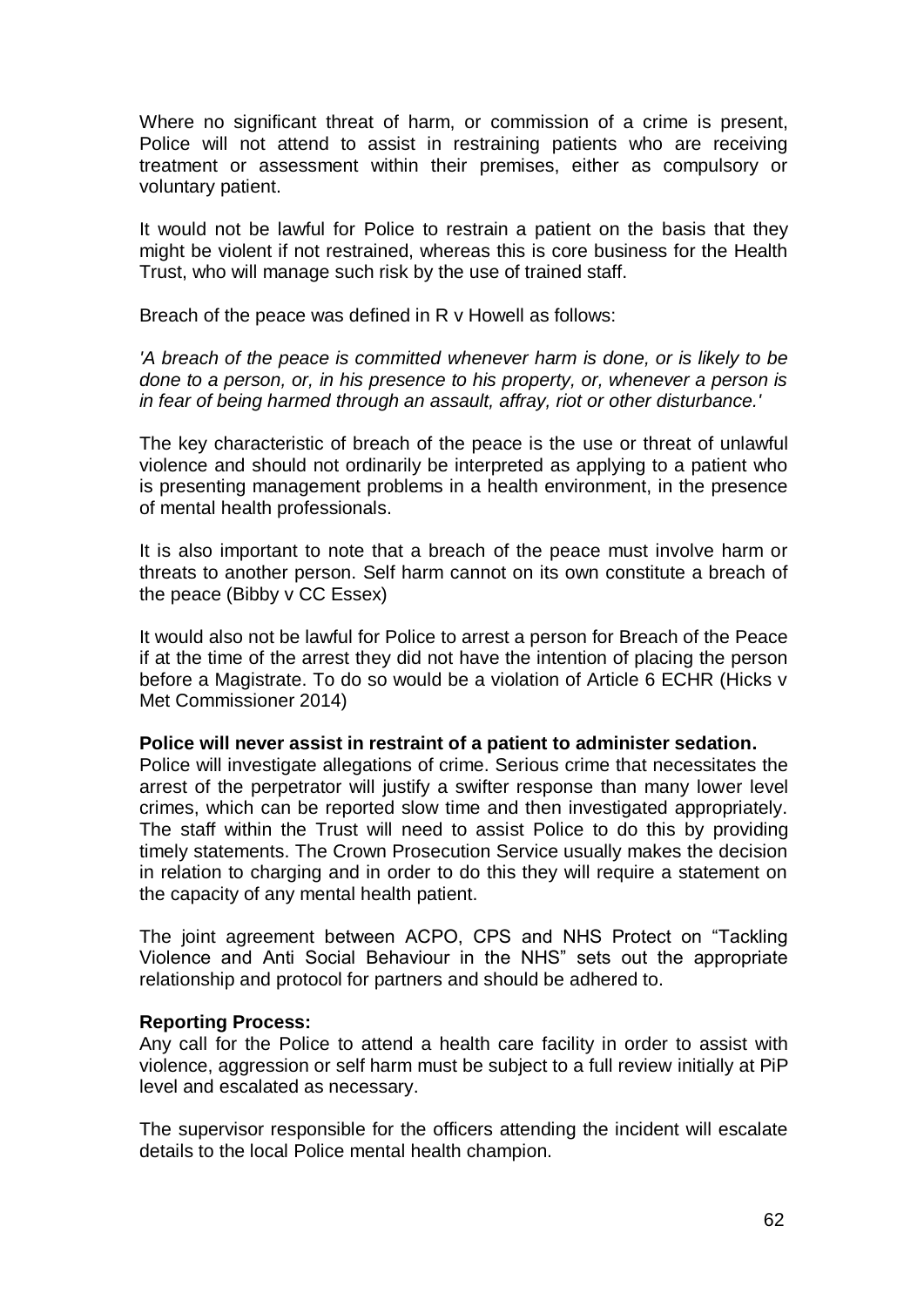The senior nurse on duty or the manager at the healthcare facility or the AMHP Manager for a community incident will escalate the details to the Chair of the local PiP for investigation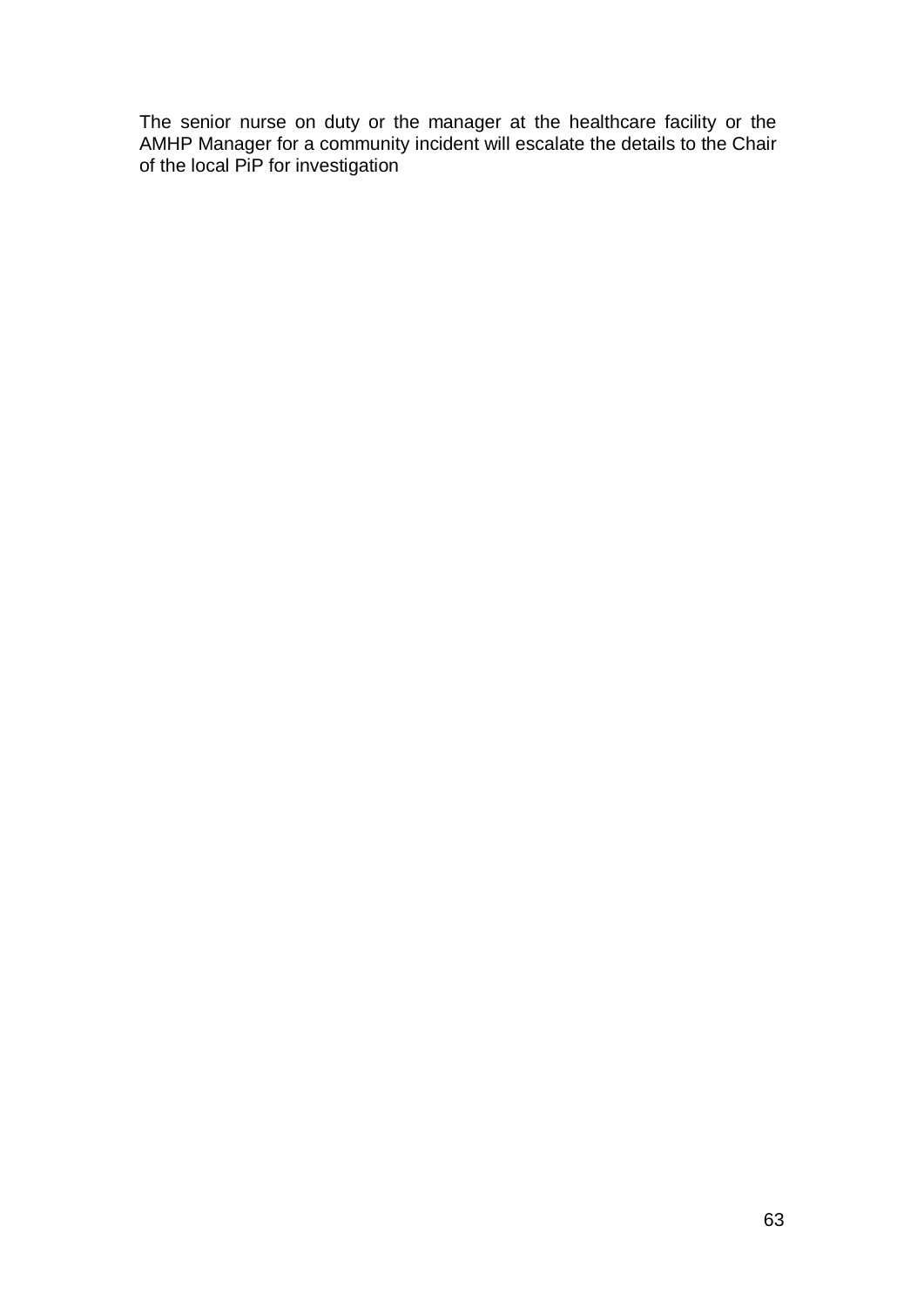## <span id="page-63-0"></span>**FEAR FOR WELFARE:**

It is not part of the core duties of Police to carry out general welfare checks on behalf of other non-police agencies.

Police will carry out a 'welfare check' when a request is made to police about an individual, if it is an **emergency** and there is a **genuine concern** that something serious is about to, or has already, occurred to or by the relevant individual. Unless this threshold is reached, Police have no duty, and therefore **no power**, to take any action. Where there is evidence of a real and imminent threat to a person's safety or serious damage to property then Police will become involved. Where the request to check on a person's welfare is of a more general nature then that is not something Police should be involved in.

Officers considering their power under S17(1)(e) PACE must ensure that they gather as much information as possible to support an honestly held belief that entry without warrant is necessary.

Where Police accept the commitment then it is expected that the responsible agency will meet police at the location to ensure an appropriate pathway to care should a crisis be encountered.

If there is evidence that someone has already come to harm an ambulance or a doctor is likely to be a more appropriate resource to attend unless that harm may be the result of a crime.

#### **Non emergency welfare checks:**

In situations where police have no particular power or responsibility then there is no more reason for Police to attend and carry out a welfare check than the agency which has raised the concern in the first place. Therefore **Police should not attend.**

It may occasionally be considered appropriate for Police to accompany another agency to conduct such a check, but this will need to be assessed on a case by case basis and it is for the requesting agency to provide the relevant information/intelligence to support the need for the presence of the Police. If the requesting agency cannot provide this, **Police should not attend**.

If a 'welfare check' is carried out by police, the officer/s carrying out the check must update the relevant agency and update TVP systems, command and control and NICHE.

In the event of disagreement incidents will be escalated to the senior supervisors on duty in each organisation.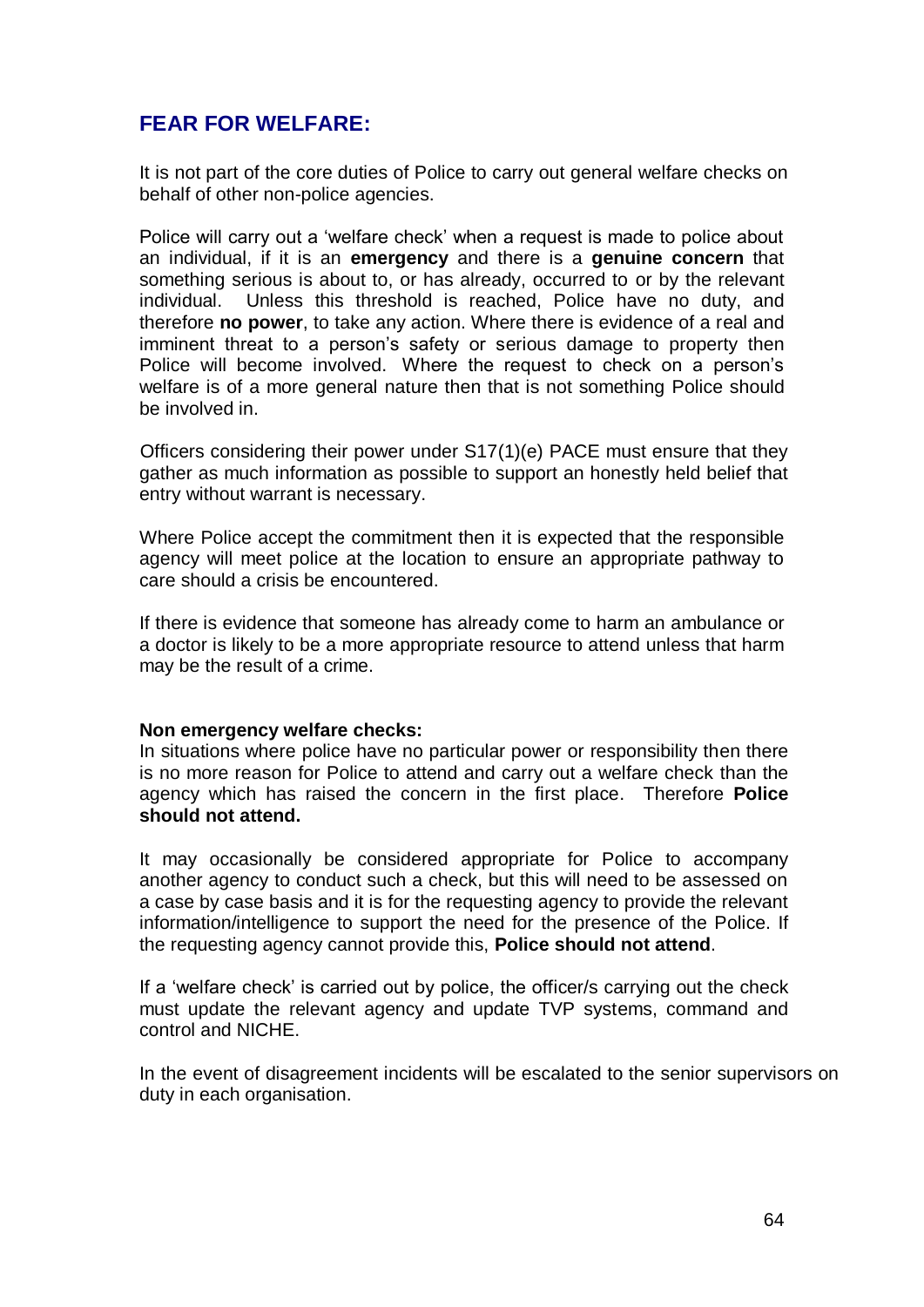## <span id="page-64-0"></span>**INFORMATION EXCHANGE**

#### **Introduction**

#### **The following information explains how Police will manage information. Each partner agency will have their own information management policy.**

This is based on the principle that effective policing and joint working is dependent on efficient information management. This includes the processes of obtaining, recording, storing, reviewing, deleting and sharing information, including personal information, for policing purposes. While there are clear advantages to the sharing of information with others, information should not be shared purely as a matter of routine. Each case must be viewed individually with informed decisions made about whether to share or not.

#### **Information sharing Agreements (ISA)**

Within the context of this protocol, ISA have been specifically considered and precluded as the information exchange does not require the regular and scheduled sharing of Police or partner information and the overarching Community Safety Partnership ISA provides sufficient safeguards.

#### **Information for a policing purpose**

For the purposes of information exchange, policing purposes are:

- a) Protecting life and property;
- b) Preserving order;
- c) Preventing the commission of offences;
- d) Bringing offenders to justice; and
- e) Any duty or responsibility of the Police arising from common or statute law.

Once the information can be shown to meet a policing purpose then the legal basis for holding it can be established. Any information subsequently shared will only be shared for the purposes of the above and will be on a case by case basis.

#### **Implications of the European Convention on Human Rights Act 1998**

The ECHR contains a number of fundamental rights which have a bearing on the management of Police information. Article 8 of the ECHR protects an individual's right to privacy and family life. This right is not absolute but may not be interfered with except 'in accordance of the law, in pursuit of a legitimate aim; and necessary in a democratic society'. This places a responsibility to set a clear aim for obtaining personal information (a policing purpose) and a test of proportionality of how they meet this aim.

#### **Is the Police information personal data?**

Once the policing purpose is established the issue arises of whether the information is covered by the Data Protection Act 1998 (DPA). If the information is personal or sensitive personal data then, under terms of the DPA, it must be managed in accordance with the eight data protection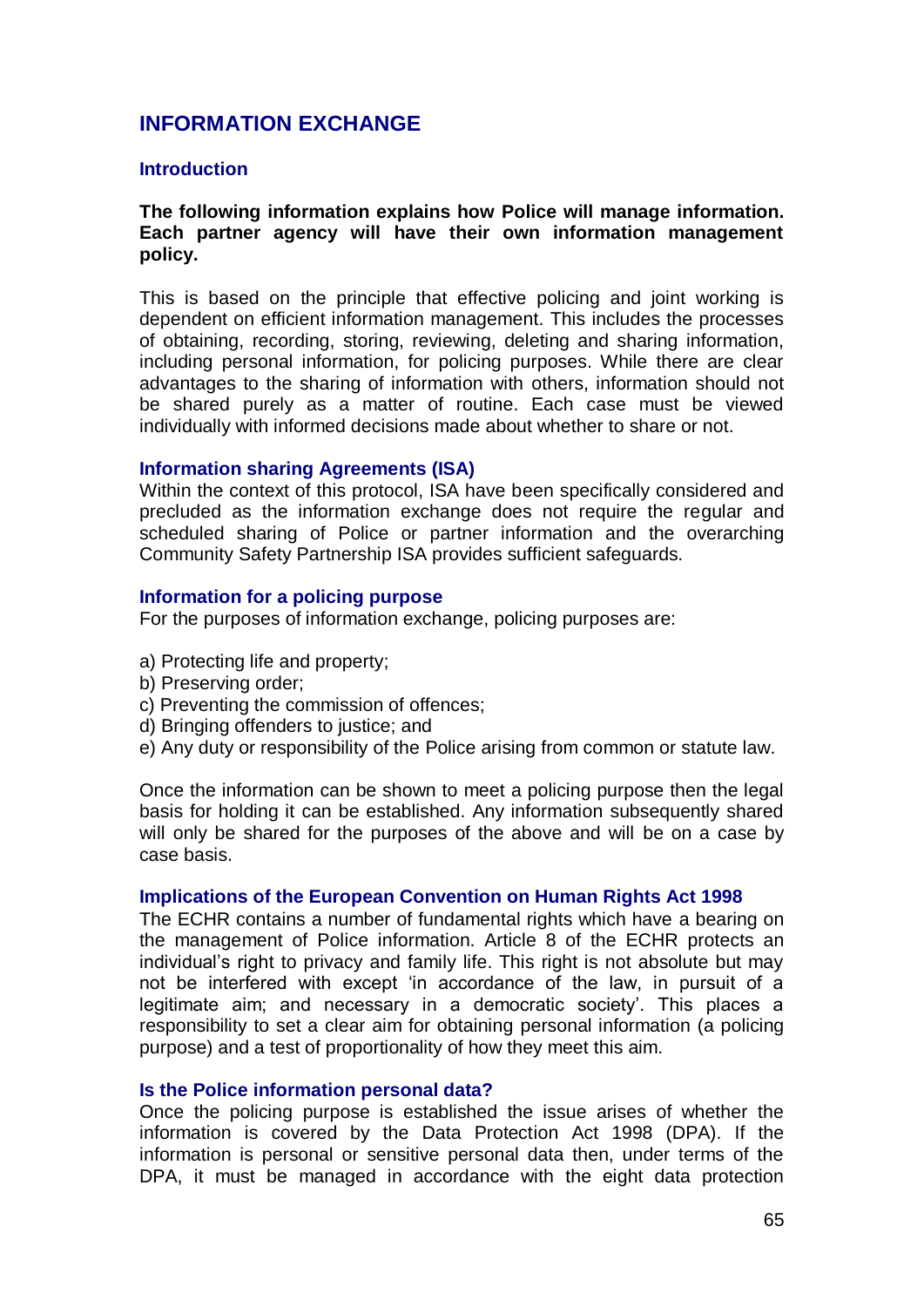principles. Personal data is defined by the DPA as information about a living person who can be identified from that data.

## **What does the Data Protection Act 1998 require?**

The DPA requires personal information to comply with the eight data protection principles:

- Being fairly and lawfully processed.
- Being processed for limited purposes and not in any manner  $\bullet$ incompatible with those purposes.
- Adequate, relevant and not excessive.
- Accurate and where necessary, up to date.
- Not being kept for longer than is necessary.
- Being processed in accordance with individual rights.
- Secure.
- Not being transferred to countries outside the EU without adequate protection.

The DPA also requires information to be made available to the subject of that information at their request, with certain exemptions.

## **What exemptions are there from the Data Protection Act 1998?**

There are a number of exemptions from the DPA and of particularly relevance to Police information is section 29 which creates exemptions to certain data protection principles where data is processed or shared for the purposes of:

- Prevention or detection of crime.  $\bullet$
- Apprehension or prosecution of offenders.
- Assessment or collection of any tax or duty.

The exemptions apply to certain principles of the DPA where the application of those principles would be 'likely to prejudice' the purposes referred to above. These exemptions must be applied on a case-by-case basis and cannot be used to justify routine data processing.

#### **Obligations of those receiving Police information**

Those to whom information is made available must comply with the following obligations:

- Police information made available in response to a request should be  $\bullet$ used only for the purpose for which the request was made.
- If other information available, at the time or later, to the person or body  $\bullet$ requesting Police information tends to suggest that Police information is inaccurate or incomplete, they should at the earliest possible moment inform the Police of such inaccuracy or incompleteness, either via the local MH Liaison Officer or the TVP force Mental Health Lead.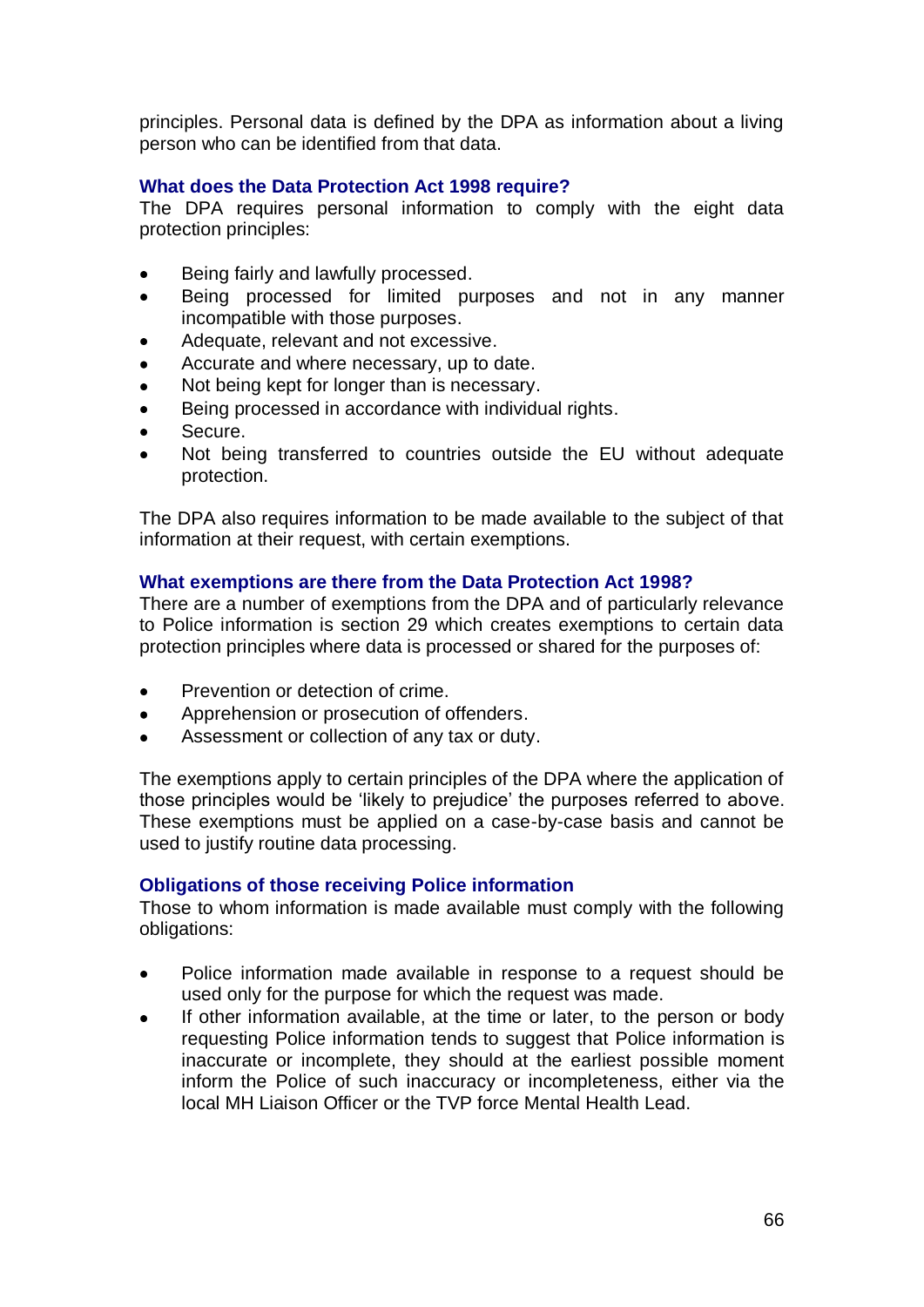#### **Procedures to be followed**

Where information as described above is shared within the regular PiP or other partnership meetings this exchange must be recorded in the minutes together with the purpose of the exchange as per 'Information for a Policing Purpose' above. Any other exchange made on an ad hoc basis must be recorded in a similar way by utilising recording medium such as a Police Command and Control log.

Minutes and other records of meetings such as rolling emails must contain a record of the confidentiality agreement signed by each representative at the meeting, such as:

**"The purpose of this confidentiality agreement is to record the intention between members of this group (***insert name of group***) to keep confidential any exchange of personal information relating to individuals. It is agreed that the exchange of any information will be strictly controlled and only released for specific and legitimate purposes. This agreement is necessary to facilitate the exchange of information necessary in order to achieve one or more of the following policing purposes:**

- **Protecting life and property**  $\bullet$
- **Preserving order**
- **Preventing the commission of offences**  $\bullet$
- **Bringing offenders to justice and**
- **Any duty or responsibility of the Police arising from common or statute law**

**Any exchange of information will be carried out with due regard to the provisions of the Data Protection Act 1998, the European Convention of Human Rights and the Management of Police Information (MOPI) 2006.**

Where personal information is shared a certificate outlining the legality must be included after each individual, such as:

**"This information is provided in pursuance of the Data Protection Act 1998, the European Convention on Human Rights 1998 and standards set by the Management of Police Information 2006 and is done so for the purposes of:** *(Select one or more)*

- **Protecting life and property**  $\bullet$
- **Preserving order**  $\bullet$
- **Preventing the commission of offences**
- **Bringing offenders to justice and**  $\bullet$
- **Any duty or responsibility of the Police arising from common or statute law**

**This information has been shared because***………(be specific)***"**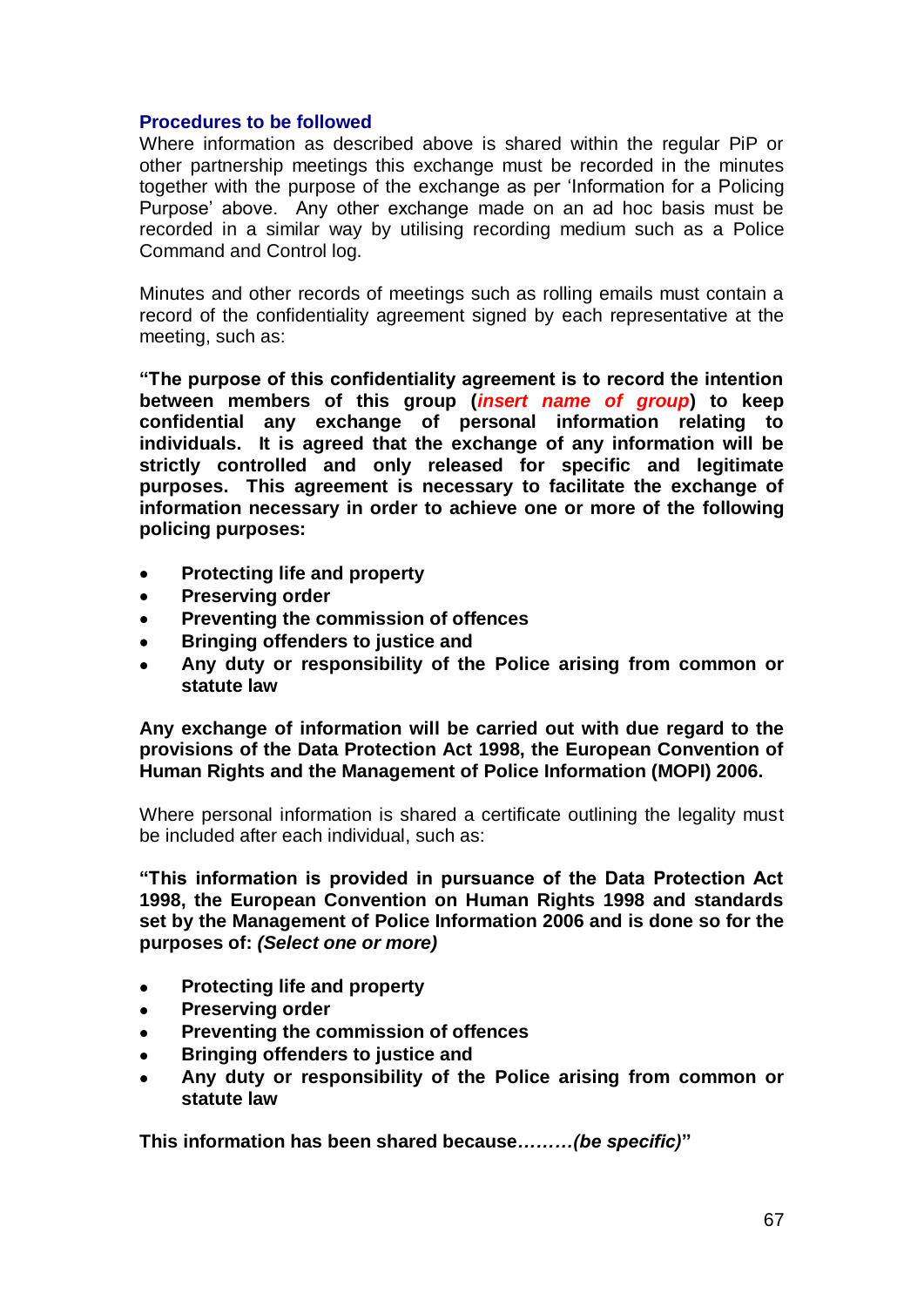## <span id="page-67-0"></span>**APPENDIX A Contact Numbers**

| <b>HEALTH BASED PLACES OF SAFETY</b>                                                                                                                                                                  |                                                                                                |                                                                                                                                                                                                                                  |                                                                                                                                                                                                                                   |  |
|-------------------------------------------------------------------------------------------------------------------------------------------------------------------------------------------------------|------------------------------------------------------------------------------------------------|----------------------------------------------------------------------------------------------------------------------------------------------------------------------------------------------------------------------------------|-----------------------------------------------------------------------------------------------------------------------------------------------------------------------------------------------------------------------------------|--|
| Oxfordshire                                                                                                                                                                                           | Buckinghamshire                                                                                | <b>Berkshire</b>                                                                                                                                                                                                                 | <b>Milton Keynes</b>                                                                                                                                                                                                              |  |
| <b>Ashurst (Runis) PICU</b><br><b>Littlemore Mental</b><br><b>Health Centre</b><br><b>Sandford Road</b><br>Littlemore, Oxford<br>OX4 4XN<br>or<br>Vaughan Thomas<br>Ward<br><b>Warneford Hospital</b> | <b>Whiteleaf Centre</b><br><b>Bierton Road</b><br>Aylesbury<br><b>HP20 1EG</b><br>01865 902000 | <b>Common Point of</b><br>Entry for whole of<br><b>Berkshire</b><br>0300 365 0300                                                                                                                                                | <b>Campbell Centre</b><br><b>Hospitals Campus</b><br><b>Standing Way</b><br>Egglestone<br><b>Milton Keynes</b><br>MK6 5NG<br>Hazel Ward:<br>01908 243249<br><b>Willow Ward:</b><br>01908 243523                                   |  |
| 0845 219 1203                                                                                                                                                                                         | APPROVED MENTAL HEALTH PROFESSIONAL SERVICE                                                    |                                                                                                                                                                                                                                  |                                                                                                                                                                                                                                   |  |
| Daytime:<br>01865 898080<br>Out of Hours<br><b>EDT Co-ordinator:</b><br>0800 833408<br><b>Warneford Hospital</b><br><b>Coordination Centre</b><br>01865 901000                                        | Daytime:<br>01865 901634<br>01865 901462<br>Out of Hours<br>EDT Co-ordinator:<br>01494 675802  | Daytime:<br><b>Newbury</b><br>01635 292 020<br>Reading<br>01189 605 612<br>Wokingham<br>01189 890707<br>Slough<br>01753 690 950<br>W&M<br>01628 640200<br><b>Bracknell</b><br>01344 823 333<br>Out of Hours EDT<br>01344 786 543 | <b>ASTI</b><br>Daytime:<br>01908 605650<br>Out of Hours<br><b>Emergency Adult</b><br><b>Social Care Service</b><br>01908 605650<br>General mental<br>health enquiries<br><b>OOH</b><br><b>Urgent Advice Line</b><br>0800 0234 650 |  |
| SOUTH CENTRAL AMBULANCE NHS TRUST (SCAS)<br><b>Booking Transport:</b>                                                                                                                                 |                                                                                                |                                                                                                                                                                                                                                  |                                                                                                                                                                                                                                   |  |
| 0300 123 9826<br><b>Resolving Disputes:</b><br>0300 123 9834                                                                                                                                          |                                                                                                |                                                                                                                                                                                                                                  |                                                                                                                                                                                                                                   |  |
| <b>THAMES VALLEY POLICE</b>                                                                                                                                                                           |                                                                                                |                                                                                                                                                                                                                                  |                                                                                                                                                                                                                                   |  |
| Any non emergency enquiries:                                                                                                                                                                          | 101                                                                                            |                                                                                                                                                                                                                                  |                                                                                                                                                                                                                                   |  |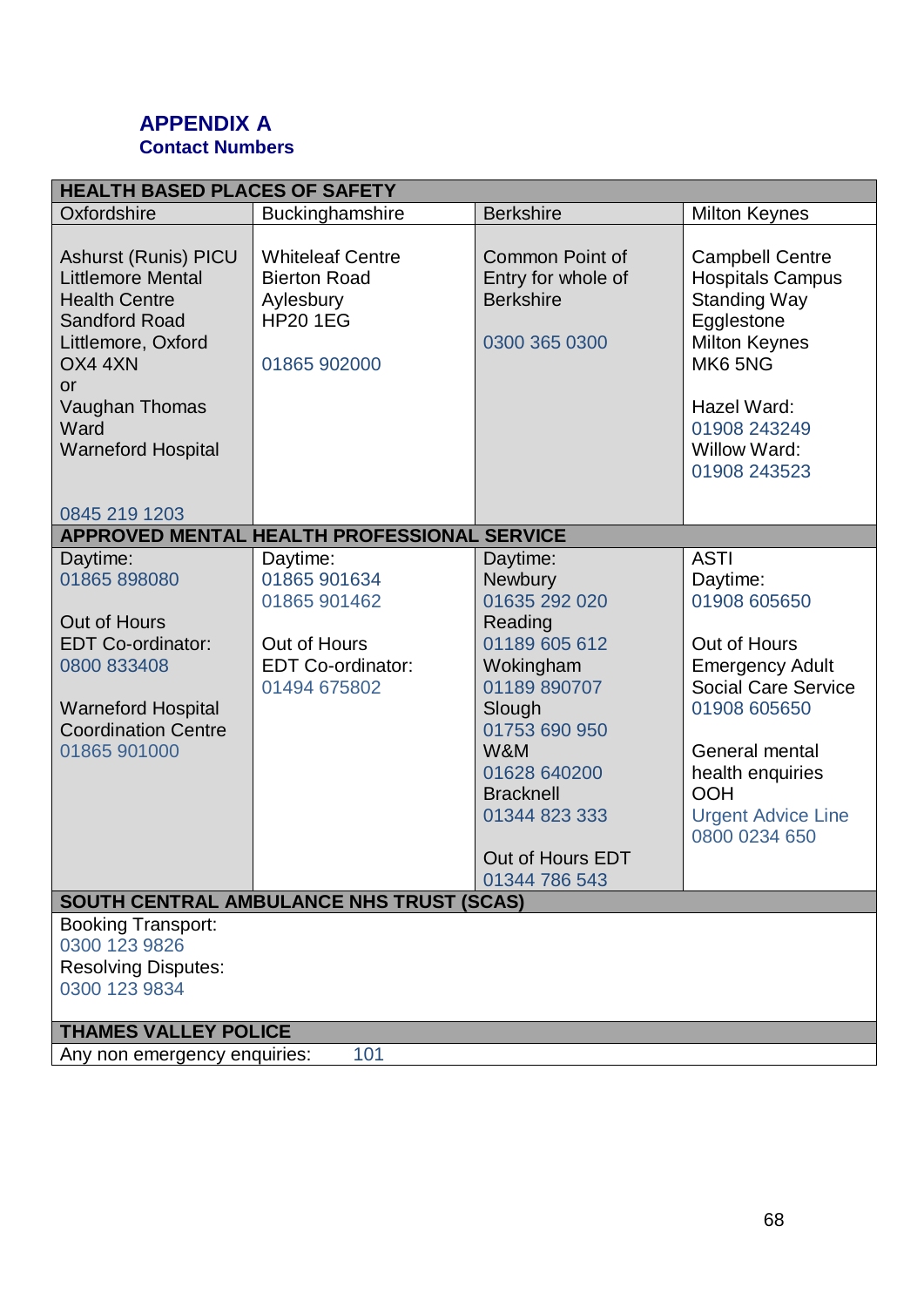## <span id="page-68-0"></span>**APPENDIX B**

## **Rights of persons detained in places of safety**

- A person removed under section 136 is deemed to be "arrested" for the purposes of the Police and Criminal Evidence Act 1984 (PACE). This means that Police officers have the power to search a person they detain under section 136, as they would in the case of a person arrested for an offence. Under section 54 of PACE, the Custody Officer at the Police station has the power to ascertain what items the person has on them, to remove items (where permitted) and to search the person as necessary for those purposes.
- Where a hospital is used as a PoS, the managers must ensure that the provisions of section 132 (giving of information) are complied with. In addition, access to legal advice should be facilitated whenever it is requested.
- If a person is detained in a Police station as a PoS, they have a right of access to legal advice under PACE. The conditions of detention and treatment of the person must be in accordance with PACE Code of Practice C. Among other things, this requires that the person must be notified of their rights and entitlements, both orally and in writing. This will be achieved by handing the person a copy of the Notice of Rights and Entitlements.
- In all cases, the person detained should be told that the maximum period of detention is 72 hours.
- Rights leaflets are provided for persons detained in Police custody.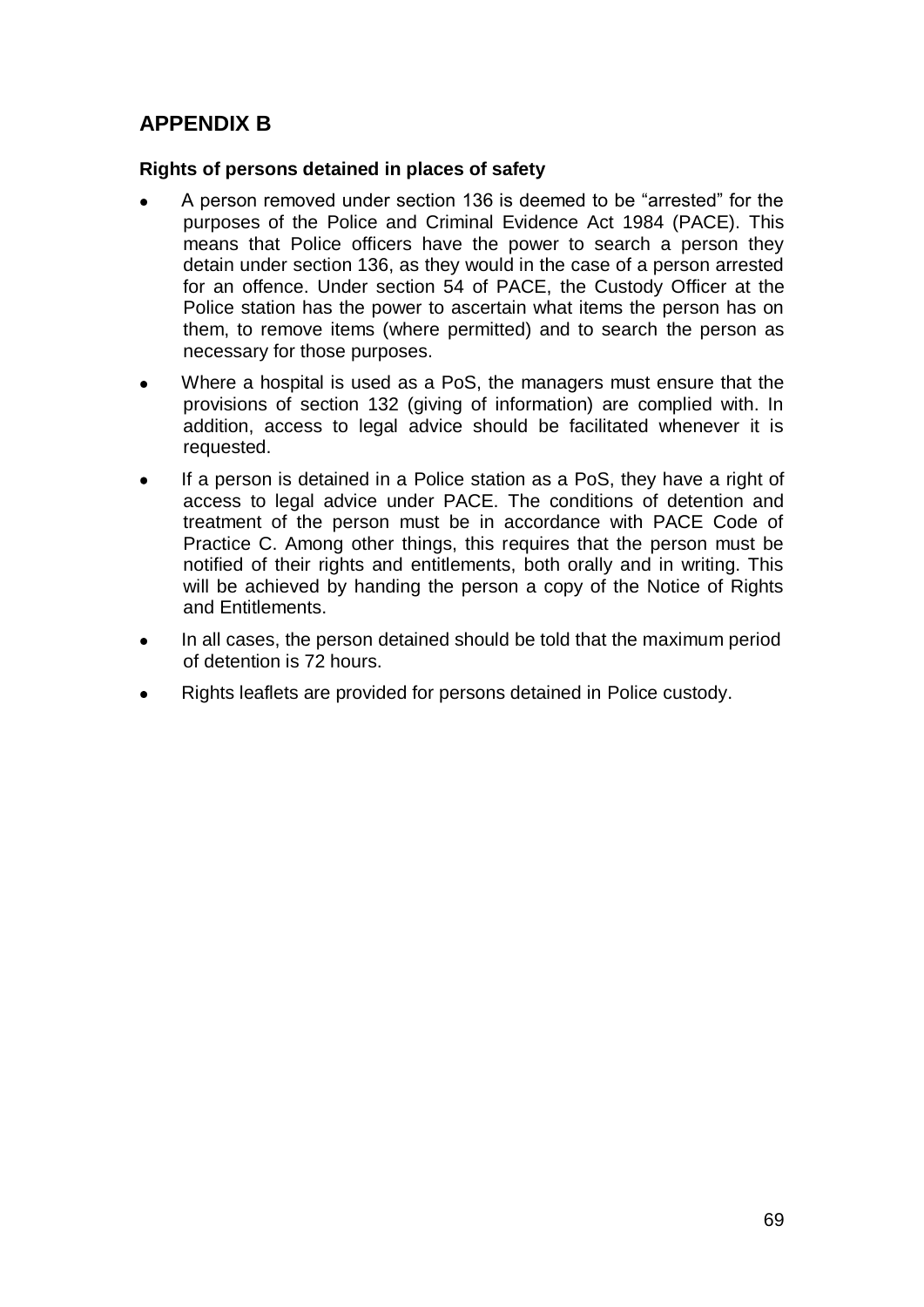# <span id="page-69-0"></span>**APPENDIX C**

## **Thames Valley Police RISK MATRIX for Missing patients**

| <b>HIGH RISK</b>                                                                                                                                                                                                                                                                                                                                                                      |                                                                                                                                                                                                                                                                                                                                                                                                                                                                                                                                                                                    |  |  |  |
|---------------------------------------------------------------------------------------------------------------------------------------------------------------------------------------------------------------------------------------------------------------------------------------------------------------------------------------------------------------------------------------|------------------------------------------------------------------------------------------------------------------------------------------------------------------------------------------------------------------------------------------------------------------------------------------------------------------------------------------------------------------------------------------------------------------------------------------------------------------------------------------------------------------------------------------------------------------------------------|--|--|--|
| The risk posed is immediate and<br>there are substantial grounds for<br>believing that the subject is in danger<br>through their own vulnerability; or<br>may have been the victim of a serious<br>crime; or the risk posed is immediate<br>and there are substantial grounds for<br>believing that the public or specific<br>section of the public or an individual is<br>in danger. | This category requires the immediate<br>deployment of Police resources and a<br>member of the senior management<br>team or similar command level must<br>be involved in the examination of<br>initial enquiry lines and approval of<br>appropriate staffing levels. Such<br>cases should lead to the appointment<br>of an IO and possibly and SIO. There<br>should be a press/media strategy<br>and/or close contact with outside<br>agencies. Family support should be<br>put in place. The NPIA Missing<br>Persons Bureau should be notified of<br>the case without undue delay. |  |  |  |
| <b>MEDIUM RISK</b>                                                                                                                                                                                                                                                                                                                                                                    |                                                                                                                                                                                                                                                                                                                                                                                                                                                                                                                                                                                    |  |  |  |
| The risk posed is likely to place the<br>subject in danger or they are a threat<br>to themselves or others.                                                                                                                                                                                                                                                                           | This category requires an active and<br>measured response by Police and<br>other agencies in order to trace the<br>missing person and support the<br>person reporting.                                                                                                                                                                                                                                                                                                                                                                                                             |  |  |  |
| <b>LOW RISK</b>                                                                                                                                                                                                                                                                                                                                                                       |                                                                                                                                                                                                                                                                                                                                                                                                                                                                                                                                                                                    |  |  |  |
| There is no apparent threat of danger<br>to either the subject or the public.                                                                                                                                                                                                                                                                                                         | In addition to recording the<br>information on the PNC, the Police<br>will advise the person reporting the<br>disappearance that following basic<br>enquiries and unless circumstances<br>change, further active enquiries will<br>not be carried out by Police. Low risk<br>missing persons however, must be<br>kept under review, as risk can<br>increase with the passage of time.                                                                                                                                                                                              |  |  |  |

The risk assessment process should be in writing and transparent. It should result in:

- $\bullet$ Clear information being provided to those with an interest in the enquiry on how they can update it and be updated;
- An appropriate classification with the grounds and reasoning for this;
- An indication of the Police level of response and point of contact;  $\bullet$
- The identification of interested parties family, friends, work etc and other agencies, e.g. social services, schools.

Risk assessment is a critical initial appraisal and as the enquiry continues, it must be revisited. It provides the basis for both priority and lines of enquiry